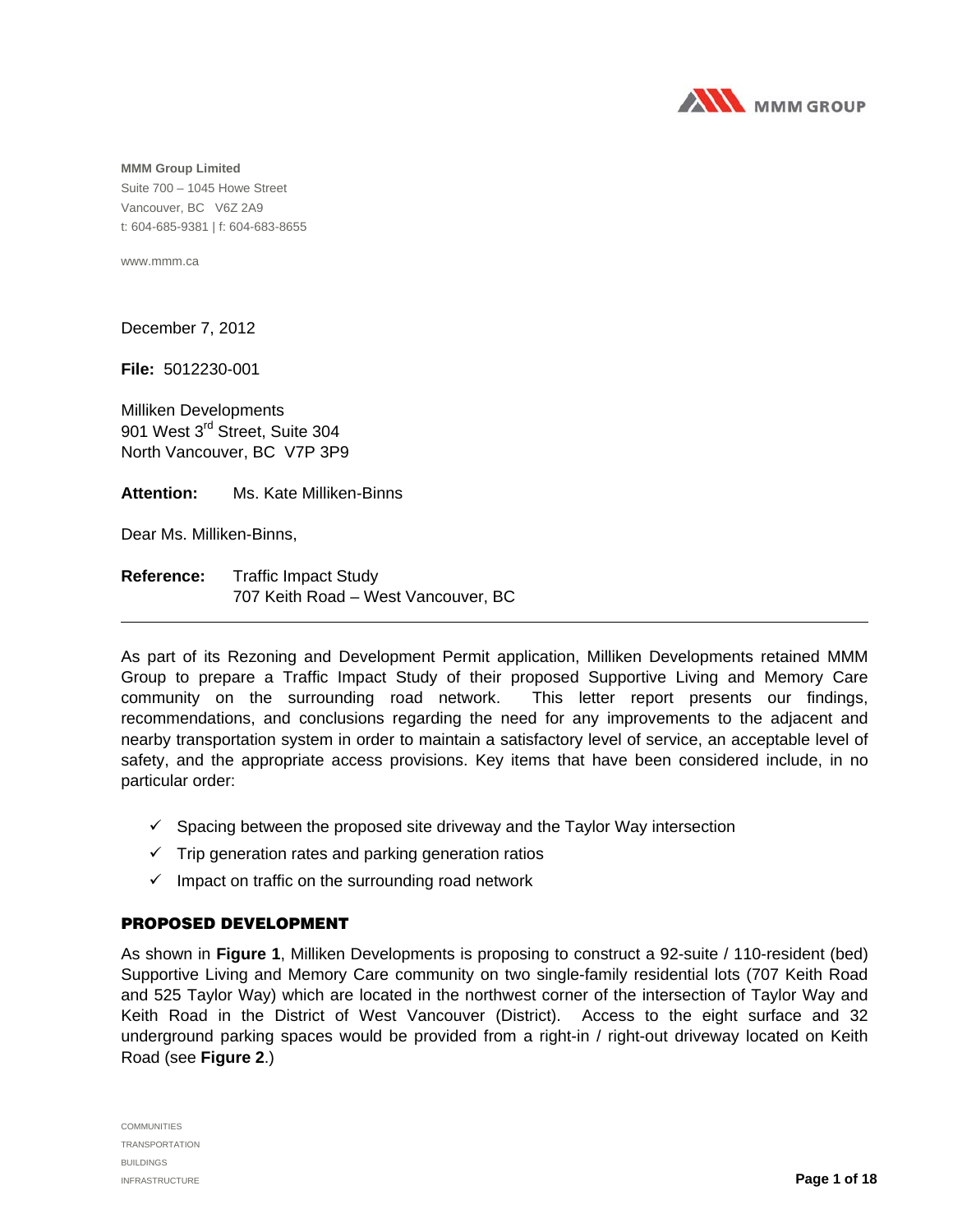



**Figure 1 – Vicinity Map** 

COMMUNITIES TRANSPORTATION BUILDINGS INFRASTRUCTURE **Page 2 of 18**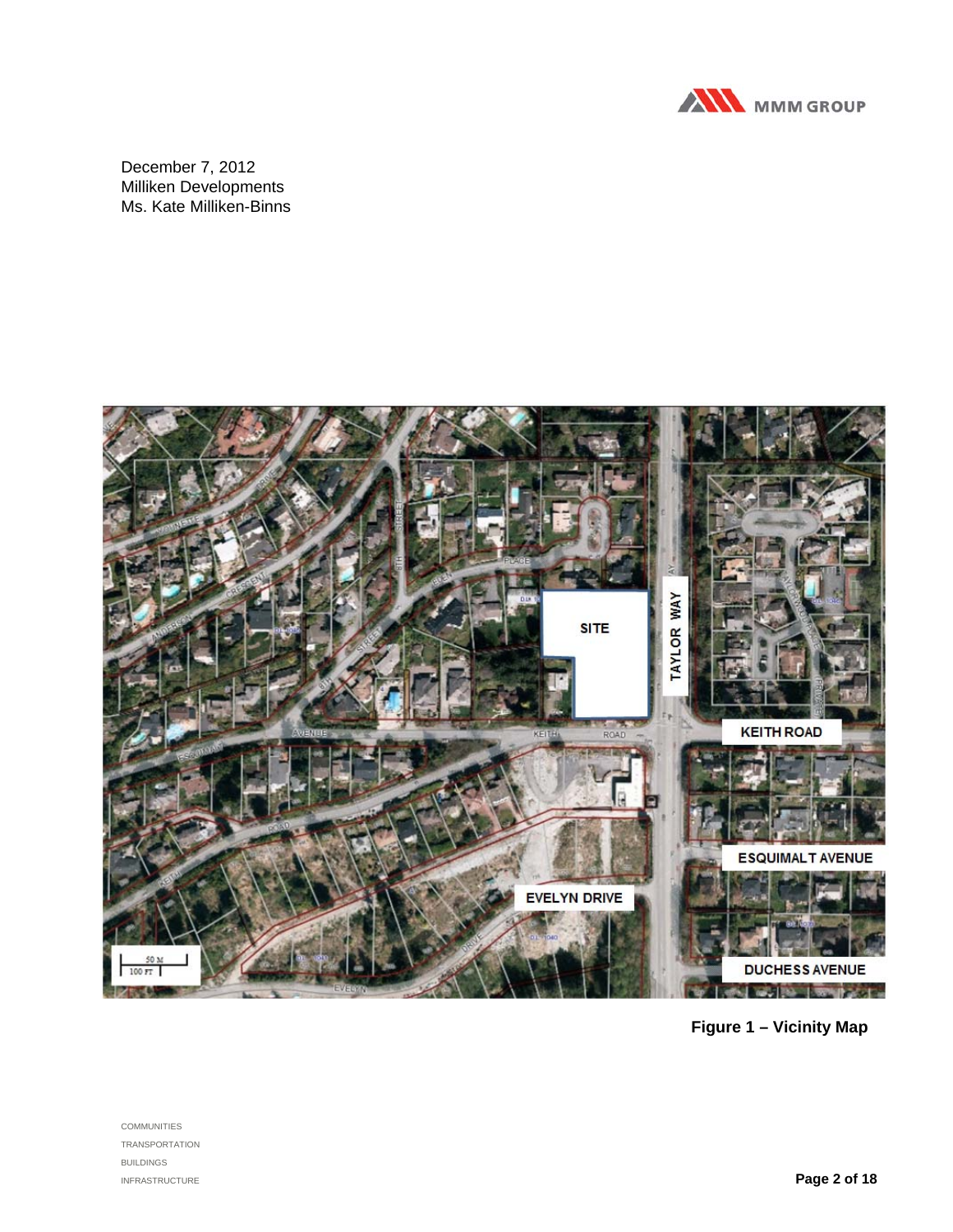



COMMUNITIES TRANSPORTATION BUILDINGS INFRASTRUCTURE **Page 3 of 18**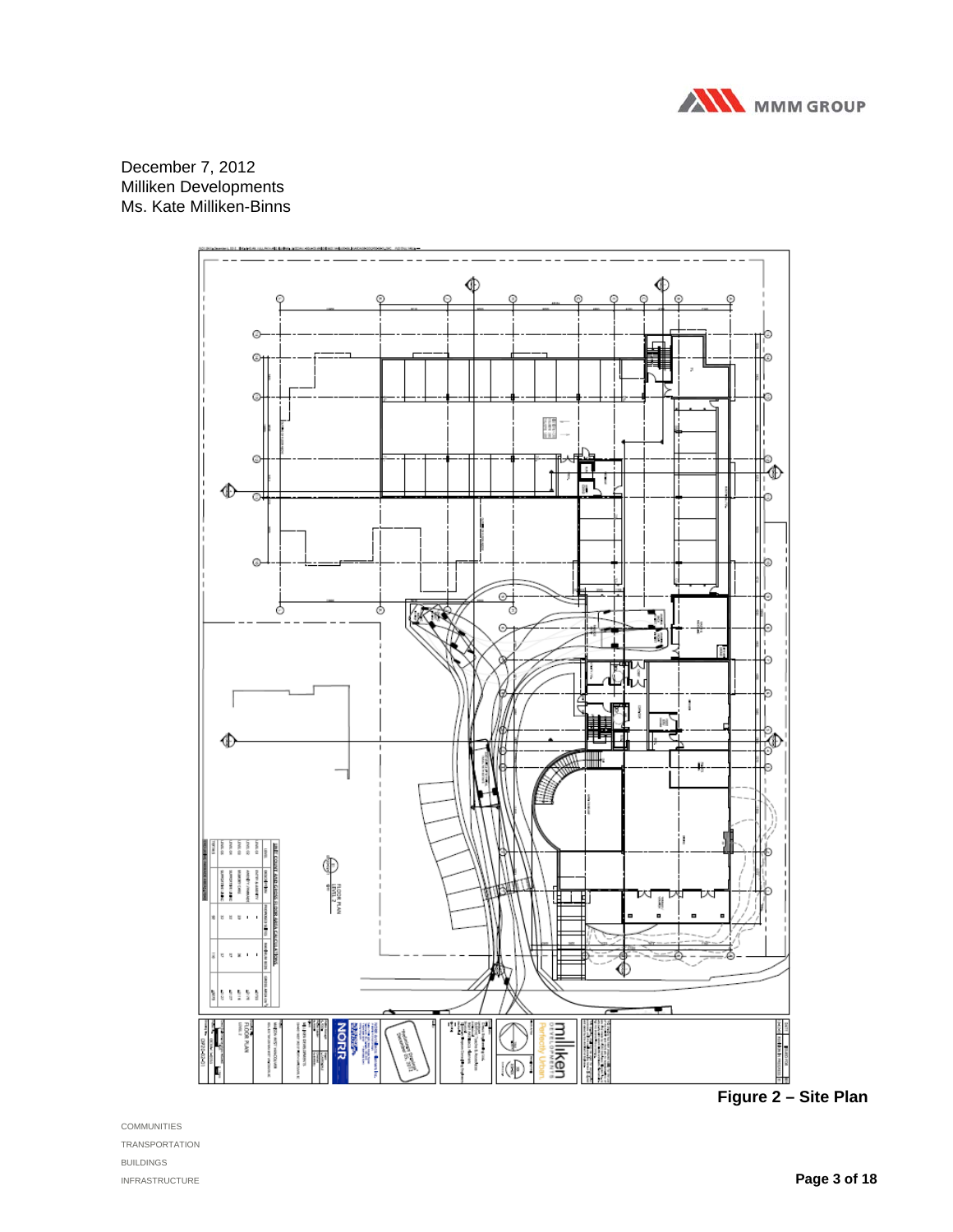

#### **METHODOLOGY**

In order to address the District's requirements, MMM Group completed the following work plan:

- $\checkmark$  Confirmed the scope of the Traffic Impact Study with District staff.
- $\checkmark$  Conducted peak period trip generation surveys at the 107-unit Sunrise of Lynn Valley assisted living facility located at 980 Lynn Valley Road, North Vancouver on Tuesday, November 20, 2012 between 7:00 and 9:00 a.m. and 4:00 and 6:00 p.m.
- $\checkmark$  Visited the site and surroundings on Monday, November 26, 2012 to clearly understand the study area in terms of current access, street laning, parking, pedestrian and cyclist facilities, transit, and traffic control measures.
- $\checkmark$  Estimated background traffic for the study horizon (2022) which incorporates traffic generated by the Evelyn by Onni project plus the annual growth rate of 1.0 percent per year provided by the Ministry.
- $\checkmark$  Estimated site-generated traffic for the development (at build-out) based on trip rate results of the trip generation survey, information in MMM Group files measured at similar developments in Metro Vancouver as well as data published in the Institute of Transportation's *Trip Generation, 8th Edition*.
- $\checkmark$  Quantified the traffic generated by existing uses, i.e. single-family homes
- $\checkmark$  Quantified the amount of new site-generated vehicular traffic that will be added to the adjacent road at build-out (= proposed development – existing uses)
- $\checkmark$  Estimated directional distribution for the development (at build-out) using trip orientation established during the rezoning process for the Evelyn by Onni project and assigned sitegenerated traffic to the road network for the 2022 peak hour scenarios.
- $\checkmark$  Estimated total traffic for the 2022 horizon year by summing the site-generated and background traffic.
- $\checkmark$  Used Synchro 8 software to evaluate operational performance (i.e. delays, queues, etc.) at study intersections for the following scenarios:
	- o Existing (2012) weekday AM and PM peak hours
	- o Future (2022) weekday AM and PM peak hours without the development
	- o Future (2022) weekday AM and PM peak hours with the development

During the weekday PM peak hour, southbound traffic queues on Taylor Way were observed to spill back from the Marine Drive intersection through the Keith Road intersection. As such, the capacity of the southbound through lanes (in Synchro) was reduced to 1000 vehicles per hour (weekday afternoon peak hour only) to better reflect observed capacity of the southbound movement through the intersection.

 $\checkmark$  Reviewed and commented on site circulation, pedestrian connections and parking supply.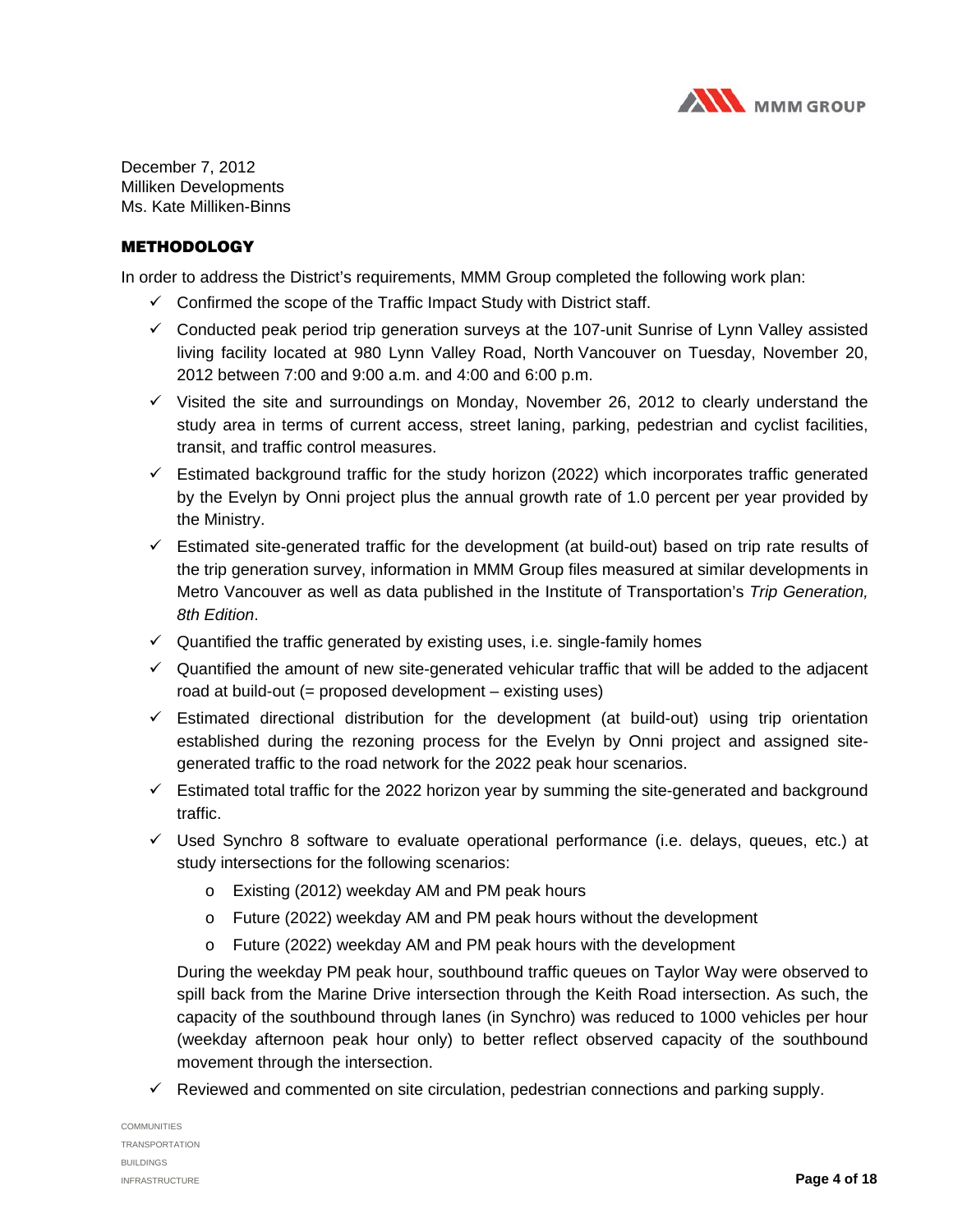

#### FINDINGS

#### *Existing Traffic Volumes*

Existing weekday morning and afternoon Saturday midday peak hour traffic volumes at the intersection of Keith Road and Taylor Way are illustrated in **Figure 3**. As suggested above, southbound traffic on Taylor Way experiences long queues (and corresponding long delays) during peak periods. Queues spillback from the Marine Drive intersection, resulting from capacity constraints on the Lions Gate Bridge. This condition was observed during the traffic counts for the weekday afternoon peak hour only (i.e. did not occur during the morning peak hour).

#### *Trip Generation Counts*

Trip generation counts were conducted by MMM Group to measure the trip generation at a similar Supportive Living and Memory Care community, namely Sunrise of Lynn Valley in North Vancouver. Statistics for the existing and proposed Supportive Living and Memory Care communities are compared in **Table 1**.

| <b>Characteristic</b>                          | <b>Sunrise of Lynn Valley</b><br>(Existing) | 707 Keith Road<br>(Proposed)      |
|------------------------------------------------|---------------------------------------------|-----------------------------------|
| <b>Building</b>                                |                                             |                                   |
| <b>Land Use</b>                                | Supportive Living and Memory Care           | Supportive Living and Memory Care |
| <b>Suites</b>                                  | 96                                          | 92                                |
| <b>Residents (Beds)</b>                        | 107                                         | 110                               |
| <b>Other Variables</b>                         |                                             |                                   |
| Classification of adjacent street<br>$\bullet$ | Major Arterial                              | Major Road                        |
| Availability of on-street parking              | Prohibited                                  | Limited                           |
| No. of bus routes on adjacent street           | 3                                           | 1                                 |
| Distance to nearest bus stop                   | $<$ 200 $m$                                 | $<$ 200 $m$                       |
| Distance to nearest residences                 | $<$ 200 $m$                                 | $<$ 200 $m$                       |

**Table 1: Comparison of Building Statistics** 

As shown in Table 1, the existing and proposed Supportive Living and Memory Care communities share similar characteristics including availability of transit service, lack of nearby on-street parking, and classification of adjacent streets.

COMMUNITIES TRANSPORTATION BUILDINGS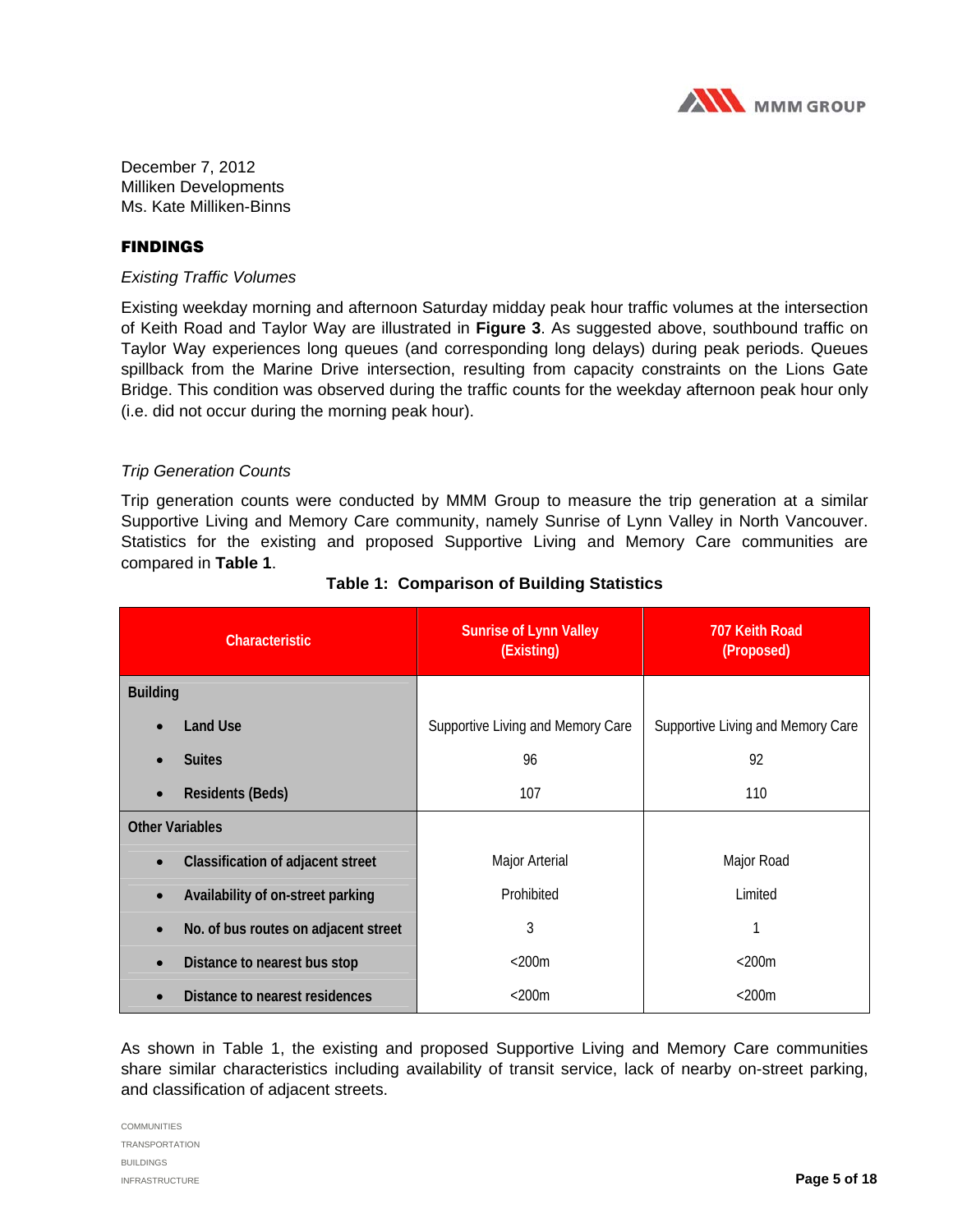



## **Figure 3 – Existing (2012) Traffic Volumes**

COMMUNITIES TRANSPORTATION BUILDINGS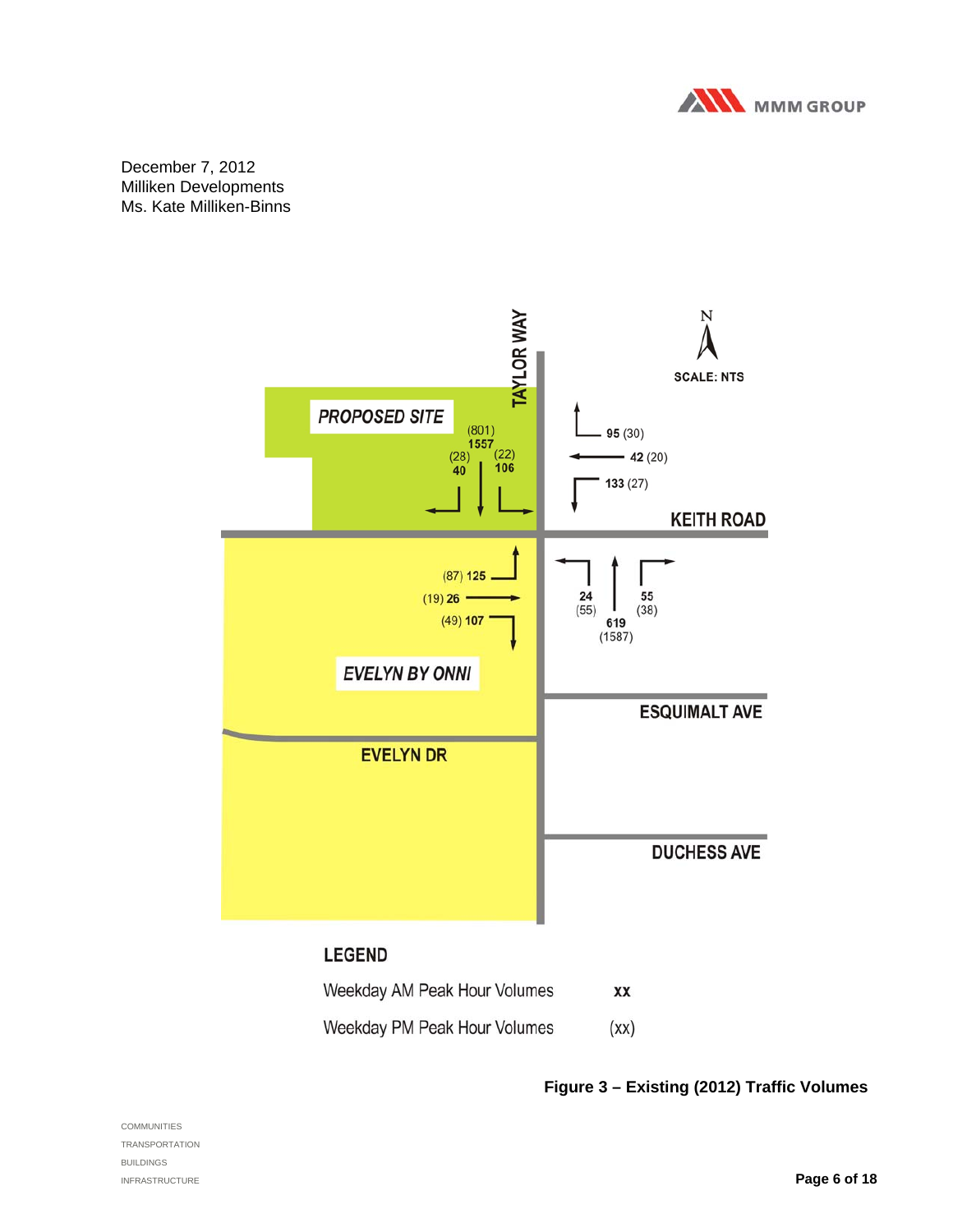

Published data indicates that trip generation peaks at Supportive Living and Memory Care communities during the weekday AM and PM peak hours.<sup>1</sup> The trip generation at Sunrise of Lynn Valley is summarized in **Table 2** for typical weekday AM and PM peak hours with published trip generation rates provided for comparative purposes.

|                               | Independent |          | <b>AM Peak Hour</b> |        |                 | <b>PM Peak Hour</b> |        |              |
|-------------------------------|-------------|----------|---------------------|--------|-----------------|---------------------|--------|--------------|
| <b>Source</b>                 | Variable    | Entering | <b>Exiting</b>      | Total* | <b>Entering</b> | <b>Exiting</b>      | Total* | <b>Notes</b> |
| <b>Trip Generation Survey</b> | <b>Beds</b> | 73%      | 27%                 | 0.24   | 41%             | 59%                 | 0.30   |              |
| <b>ITE</b>                    | <b>Beds</b> | 65%      | 35%                 | 0.14   | 44%             | 56%                 | 0.22   |              |

#### **Table 2 – Supportive Living and Memory Care Trip Rates**

Notes: \* - vehicle trips per independent variable, e.g. bed

 1 – Trip Generation Survey, Tuesday, November 20, 2012 - Sunrise of Lynn Valley, North Vancouver 2 – Land Use 254: Assisted Living, *Trip Generation, 8th Edition* (Washington, DC: Institute of Transportation Engineers, 2008)

A key finding is that the trip rates and directional distribution measured at Sunrise of Lynn Valley provide a conservative (or high) estimate of trip generation for the proposed form of development.

#### *Site Generated Traffic*

Trip rates used to estimate site-generated traffic for the existing and proposed forms of development during the weekday AM and PM peak hours are summarized in **Table 3**.

| Land Use                          | Independent           |                 | <b>AM Peak Hour</b> |        |                 | <b>PM Peak Hour</b> |        | <b>Source</b> |
|-----------------------------------|-----------------------|-----------------|---------------------|--------|-----------------|---------------------|--------|---------------|
|                                   | Variable              | <b>Entering</b> | <b>Exiting</b>      | Total* | <b>Entering</b> | Exitina             | Total* |               |
| Supportive Living and Memory Care | <b>Beds</b>           | 73%             | 27%                 | 0.24   | 41%             | 59%                 | 0.30   |               |
| <b>Single-Family Residential</b>  | <b>Dwelling Units</b> | 25%             | 75%                 | 0.75   | 63%             | 37%                 | 1.01   |               |

#### **Table 3 – Weekday Peak Hour Trip Rates**

Notes: \* - vehicle trips per independent variable, e.g. bed

1 – Trip Generation Survey, Tuesday, November 20, 2012 - Sunrise of Lynn Valley, North Vancouver

 2 – Land Use 210: Single-Family Residential, *Trip Generation, 8th Edition* (Washington, DC: Institute of Transportation Engineers, 2008)

The site-generated traffic volumes for the proposed development are presented in **Table 4**.

<sup>1</sup> *Trip Generation, 8<sup>th</sup> Edition* (Washington, DC: ITE, 2008)

 $\overline{a}$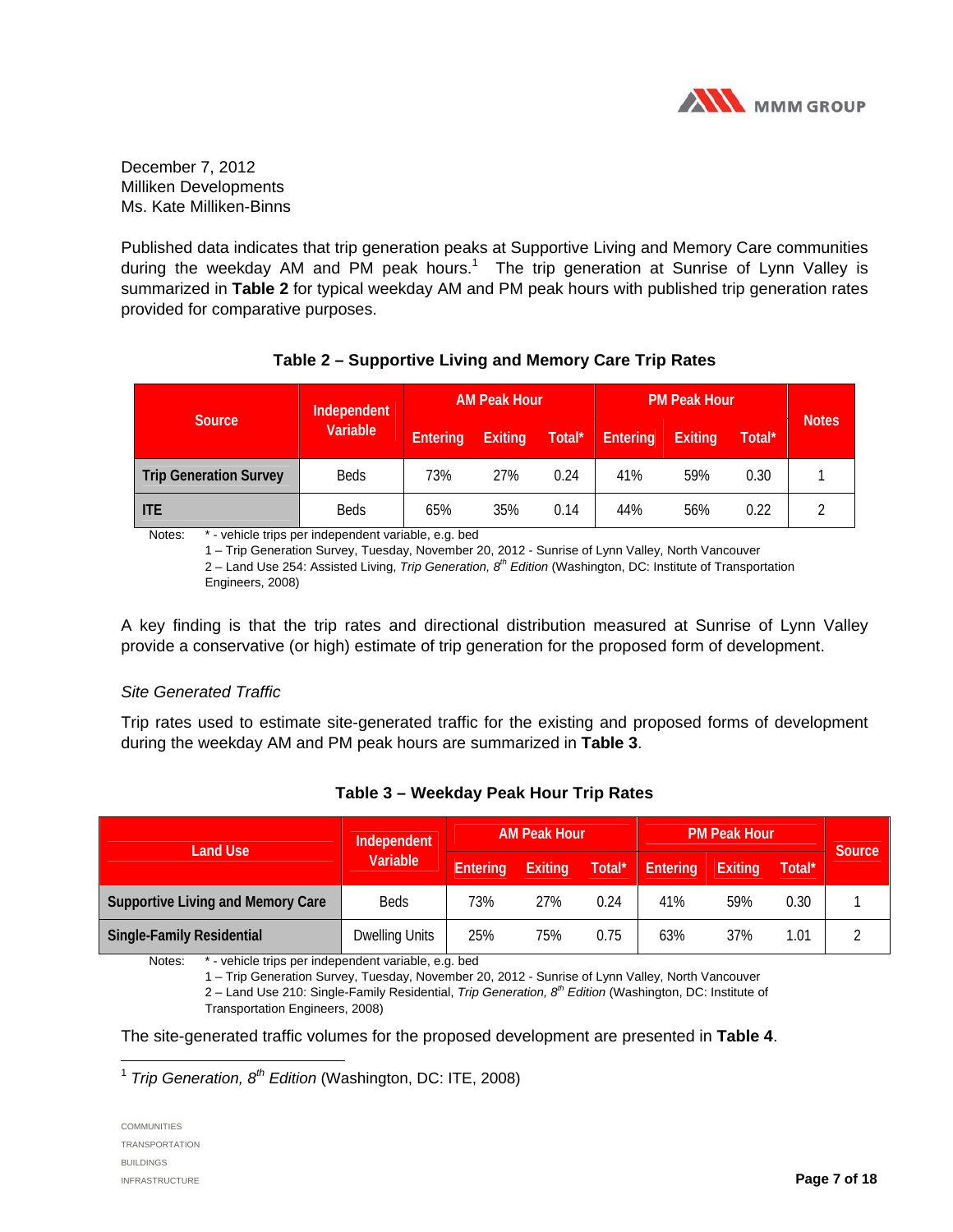

| <b>Land Use</b>                      |                 | <b>AM Peak Hour</b> |              |                 | <b>PM Peak Hour</b> |              |
|--------------------------------------|-----------------|---------------------|--------------|-----------------|---------------------|--------------|
|                                      | <b>Entering</b> | <b>Exiting</b>      | <b>Total</b> | <b>Entering</b> | <b>Exiting</b>      | <b>Total</b> |
| Supportive Living and Memory Care    | 20              |                     | 27           | 13              | 20                  | 33           |
| Single-Family Residential (Existing) | - 1             | - 1                 | $-2$         | - 1             | - 1                 | $-2$         |
| TOTAL                                | 19              | 6                   | 25           | 12              | 19                  | 31           |
| Notes:<br>- vehicles per hour (vph)  |                 |                     |              |                 |                     |              |

#### **Table 4 – Site-Generated Traffic Volumes\***

When completed, the development is expected to add 25 new vehicle trips  $(= 19 \text{ entering} + 6 \text{ exiting})$  to the road network during the weekday AM peak hour of adjacent street traffic and 31 vehicle trips (= 12 entering + 19 exiting) during the PM peak hour.

#### *Trip Distribution and Traffic Assignment*

Site-generated traffic was distributed using trip orientation established during the rezoning process for the Evelyn by Onni project across the street:

- $\checkmark$  20% to/from west
- $\times$  30% to/from north
- $\checkmark$  50% to/from south

The assignment of site-generated traffic to the study intersection is illustrated in **Figure 4** and accounts for the right-in / right-out movements at the site driveway plus the new roundabout just west of the site at Keith Road and Evelyn Drive. Consequently, site-generated traffic must approach from Taylor Way while departing traffic has an opportunity to U-turn at Evelyn Drive in order to turn north (left) or south (right) at Taylor Way.

#### *Future (2022) Total Traffic*

The background 2022 peak hour traffic volumes (i.e. without development) incorporates traffic generated by the Evelyn by Onni project plus the annual growth rate of 1.0 percent per year provided by the Ministry. Given that traffic volumes at the Keith Road / Taylor Way intersection currently operate at capacity during peak periods, increases in through traffic may result in longer queues rather than more traffic traveling through the intersection.

Future 2022 total traffic volumes were determined by adding the site-generated traffic volumes to the 2022 future traffic volumes without development. Total traffic volumes are illustrated in **Figure 5**.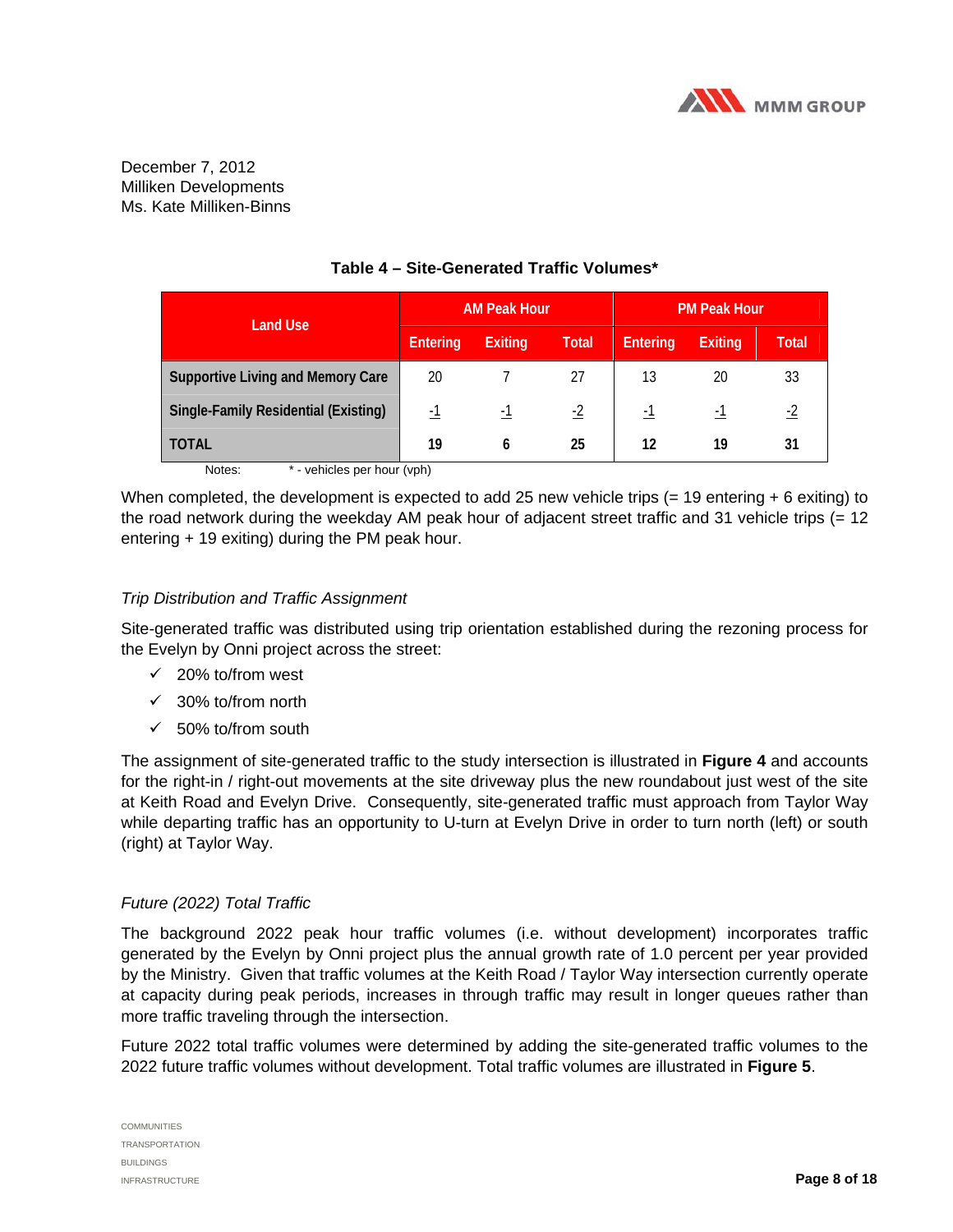



**Figure 4 – Site-Generated Traffic Volumes (at build-out)** 

COMMUNITIES TRANSPORTATION BUILDINGS INFRASTRUCTURE **Page 9 of 18**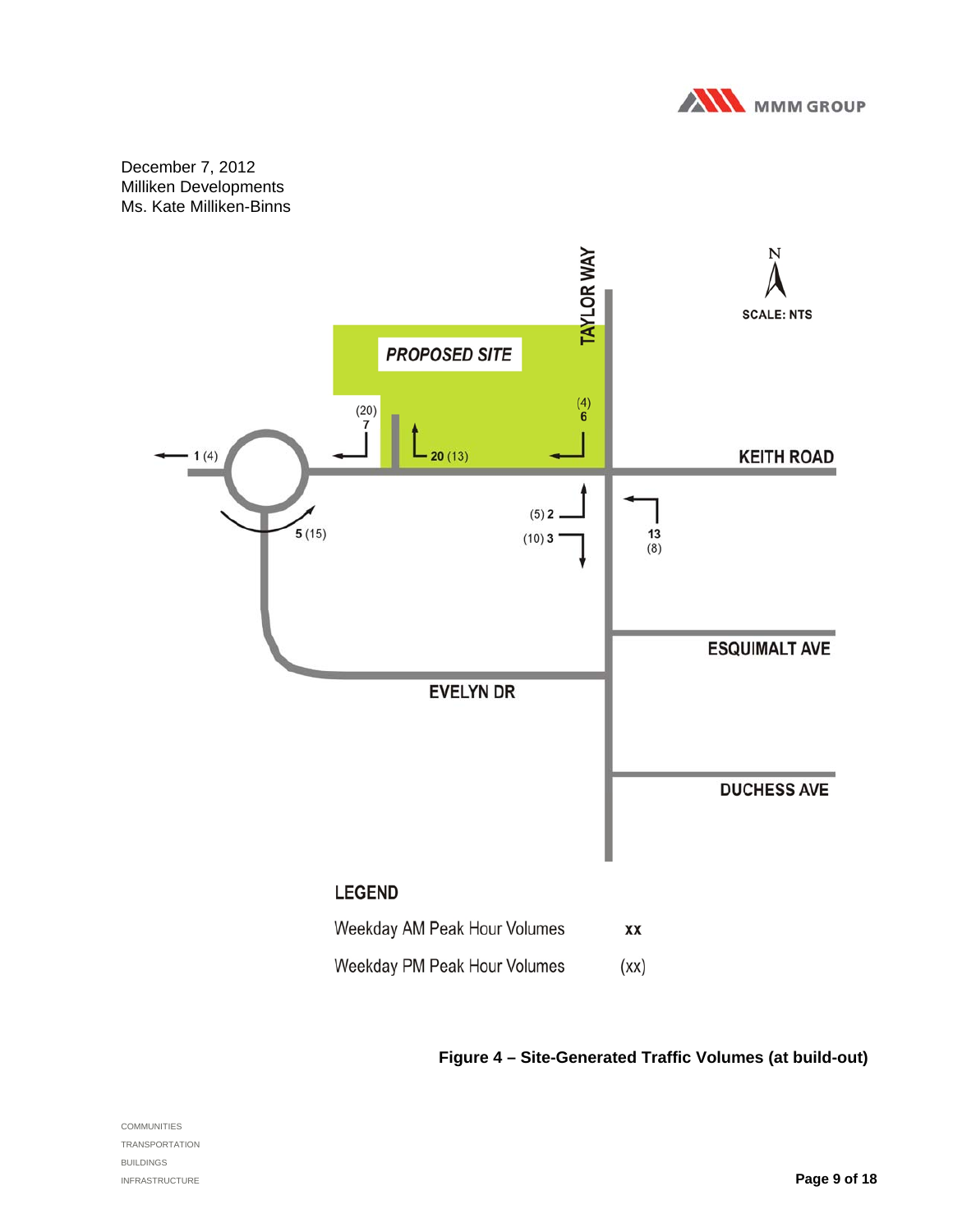



**Figure 5 – Future (2022) Total Peak Hour Traffic Volumes** 

COMMUNITIES TRANSPORTATION BUILDINGS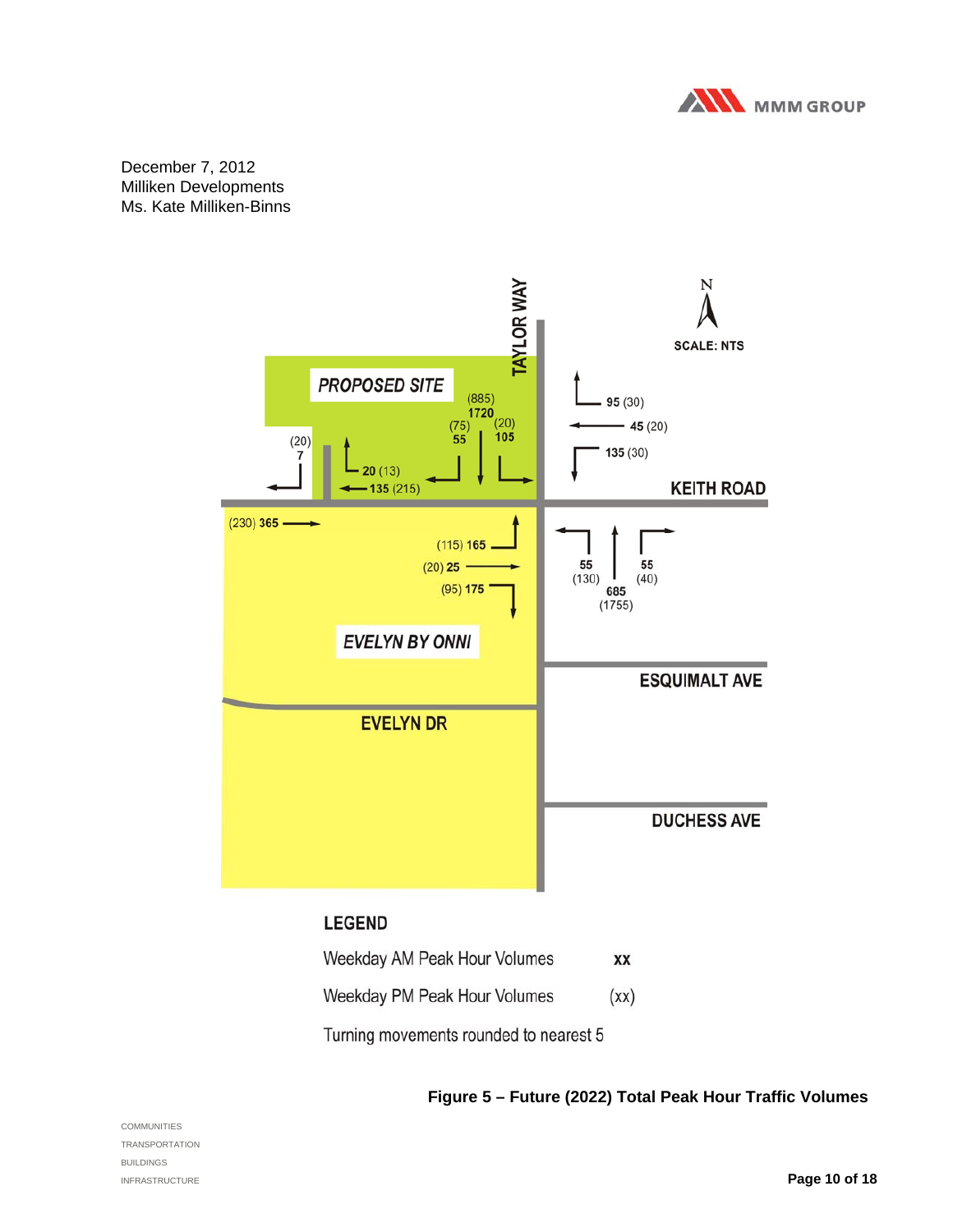

#### *Operational Analysis*

The future analysis accounts for the right-in / right-out movements at the site driveway and includes improved laning on Keith Road at Taylor Way (west leg of intersection) which provides eastbound leftturn and right-turn lanes (each with 35m storage length). The remaining intersection approaches are modeled per existing conditions.

Reported measures of traffic performance include volume to capacity (v/c) ratio and a delay-based traffic Level of Service (LOS) indicator ranging from LOS A (ideal) to LOS F (over-saturated) conditions. Typical peak hour urban conditions are in the LOS C to LOS D range with average delays ranging from 20 to 55 seconds per vehicle at signalized intersections and 15 to 35 seconds per vehicle at unsignalized intersections. As a target for design parameters, LOS D for individual approaches is considered appropriate for the study area. The results – based upon the *Highway Capacity Manual* (Washington DC: Transportation Research Board, 2010) intersection capacity generated by the Synchro software – are attached to this report and summarized in **Table 5** for the following scenarios:

- $\checkmark$  Existing (2012) weekday AM and PM peak hours
- $\checkmark$  Future (2022) weekday AM and PM peak hours without the development
- $\checkmark$  Future (2022) weekday AM and PM peak hours with the development

Key findings from Table 5 include:

- $\checkmark$  Keith Road / Taylor Way:
	- o During the weekday AM peak hour, the east and westbound approaches to this signalized intersection currently operate at LOS E and LOS F. These approaches are expected to continue operating at LOS E and LOS F in the future, even with the planned improvements.
	- o During the weekday PM peak hour, movements on all but one of the approaches operate at LOS D or better. Southbound traffic is expected to operate at LOS E, given that southbound traffic queues on Taylor Way spill back from the Marine Drive intersection through the Keith Road intersection.
- $\checkmark$  Keith Road / Driveway:
	- o The site driveway is expected to operate al LOS B or better.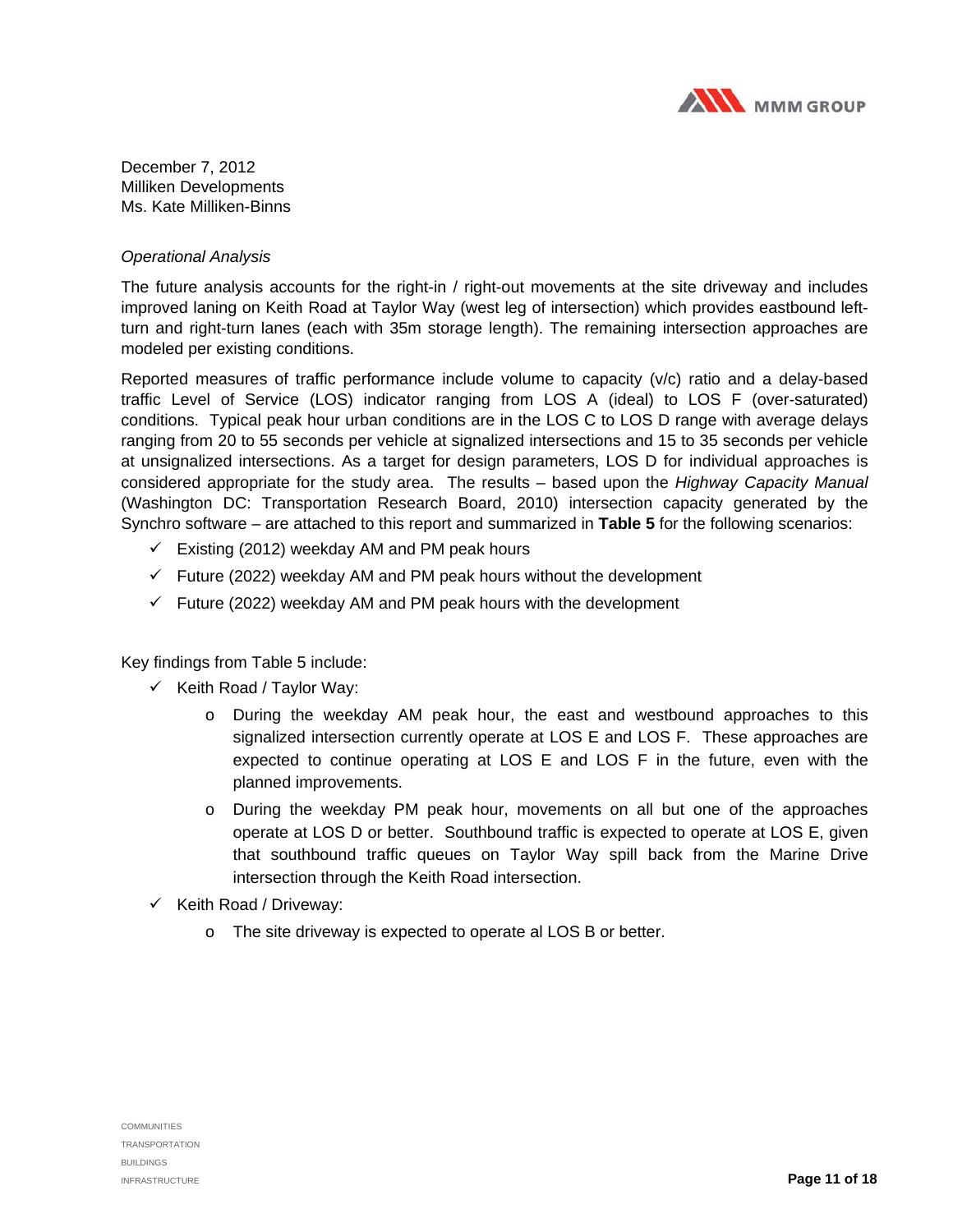

| Location             | <b>Intersection</b>   | <b>Movement</b> |            | Existing (2012)  |             | <b>Future (2022)</b><br>without Development |               | <b>Future (2022)</b><br>with Development |
|----------------------|-----------------------|-----------------|------------|------------------|-------------|---------------------------------------------|---------------|------------------------------------------|
|                      | Control               |                 | <b>LOS</b> | <b>V/C Ratio</b> | <b>LOS</b>  | <b>V/C Ratio</b>                            | <b>LOS</b>    | <b>V/C Ratio</b>                         |
| Weekday AM Peak Hour |                       |                 |            |                  |             |                                             |               |                                          |
|                      |                       | EBL             |            |                  | F           | 1.74                                        | $\mathsf F$   | 1.87                                     |
|                      |                       | EBT             | F          | 1.77             | $\mathsf C$ | 0.09                                        | $\mathsf C$   | 0.09                                     |
|                      |                       | <b>EBR</b>      |            |                  | F           | 1.34                                        | F             | 1.36                                     |
| Keith Road /         |                       | <b>WBLT</b>     | F          | 1.12             | E           | 0.89                                        | E             | 0.92                                     |
|                      | <b>Traffic Signal</b> | <b>WBR</b>      | B          | 0.35             | B           | 0.38                                        | $\mathsf C$   | 0.39                                     |
| <b>Taylor Way</b>    |                       | <b>NBL</b>      | Α          | 0.13             | Α           | 0.23                                        | B             | 0.29                                     |
|                      |                       | <b>NBT</b>      | B          | 0.51             | B           | 0.51                                        | B             | 0.49                                     |
|                      |                       | <b>SBL</b>      | Α          | 0.28             | Α           | 0.29                                        | A             | 0.28                                     |
|                      |                       | <b>SBT</b>      | C          | 0.89             | D           | 0.98                                        | D             | 1.01                                     |
| Keith Road /         | <b>Minor Street</b>   | <b>WBTR</b>     |            | n/a              |             | n/a                                         | A             | 0.01                                     |
| Driveway             | <b>Stop Control</b>   | <b>SBR</b>      |            |                  |             |                                             | A             | 0.10                                     |
| Weekday PM Peak Hour |                       |                 |            |                  |             |                                             |               |                                          |
|                      |                       | <b>EBL</b>      |            |                  | D           | 0.66                                        | D             | 0.67                                     |
|                      |                       | EBT             | D          | 0.75             | C           | 0.08                                        | $\mathcal{C}$ | 0.08                                     |
|                      |                       | <b>EBR</b>      |            |                  | Α           | 0.33                                        | Α             | 0.34                                     |
| Keith Road /         |                       | <b>WBLT</b>     | С          | 0.28             | D           | 0.29                                        | D             | 0.28                                     |
| <b>Taylor Way</b>    | <b>Traffic Signal</b> | <b>WBR</b>      | A          | 0.13             | Α           | 0.14                                        | A             | 0.14                                     |
|                      |                       | <b>NBL</b>      | A          | 0.16             | Α           | 0.40                                        | A             | 0.43                                     |
|                      |                       | <b>NBT</b>      | C          | 0.90             | C           | 0.97                                        | $\mathcal{C}$ | 0.97                                     |
|                      |                       | <b>SBL</b>      | A          | 0.13             | Α           | 0.13                                        | A             | 0.13                                     |
|                      |                       | <b>SBT</b>      | C          | 0.89             | E           | 1.08                                        | F             | 1.09                                     |
| Keith Road /         | <b>Minor Street</b>   | <b>WBTR</b>     |            | n/a              |             | n/a                                         | A             | 0.03                                     |
| <b>Driveway</b>      | <b>Stop Control</b>   | <b>SBLR</b>     |            |                  |             |                                             | Α             | 0.15                                     |

### **Table 5 – Existing and Future Peak Hour Traffic Conditions**

Notes: NB = northbound, etc. L = left, etc. LOS = Level of Service, V/C Ratio = Volume-to-Capacity Ratio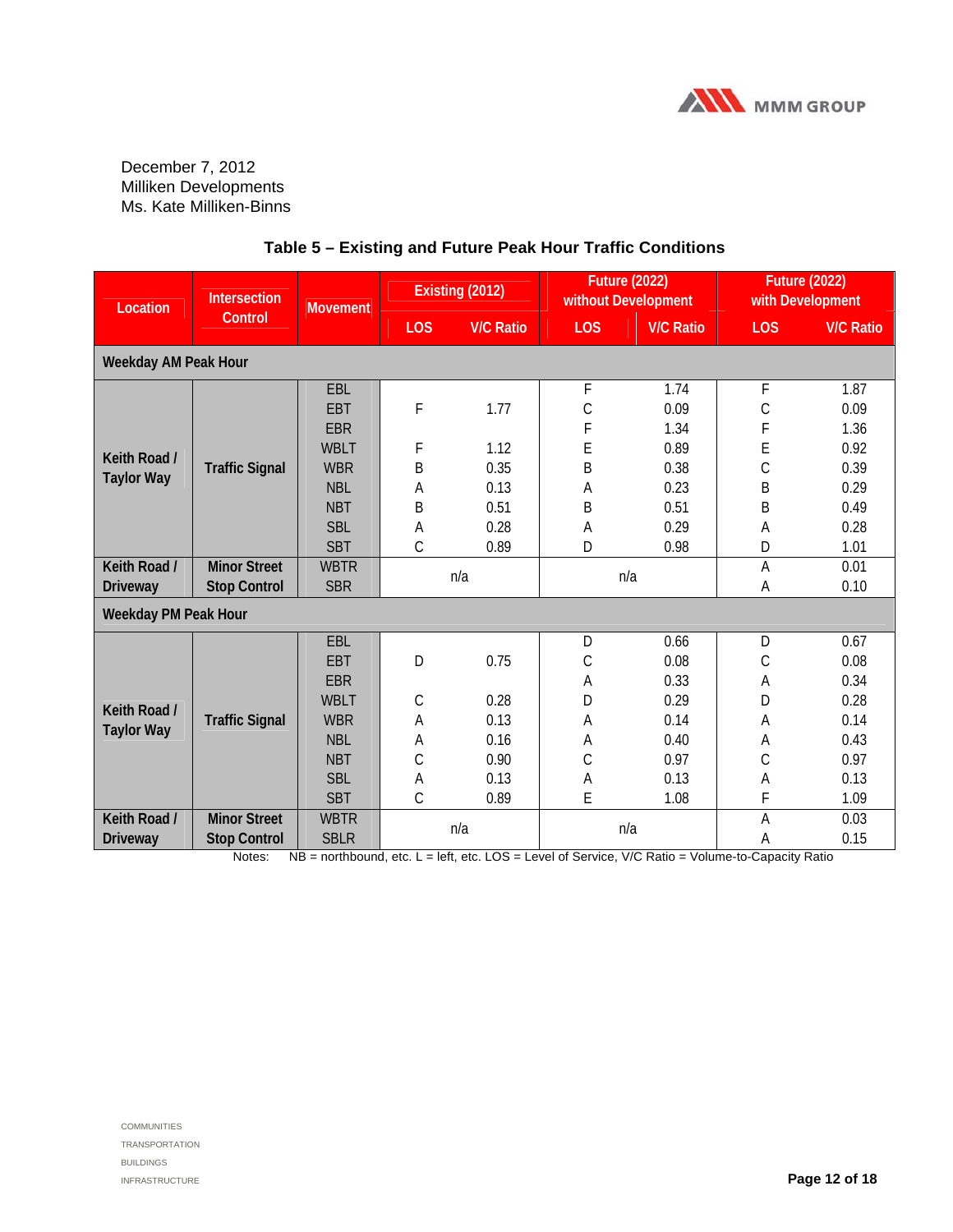

The results of the intersection queuing analysis are summarized in **Table 6**.

|                      |                 | <b>Storage</b> | 95 <sup>th</sup> Percentile Queue Length (m) |                                          |
|----------------------|-----------------|----------------|----------------------------------------------|------------------------------------------|
| Location             | <b>Movement</b> | Length (m)     | <b>Future (2022)</b><br>without Development  | <b>Future (2022)</b><br>with Development |
| Weekday AM Peak Hour |                 |                |                                              |                                          |
|                      | EBL             | 35             | 85                                           | 85                                       |
|                      | <b>EBT</b>      | n/a            | 10                                           | 10                                       |
|                      | <b>EBR</b>      | 35             | 15                                           | 25                                       |
| Keith Road /         | <b>WBT</b>      | n/a            | 55                                           | 50                                       |
| <b>Taylor Way</b>    | <b>WBR</b>      | channelized    | 15                                           | 15                                       |
|                      | <b>NBL</b>      | 45             | 10                                           | 10                                       |
|                      | <b>NBT</b>      | n/a            | 75                                           | 75                                       |
|                      | <b>SBL</b>      | 40             | 15                                           | 15                                       |
|                      | <b>SBT</b>      | n/a            | 280                                          | 280                                      |
| Weekday PM Peak Hour |                 |                |                                              |                                          |
|                      | EBL             | 35             | 40                                           | 40                                       |
|                      | <b>EBT</b>      | n/a            | 10                                           | 10                                       |
|                      | <b>EBR</b>      | 35             | 15                                           | 10                                       |
| Keith Road /         | <b>WBT</b>      | n/a            | 20                                           | 20                                       |
| <b>Taylor Way</b>    | <b>WBR</b>      | channelized    | 5                                            | $\theta$                                 |
|                      | <b>NBL</b>      | 45             | 20                                           | 20                                       |
|                      | <b>NBT</b>      | n/a            | 300                                          | 305                                      |
|                      | <b>SBL</b>      | 40             | 5                                            | 5                                        |
|                      | <b>SBT</b>      | n/a            | 180                                          | 185                                      |

#### **Table 6 – Comparison of Future (2022) Queues and Storage Length**

Notes: NB = northbound, etc., queue length rounded to the nearest 5m

Key findings include:

- $\checkmark$  Northbound and southbound left-turn queue lengths on Taylor Way (from analysis) are within available storage limits.
- $\checkmark$  If forecasted site traffic volumes materialize, the eastbound left-turn queue may exceed available storage length during weekday peak hours and consequently block the site driveway.
- $\checkmark$  During peak hours, queues on Taylor Way are expected to range between 75 and 300m at the Keith Road intersection. Spillback from adjacent intersections, however, was observed during the weekday afternoon peak hour. Increases in traffic volume could, therefore, result in longer queues rather than increased intersection utilization.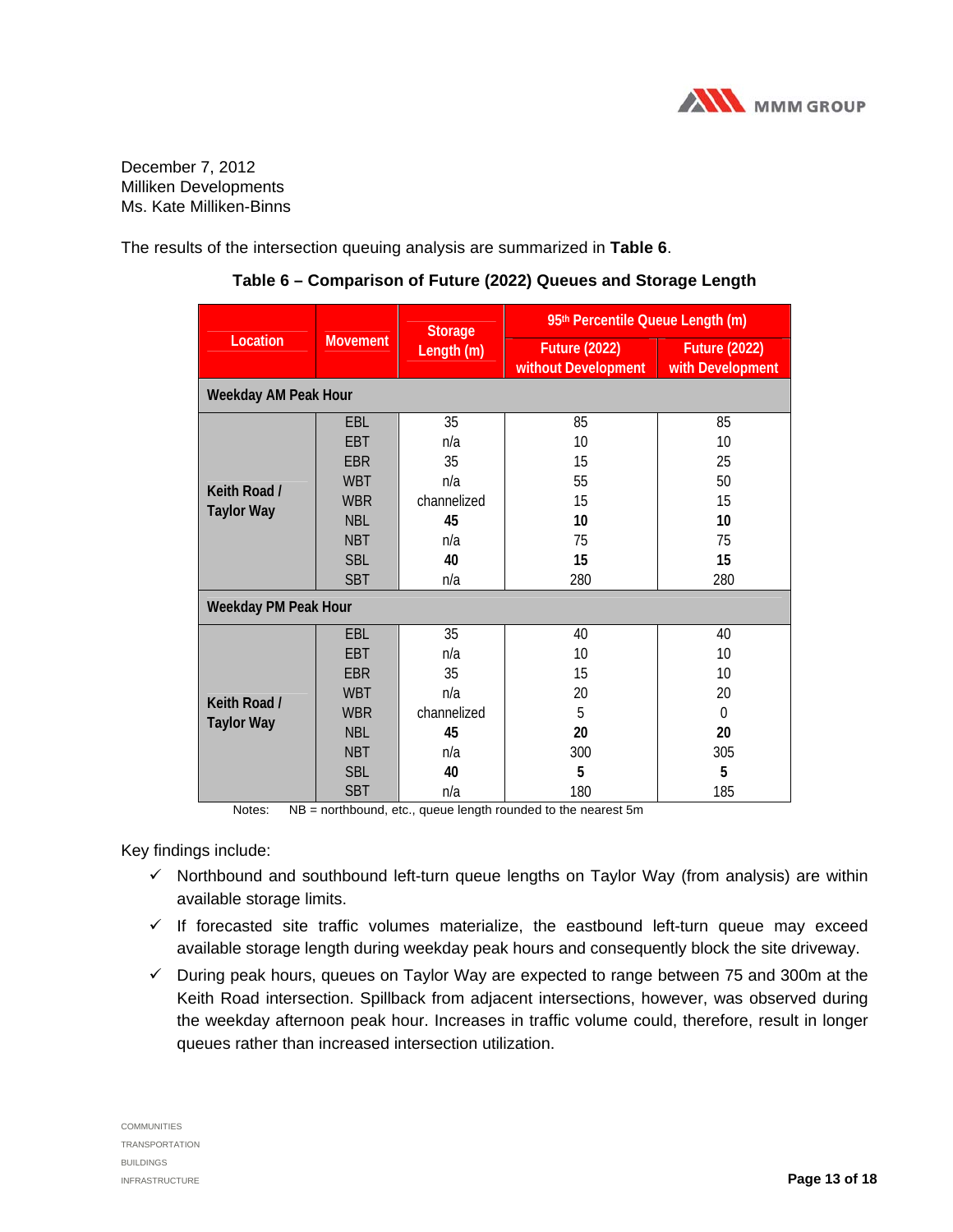

#### *Site Circulation*

As illustrated in Figure 2, key circulation elements of the site include:

- $\checkmark$  Hardscaped road with an adjacent sidewalk connecting the site driveway on Keith Road and the underground parkade.
- $\checkmark$  Eight perpendicular visitor parking spaces located on the hardscaped road near the building entrance.
- $\checkmark$  A hammerhead turnaround at the entrance to the underground parkade.
- $\checkmark$  Designated loading area under the building adjacent to the lobby, kitchen, and waste and recycling room.
- $\checkmark$  Thirty-two underground parking spaces for visitors and staff.

Benefits of the current site plan include:

- $\checkmark$  The throat length at the site driveway would accommodate at least one vehicle, which is equal to the maximum number of vehicles expected to queue at this location.
- $\checkmark$  Site servicing (i.e. deliveries, garbage and recycling pick-up, etc.) would occur under the building thereby reducing, if not eliminating visual and auditory impacts.

Concerns about the current site plan include:

 $\checkmark$  Combining the loading area and the entrance to the underground parkade may result in truckpassenger car conflicts as trucks back into the loading area while passenger cars attempt to enter or exit the parkade. This concern could be mitigated by adding engineering controls (preferred) such as traffic signals, parabolic mirrors, etc.; or providing administrative controls (least preferred) such as having staff stop traffic while trucks manoeuvre around the loading area.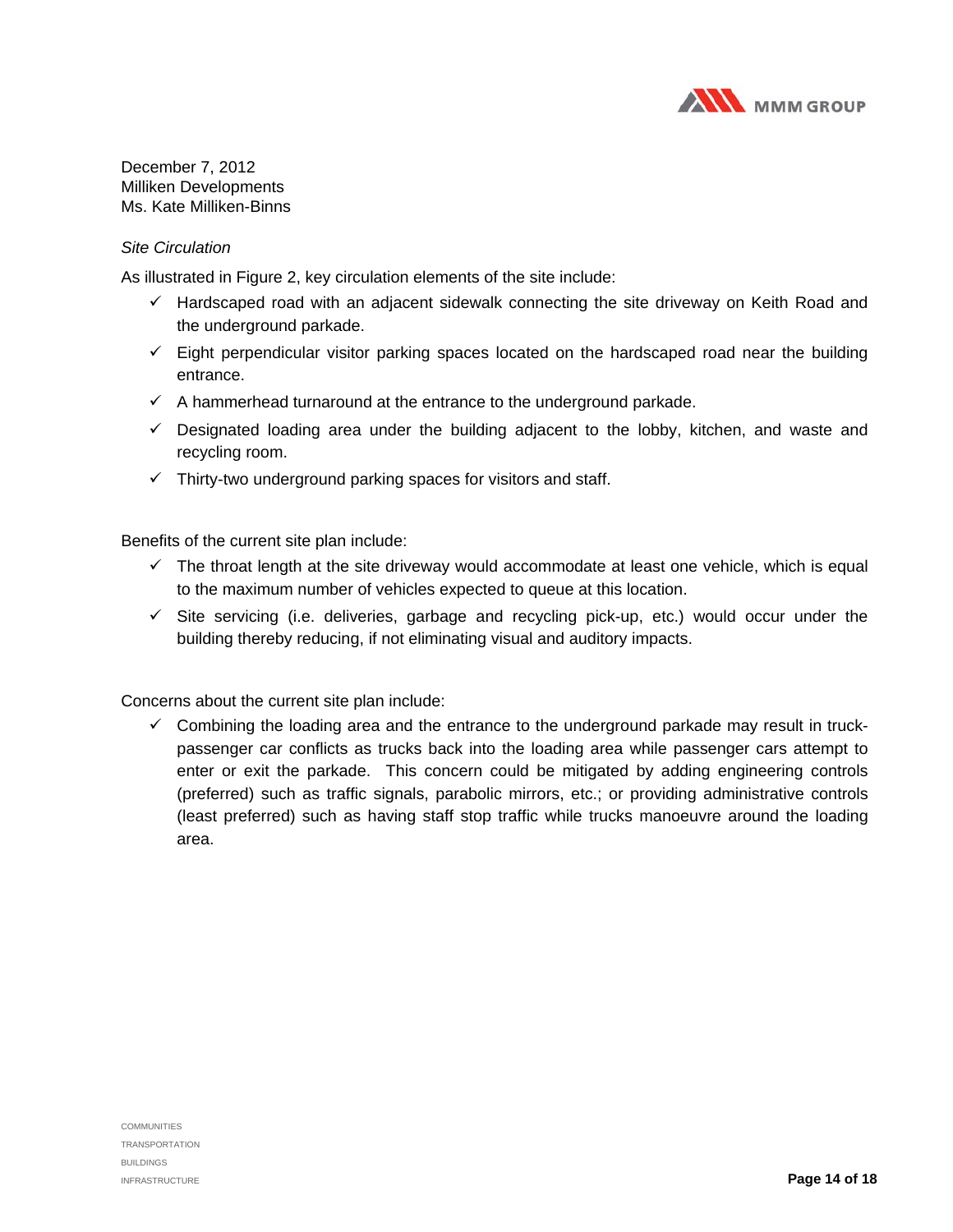

#### *Pedestrian Connectivity*

**Sidewalk along Keith Road / Taylor Way** – sidewalk would continue to be provided along the site frontage providing opportunities for residents, visitors and staff to walk to nearby destinations, e.g. bus stops on Taylor Way, shops and services at Park Royal.

**Keith Road / Taylor Way Intersection** – this signalized intersection is equipped with push-buttonactuated pedestrian signals and marked with crosswalks facilitating the movement of pedestrians across the intersection.



**Figure 6 – Pedestrian Signals and Sidewalk on Northwest Corner of Keith Road / Taylor Way**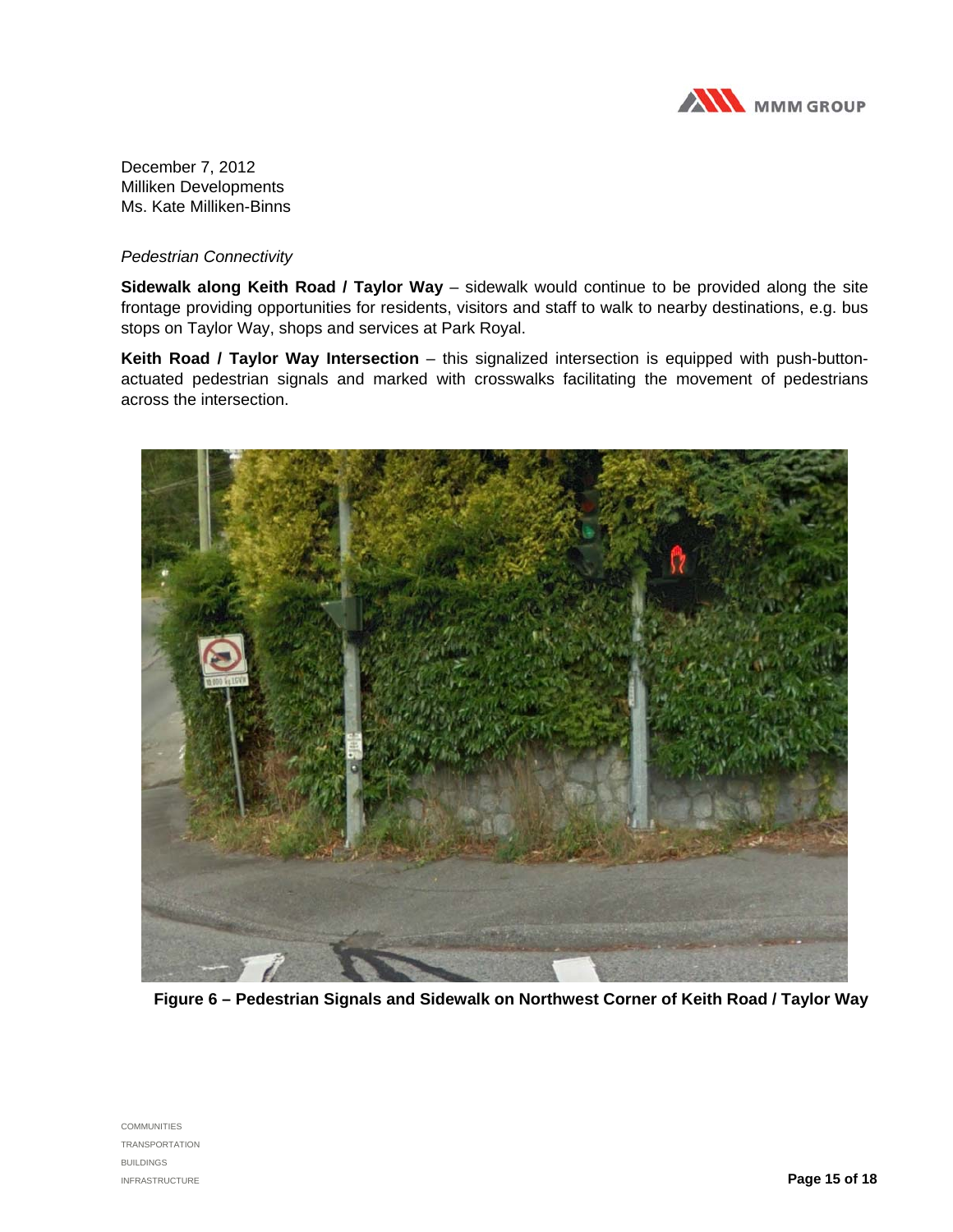

#### *Parking Supply*

Forty off-street parking spaces  $(= 8 \text{ surface } + 32 \text{ underground})$  would be provided on the site. As summarized in **Table 7**, the District's requirements yield a need for at least 34 vehicle parking spaces for the proposed development. The number of small car parking spaces on the site may not exceed 30% of the total parking spaces. Consequently, these requirements will be met.

#### **Table 7 – Zoning Bylaw No. 4662, 2010 Parking Requirements**

| Land Use               | <b>Parking Ratio</b>                                           | Independent<br>Variable | <b>Parking Spaces</b> |
|------------------------|----------------------------------------------------------------|-------------------------|-----------------------|
| <b>Assisted Living</b> | 1 parking space for<br>every 3.3 beds,<br>minimum              | 110 beds                | 34                    |
| Notes:                 | Zoning Bylaw No. 4662, 2010, PH1 - Private Hospital 1, p 550-2 |                         |                       |

**Table 8** compares the peak parking demand from the ITE *Parking Generation, 4th Edition* and a Lower Mainland assisted living facility.

| Table 8 – Parking Demand at Supportive Living and Memory Care Communities |  |
|---------------------------------------------------------------------------|--|
|                                                                           |  |

| <b>Source</b> | Independent<br><b>Variable</b> | Parking<br><b>Ratio</b> | <b>Peak Period</b><br><b>Parking Demand</b> | <b>Notes</b> |
|---------------|--------------------------------|-------------------------|---------------------------------------------|--------------|
| <b>ITE</b>    | 110 occupied beds              | 0.35 spaces per bed     | 39 spaces                                   |              |
| Nikkei Place  | 110 occupied beds              | 0.36 spaces per bed     | 40 spaces                                   |              |

Notes: 1 – Land Use 254: Assisted Living, *Parking Generation, 4th Edition* (Washington, DC: Institute of Transportation Engineers, 2010)

2 – Parking Utilization Survey of 72-bed Nikkei Home (Assisted Living), Burnaby, BC (Vancouver, BC: MMM Group (formerly ND LEA), May 2003)

Key findings include:

- $\checkmark$  At comparable Supportive Living and Memory Care Communities, the average peak parking demand varies from 0.35 to 0.36 parking spaces per bed
- $\checkmark$  At 0.36 parking spaces per bed, the proposed parking supply at 707 Keith Road equals the typical parking demand at comparable facilities (i.e. 0.35 to 0.36 parking spaces per bed)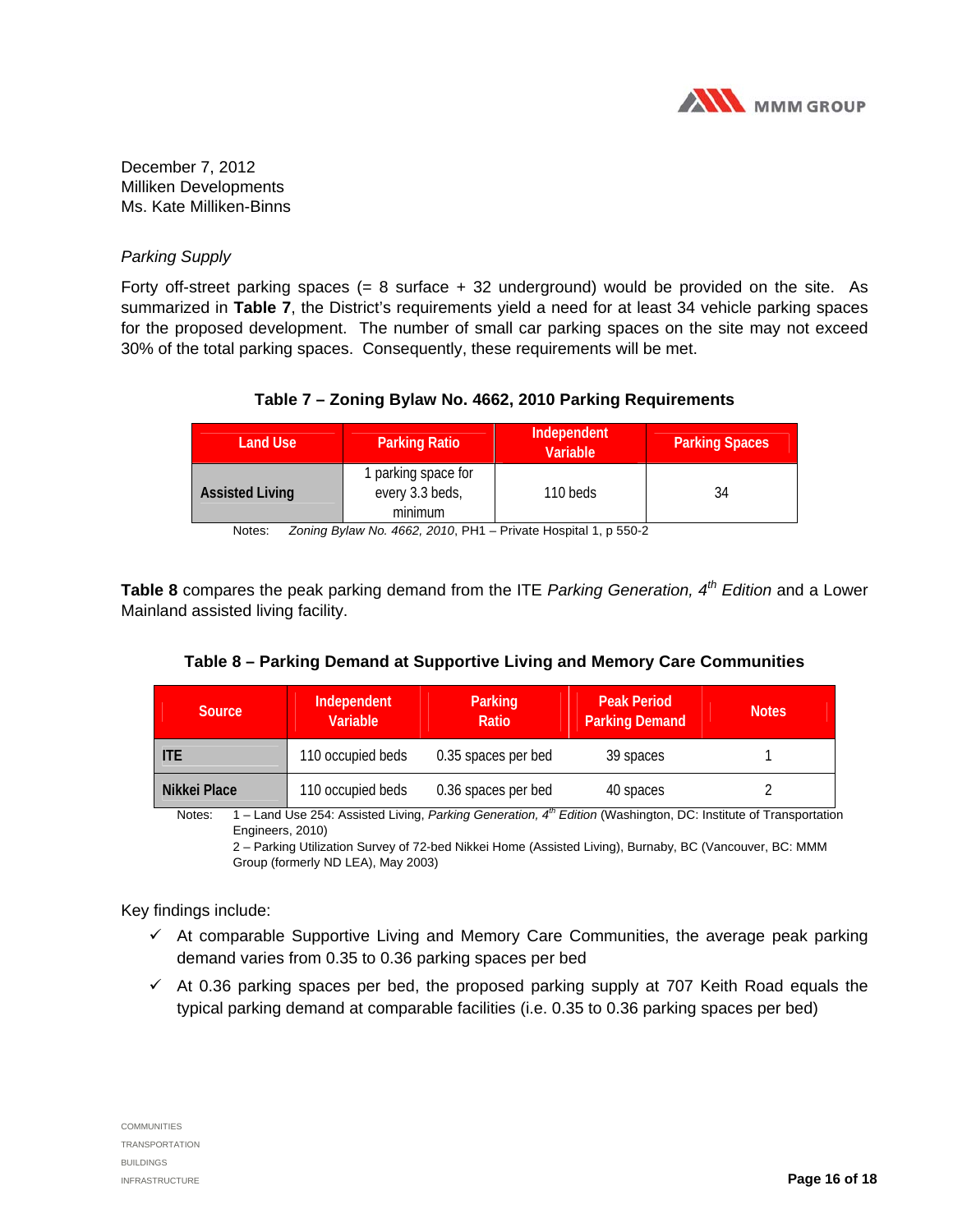

#### RECOMMENDATIONS

In light of the findings, the following recommendations are forwarded for consideration:

- 1. Limit movements at the site driveway to right-in / right-out through signage.
- 2. Revisit the design of the loading area with a view to adding engineering controls (preferred); such as traffic signals, parabolic mirrors, etc.; or providing administrative controls (least preferred) such as having staff stop traffic while trucks manoeuvre around the loading area.

#### SUMARY AND CONCLUSIONS

A 92-suite / 110-resident Supportive Living and Memory Care community is proposed for the northwest corner of Keith Road and Taylor Way in West Vancouver. Access to the eight surface and 32 underground parking spaces would be provided from a right-in / right-out driveway located on Keith Road. The site is currently occupied by two single-family dwelling units.

- $\checkmark$  When completed, the development is expected to add 25 new vehicle trips (= 19 entering + 6 exiting) to the road network during the weekday AM peak hour of adjacent street traffic and 31 vehicle trips  $(= 12 \text{ entering } + 19 \text{ exiting})$  during the PM peak hour.
- $\checkmark$  An operational analysis indicated that the site driveway on Keith Road is expected to operate at acceptable levels (i.e. LOS A or better) with the proposed development. Consequently, intersection improvements do not appear to be required.
- $\checkmark$  At 35m, the proposed spacing between the site driveway and Taylor Way appears to be sufficient.
- $\checkmark$  The operational analysis indicated that the signalized intersection of Keith Road and Taylor Way currently operated at unacceptable levels (i.e. LOS E or worse) with and without the proposed development given the planned improvements.
- $\checkmark$  The north and southbound left-turn lanes at the Keith Road / Taylor Way intersection are anticipated to accommodate future traffic volumes such that vehicle queues (generated by leftturning traffic) will not spill back into the through traffic lanes on Taylor Way.
- $\checkmark$  If forecasted traffic volumes generated by the adjacent Evelyn by Onni project materialize in 10 years, the eastbound left-turn queue may exceed available storage length during weekday peak hours. Consequently, northbound drivers leaving the site may choose to head west from the site, avoiding the Keith Road / Taylor Way intersection.
- $\checkmark$  The proposed parking supply (= 40 spaces) meets both District requirements (=34 spaces) and the peak demand observed at comparable facilities (=40 spaces).
- $\checkmark$  Improvements to the site plan and road network have been identified for consideration. These include turning restrictions at the site driveway and the design of the loading area.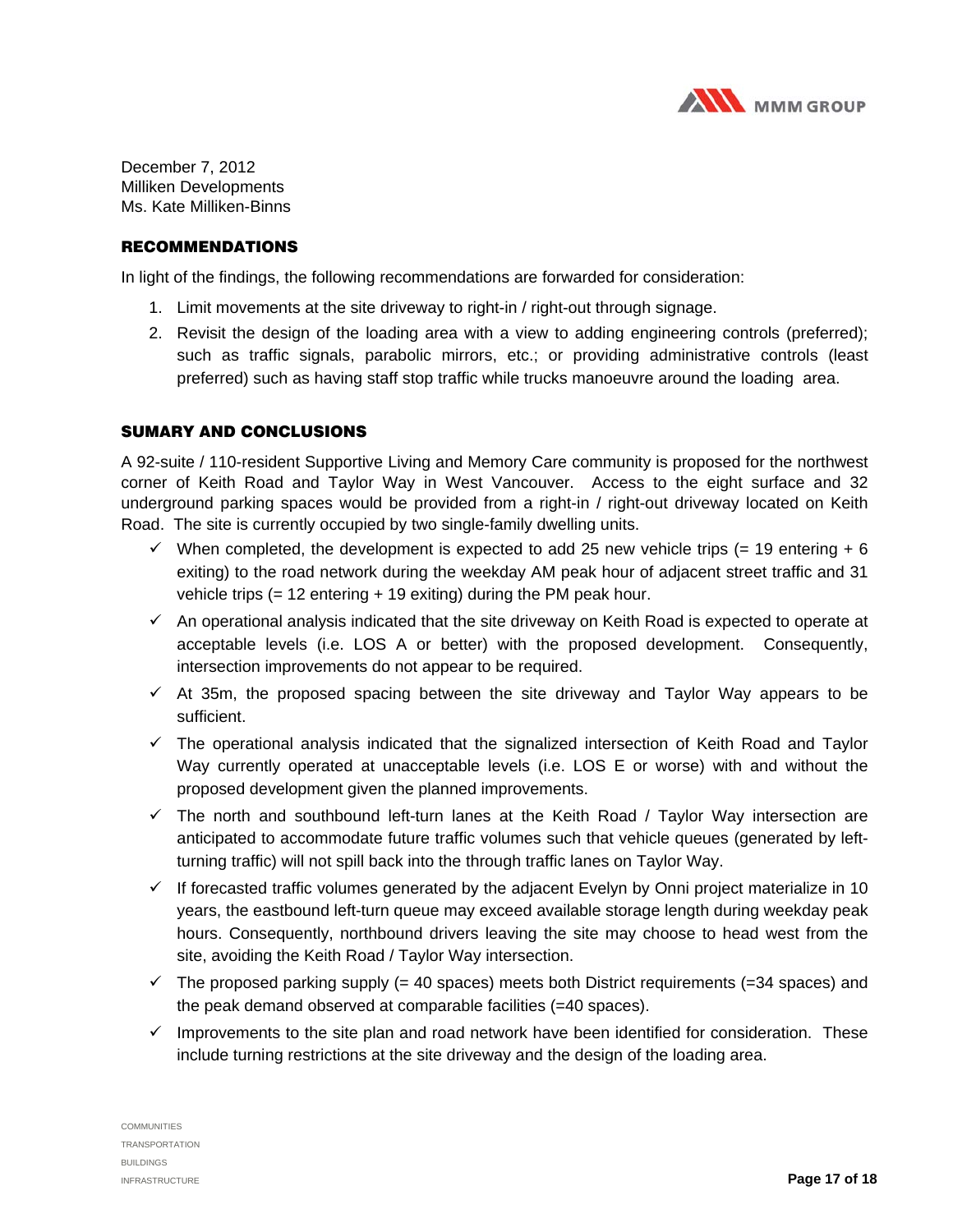

\* \* \* \* \*

Should you have any questions about our methodology, findings, recommendations or conclusions; please contact me at (604) 685-9381 or vanweelderenf@mmm.ca.

Yours truly,

#### **MMM Group Limited**

<original signed by>

Floris van Weelderen, P.Eng., PTOE Manager, Transportation Planning Associate Partner

Attachments:

Appendix A – Trip Generation Survey at Sunrise of Lynn Valley, North Vancouver, BC Appendix B – Intersection Capacity and Queuing (Synchro) Calculations

5012230-001-REP-01-Rev1 (TIS).doc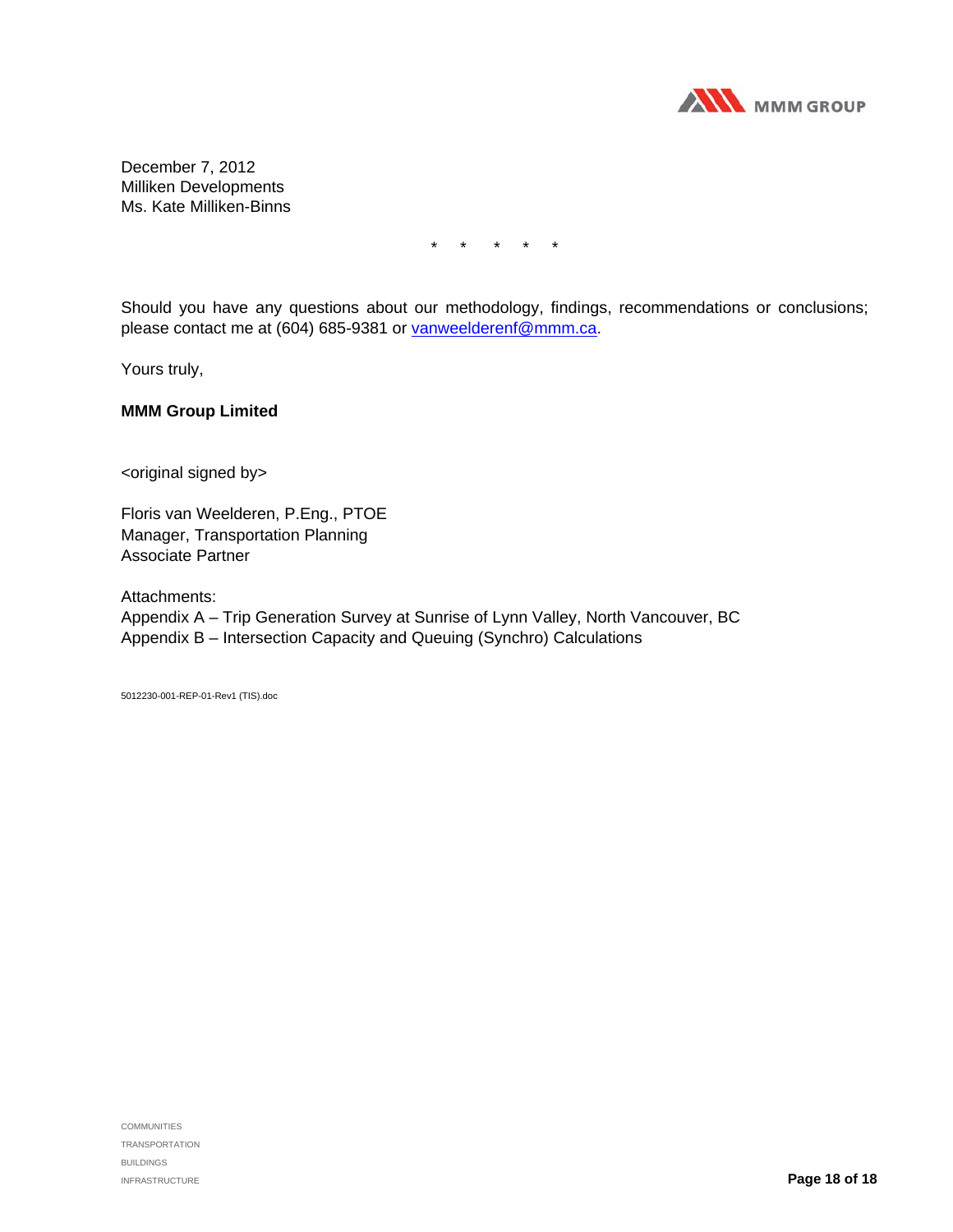5012230‐001 707 Keith Road ‐ West Vancouver, BC 21‐Nov‐12 5012230-001<br>707 Keith Road - West Vancouver, BC<br>21-Nov-12<br>FvW / SW

# **Trip Generation Survey ‐ Sunrise at Lynn Valley**

|                                                 |                                        | 980 Lynn Valley Road, North Vancouver, BC |                             |                         |                           |                    |                       | 96 rooms              |          |
|-------------------------------------------------|----------------------------------------|-------------------------------------------|-----------------------------|-------------------------|---------------------------|--------------------|-----------------------|-----------------------|----------|
| Trip Generation Survey - Sunrise at Lynn Valley | ITE 254 - Assisted Living<br>Land use: | Address:                                  | 20-Nov-12<br>Date of Count: | Tuesday<br>Day of Week: | Dusk / Daylight<br>Light: | Cloudy<br>Weather: | Damp<br>Road Surface: | Independent Variable: | 107 beds |

# Weekday AM Peak Period **Weekday AM Peak Period**

|                                                                                      |                       | Passenger Car          |                                         |              | <b>Heavy Vehicle</b> |       | Total            |       |     | Peak Hour        |                 |                      |
|--------------------------------------------------------------------------------------|-----------------------|------------------------|-----------------------------------------|--------------|----------------------|-------|------------------|-------|-----|------------------|-----------------|----------------------|
|                                                                                      |                       |                        | Total                                   | Inbound<br>0 | <b>Dutbound</b>      | Total | Inbound Outbound | Total |     | Inbound Outbound | Total           |                      |
|                                                                                      | Inbound<br>$0$<br>$0$ | Outbound $\frac{1}{0}$ | $\begin{array}{c}\n\hline\n\end{array}$ |              |                      |       |                  |       |     |                  | $\overline{14}$ |                      |
|                                                                                      |                       |                        |                                         |              |                      |       |                  |       |     |                  | $18$            |                      |
|                                                                                      |                       |                        |                                         |              |                      |       |                  |       |     |                  | 23              | 7:45 - 8:45 a.m.     |
|                                                                                      | $\frac{1}{4}$         |                        |                                         |              |                      |       |                  |       |     |                  | <b>26</b>       |                      |
|                                                                                      |                       |                        |                                         |              |                      |       |                  |       |     |                  | 22              |                      |
|                                                                                      |                       |                        |                                         |              |                      |       |                  |       |     |                  |                 |                      |
| <b>Time of Day</b><br>7:00 AM<br>7:15 AM<br>7:30 AM<br>8:30 AM<br>8:45 AM<br>8:45 AM |                       |                        |                                         |              |                      |       |                  |       | 73% | 27%              |                 | 0.27  trips per room |
|                                                                                      |                       |                        |                                         |              |                      |       |                  |       | 13% | 27%              |                 | trips per bed        |
|                                                                                      |                       |                        |                                         |              |                      |       |                  |       |     |                  |                 |                      |

# **Weekday AM Peak Period Weekday AM Peak Period**

|                                                                                                  |                                    | assenger Car |                                                                                                                                                                        |                                               | <b>Heavy Vehicle</b> |       |              | Total          |       |                                         | Peak Hour        |                   |                                |
|--------------------------------------------------------------------------------------------------|------------------------------------|--------------|------------------------------------------------------------------------------------------------------------------------------------------------------------------------|-----------------------------------------------|----------------------|-------|--------------|----------------|-------|-----------------------------------------|------------------|-------------------|--------------------------------|
|                                                                                                  |                                    |              |                                                                                                                                                                        |                                               | Outbound             | Total | Inbound<br>2 | Outbound       | Total |                                         | Inbound Outbound |                   |                                |
|                                                                                                  |                                    |              |                                                                                                                                                                        | Inbound<br>0<br>0                             |                      |       |              | $\overline{a}$ |       |                                         |                  | Total<br>26<br>30 |                                |
|                                                                                                  | <mark>Inbound</mark><br>שמש<br>שמש |              | $\frac{1}{1}$<br>$\frac{1}{2}$<br>$\frac{1}{2}$<br>$\frac{1}{2}$<br>$\frac{1}{2}$<br>$\frac{1}{2}$<br>$\frac{1}{2}$<br>$\frac{1}{2}$<br>$\frac{1}{2}$<br>$\frac{1}{2}$ |                                               |                      |       |              |                |       |                                         |                  |                   |                                |
|                                                                                                  |                                    |              |                                                                                                                                                                        |                                               |                      |       |              |                |       | $\begin{bmatrix} 13 \\ 1 \end{bmatrix}$ | $\frac{1}{2}$    |                   | $\frac{32}{2}$ 4:30 - 5:30 p.n |
|                                                                                                  |                                    |              |                                                                                                                                                                        |                                               |                      |       |              |                |       |                                         |                  |                   |                                |
|                                                                                                  |                                    |              |                                                                                                                                                                        | $\begin{array}{c} 0 & 0 \\ 0 & 0 \end{array}$ |                      |       |              |                |       |                                         |                  | <u>ភ្ល</u>        |                                |
|                                                                                                  |                                    |              |                                                                                                                                                                        |                                               |                      |       |              |                |       |                                         |                  |                   |                                |
| <b>ilime of Day</b><br>4:00 PM<br>4:15 PM<br>4:15 PM<br>4:30 PM<br>5:30 PM<br>5:45 PM<br>5:45 PM |                                    |              |                                                                                                                                                                        |                                               |                      |       |              |                |       | 41%                                     |                  |                   | 0.33 trips per room            |
|                                                                                                  |                                    |              | ი<br>დ                                                                                                                                                                 |                                               |                      |       |              |                |       | 11%                                     | 59%              |                   | 0.30 trips per bed             |

| .<br>cta                         |  |  | $\begin{array}{c} 0\\  \text{N} \end{array}$ |  |                           | eta   |  | $\begin{array}{cccccccccc} \mathbf{\mathbf{a}} & \mathbf{0} & \mathbf{0} & \mathbf{0} & \mathbf{0} & \mathbf{0} & \mathbf{0} & \mathbf{0} & \mathbf{0} & \mathbf{0} & \mathbf{0} & \mathbf{0} & \mathbf{0} & \mathbf{0} & \mathbf{0} & \mathbf{0} & \mathbf{0} & \mathbf{0} & \mathbf{0} & \mathbf{0} & \mathbf{0} & \mathbf{0} & \mathbf{0} & \mathbf{0} & \mathbf{0} & \mathbf{0} & \mathbf{0} & \mathbf{0} & \mathbf{0} & \mathbf{0$ |  |  |
|----------------------------------|--|--|----------------------------------------------|--|---------------------------|-------|--|-----------------------------------------------------------------------------------------------------------------------------------------------------------------------------------------------------------------------------------------------------------------------------------------------------------------------------------------------------------------------------------------------------------------------------------------|--|--|
| <b>Heavy Vehicle</b><br>Outbound |  |  | $O H O N O H O O$                            |  | Heavy Vehicle<br>Outbound |       |  | $\begin{array}{ccccccccccccc}\n\text{A} & \text{C} & \text{C} & \text{C} & \text{C} & \text{C} & \text{C} & \text{C}\n\end{array}$                                                                                                                                                                                                                                                                                                      |  |  |
| Inbound                          |  |  |                                              |  |                           | nboun |  | $\begin{array}{cccccccccccccc} \circ & \circ & \circ & \circ & \circ & \circ & \circ & \circ \end{array}$                                                                                                                                                                                                                                                                                                                               |  |  |

| ო ო     |   |  | Inbound             |  |  |  | 2<br>2<br>2<br>2<br>2<br>2<br>2<br>2<br>2<br>2<br>2<br>2<br>2<br>2<br>2<br>2<br> |  |
|---------|---|--|---------------------|--|--|--|----------------------------------------------------------------------------------|--|
| $\circ$ | 0 |  |                     |  |  |  | $\frac{1}{6}$ $\rightarrow$ 0000000                                              |  |
|         |   |  | y Vehicle<br>tbound |  |  |  | 40000000                                                                         |  |

| Outbound     | Total         |                                                                                           | TONOMOHOO<br>PONOMOHOO              | PO<br>POD<br>POD HOND MOD      |                                                                                                                                                                                                                                                                                                                                                                                                                                                                 | $T$ and $T$ and $T$ and $T$ and $T$ and $T$ and $T$                   |                                                      | Inbound Outbound                                             |
|--------------|---------------|-------------------------------------------------------------------------------------------|-------------------------------------|--------------------------------|-----------------------------------------------------------------------------------------------------------------------------------------------------------------------------------------------------------------------------------------------------------------------------------------------------------------------------------------------------------------------------------------------------------------------------------------------------------------|-----------------------------------------------------------------------|------------------------------------------------------|--------------------------------------------------------------|
|              |               |                                                                                           |                                     |                                |                                                                                                                                                                                                                                                                                                                                                                                                                                                                 |                                                                       |                                                      |                                                              |
|              |               |                                                                                           |                                     |                                |                                                                                                                                                                                                                                                                                                                                                                                                                                                                 |                                                                       |                                                      |                                                              |
|              |               |                                                                                           |                                     |                                |                                                                                                                                                                                                                                                                                                                                                                                                                                                                 |                                                                       |                                                      |                                                              |
|              |               |                                                                                           |                                     |                                | o<br>Postala dia dia dia 40<br>Postala dia 40 menerima dia 40 menerima di konstrumenta di Superior di Superior di Superior di Superior di Su<br>Di Superior di Superior di Superior di Superior di Superior di Superior di Superior di                                                                                                                                                                                                                          |                                                                       |                                                      | $19$ 7                                                       |
|              |               |                                                                                           |                                     |                                |                                                                                                                                                                                                                                                                                                                                                                                                                                                                 |                                                                       |                                                      |                                                              |
|              |               |                                                                                           |                                     |                                |                                                                                                                                                                                                                                                                                                                                                                                                                                                                 |                                                                       |                                                      |                                                              |
|              |               |                                                                                           |                                     |                                |                                                                                                                                                                                                                                                                                                                                                                                                                                                                 |                                                                       |                                                      |                                                              |
|              |               | Outbound<br>on chochoo<br>o                                                               |                                     |                                |                                                                                                                                                                                                                                                                                                                                                                                                                                                                 |                                                                       | $\begin{array}{c c}\n73\% & \\ 73\% & \n\end{array}$ | 27%<br>27%                                                   |
| assenger Car |               |                                                                                           |                                     |                                |                                                                                                                                                                                                                                                                                                                                                                                                                                                                 |                                                                       |                                                      |                                                              |
| Outbound     | Total<br>D    | dendronal<br><i>dendronal</i><br><b>dendronal</b><br><b>dendronal</b><br><b>dendronal</b> |                                     |                                | $\begin{array}{l} \mbox{\bf \texttt{redu}}\\ \mbox{\bf \texttt{redu}}\\ \mbox{\bf \texttt{redu}}\\ \mbox{\bf \texttt{r}}\\ \mbox{\bf \texttt{r}}\\ \mbox{\bf \texttt{r}}\\ \mbox{\bf \texttt{r}}\\ \mbox{\bf \texttt{r}}\\ \mbox{\bf \texttt{r}}\\ \mbox{\bf \texttt{r}}\\ \mbox{\bf \texttt{r}}\\ \mbox{\bf \texttt{r}}\\ \mbox{\bf \texttt{r}}\\ \mbox{\bf \texttt{r}}\\ \mbox{\bf \texttt{r}}\\ \mbox{\bf \texttt{r}}\\ \mbox{\bf \texttt{r}}\\ \mbox{\bf \$ |                                                                       |                                                      | Peak Hour<br>Inbound Outbound                                |
|              |               |                                                                                           | $\frac{1}{6}$ $\rightarrow$ 0000000 | ne<br>a<br>a<br>mana a mana an |                                                                                                                                                                                                                                                                                                                                                                                                                                                                 | <b>Ta</b><br><b>b</b><br><b>b</b><br><b>c</b><br><b>c</b><br><b>c</b> |                                                      |                                                              |
|              |               |                                                                                           |                                     |                                |                                                                                                                                                                                                                                                                                                                                                                                                                                                                 |                                                                       |                                                      |                                                              |
|              | ${}^{\infty}$ |                                                                                           |                                     |                                |                                                                                                                                                                                                                                                                                                                                                                                                                                                                 |                                                                       |                                                      |                                                              |
|              | n 9           |                                                                                           |                                     |                                |                                                                                                                                                                                                                                                                                                                                                                                                                                                                 |                                                                       |                                                      | $\begin{array}{ c c c } \hline & & 19 \\ \hline \end{array}$ |
|              |               |                                                                                           |                                     |                                |                                                                                                                                                                                                                                                                                                                                                                                                                                                                 |                                                                       |                                                      |                                                              |
|              | თ,            |                                                                                           |                                     |                                |                                                                                                                                                                                                                                                                                                                                                                                                                                                                 |                                                                       |                                                      |                                                              |
|              | LŊ            |                                                                                           |                                     |                                |                                                                                                                                                                                                                                                                                                                                                                                                                                                                 |                                                                       | $\frac{41\%}{41\%}$                                  | 59%<br>59%                                                   |
|              | $\circ$       |                                                                                           |                                     |                                |                                                                                                                                                                                                                                                                                                                                                                                                                                                                 |                                                                       |                                                      |                                                              |



Total

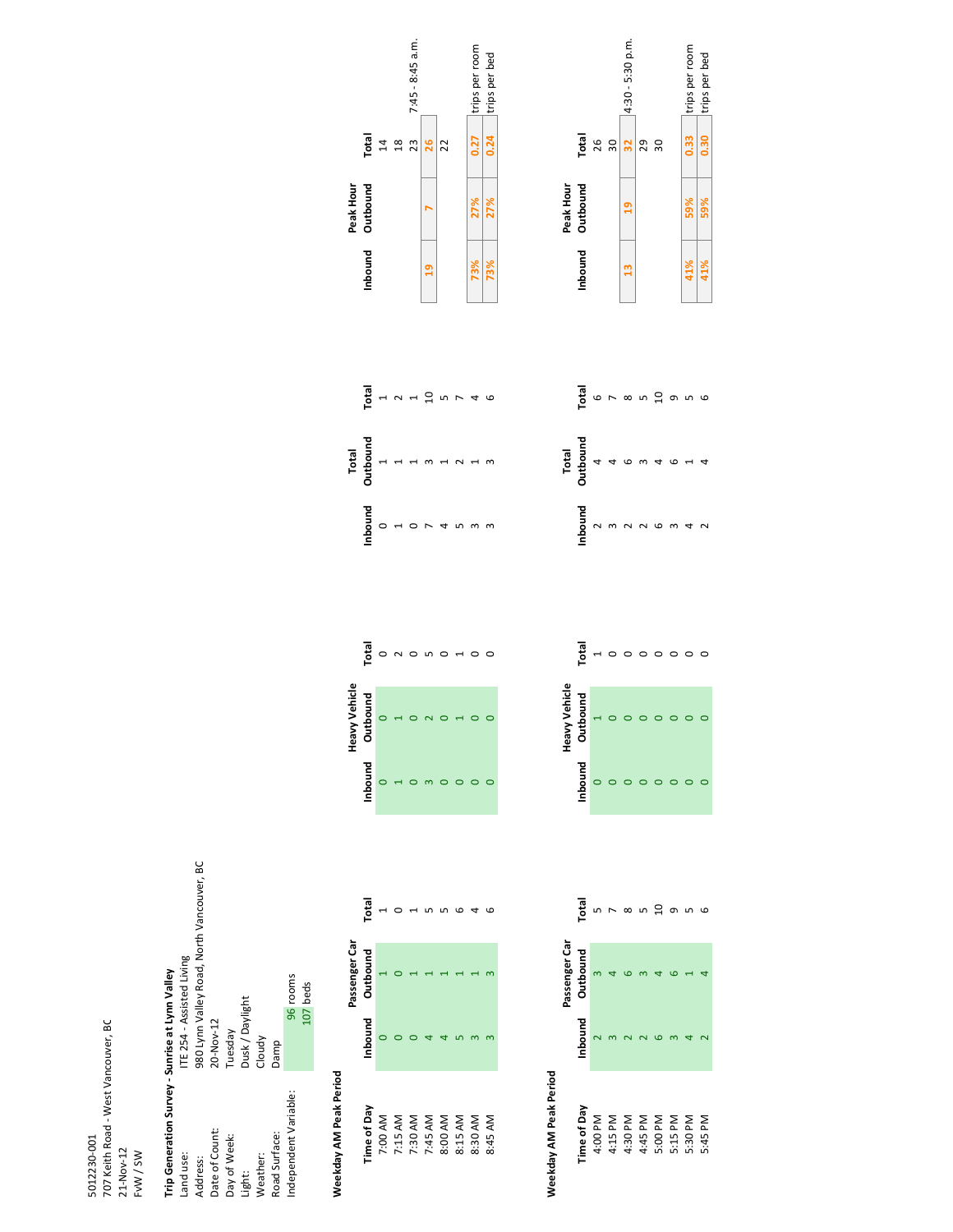# 5012230-001: 707 Keith Road - West Vancouver 3: TAYLOR WAY & KEITH ROAD Lanes, Volumes, Timings 2012 AM Peak Hour

|                                   | مر               |            |                  |                |                |              |            |                |                  |            |                |                |
|-----------------------------------|------------------|------------|------------------|----------------|----------------|--------------|------------|----------------|------------------|------------|----------------|----------------|
| Lane Group                        | EBL              | <b>EBT</b> | <b>EBR</b>       | <b>WBL</b>     | <b>WBT</b>     | <b>WBR</b>   | <b>NBL</b> | <b>NBT</b>     | <b>NBR</b>       | <b>SBL</b> | <b>SBT</b>     | <b>SBR</b>     |
| Lane Configurations               |                  | Ф          |                  |                | ৰ              | ۴            | ۲          | 怍              |                  | ۲          | 怍              |                |
| Volume (vph)                      | 125              | 26         | 107              | 133            | 42             | 95           | 24         | 619            | 55               | 106        | 1557           | 40             |
| Ideal Flow (vphpl)                | 1900             | 1900       | 1900             | 1900           | 1900           | 1900         | 1900       | 1900           | 1900             | 1900       | 1900           | 1900           |
| Grade (%)                         |                  | 3%         |                  |                | 1%             |              |            | 8%             |                  |            | $-10%$         |                |
| Storage Length (m)                | 35.0             |            | 35.0             | 0.0            |                | 15.0         | 45.0       |                | 0.0              | 40.0       |                | 0.0            |
| Storage Lanes                     | $\boldsymbol{0}$ |            | $\mathbf 0$      | $\theta$       |                | $\mathbf{1}$ | 1          |                | $\boldsymbol{0}$ | 1          |                | $\theta$       |
| Taper Length (m)                  | 7.5              |            |                  | 7.5            |                |              | 7.5        |                |                  | 7.5        |                |                |
| Lane Util. Factor                 | 1.00             | 1.00       | 1.00             | 1.00           | 1.00           | 1.00         | 1.00       | 0.95           | 0.95             | 1.00       | 0.95           | 0.95           |
| Ped Bike Factor                   |                  |            |                  |                |                | 0.99         |            |                |                  |            | 1.00           |                |
| Frt                               |                  | 0.944      |                  |                |                | 0.850        |            | 0.988          |                  |            | 0.996          |                |
| <b>Flt Protected</b>              |                  | 0.976      |                  |                | 0.963          |              | 0.950      |                |                  | 0.950      |                |                |
| Satd. Flow (prot)                 | $\overline{0}$   | 1724       | $\boldsymbol{0}$ | $\theta$       | 1821           | 1607         | 1699       | 3357           | $\boldsymbol{0}$ | 1858       | 3697           | $\overline{0}$ |
| <b>Flt Permitted</b>              |                  | 0.428      |                  |                | 0.548          |              | 0.096      |                |                  | 0.266      |                |                |
| Satd. Flow (perm)                 | $\overline{0}$   | 756        | $\boldsymbol{0}$ | $\mathbf 0$    | 1036           | 1586         | 172        | 3357           | $\theta$         | 520        | 3697           | $\mathbf 0$    |
| Right Turn on Red                 |                  |            | Yes              |                |                | Yes          |            |                | Yes              |            |                | Yes            |
| Satd. Flow (RTOR)                 |                  | 33         |                  |                |                | 79           |            | 12             |                  |            | 3              |                |
| Link Speed (k/h)                  |                  | 50         |                  |                | 50             |              |            | 50             |                  |            | 50             |                |
| Link Distance (m)                 |                  | 397.1      |                  |                | 404.5          |              |            | 289.2          |                  |            | 351.6          |                |
| Travel Time (s)                   |                  | 28.6       |                  |                | 29.1           |              |            | 20.8           |                  |            | 25.3           |                |
| Confl. Peds. (#/hr)               |                  |            |                  |                |                |              | 8          |                |                  |            |                | 8              |
| Confl. Bikes (#/hr)               |                  |            |                  |                |                | 1            |            |                |                  |            |                | 1              |
| Peak Hour Factor                  | 0.60             | 0.60       | 0.60             | 0.52           | 0.52           | 0.52         | 0.91       | 0.91           | 0.91             | 0.91       | 0.91           | 0.91           |
| Heavy Vehicles (%)                | 0%               | 0%         | 0%               | 0%             | 0%             | 0%           | 2%         | 2%             | 2%               | 2%         | 2%             | 2%             |
| Adj. Flow (vph)                   | 208              | 43         | 178              | 256            | 81             | 183          | 26         | 680            | 60               | 116        | 1711           | 44             |
| Shared Lane Traffic (%)           |                  |            |                  |                |                |              |            |                |                  |            |                |                |
| Lane Group Flow (vph)             | $\theta$         | 429        | $\theta$         | $\theta$       | 337            | 183          | 26         | 740            | $\boldsymbol{0}$ | 116        | 1755           | $\mathbf 0$    |
| <b>Enter Blocked Intersection</b> | No               | No         | N <sub>0</sub>   | N <sub>0</sub> | N <sub>0</sub> | No           | <b>No</b>  | N <sub>0</sub> | N <sub>0</sub>   | <b>No</b>  | N <sub>0</sub> | N <sub>0</sub> |
| Lane Alignment                    | Left             | Left       | Right            | Left           | Left           | Right        | Left       | Left           | <b>Right</b>     | Left       | Left           | Right          |
| Median Width(m)                   |                  | 0.0        |                  |                | 0.0            |              |            | 3.6            |                  |            | 3.6            |                |
| Link Offset(m)                    |                  | 0.0        |                  |                | 0.0            |              |            | 0.0            |                  |            | 0.0            |                |
| Crosswalk Width(m)                |                  | 4.8        |                  |                | 4.8            |              |            | 4.8            |                  |            | 4.8            |                |
| Two way Left Turn Lane            |                  |            |                  |                |                |              |            |                |                  |            |                |                |
| Headway Factor                    | 1.02             | 1.02       | 1.02             | 1.01           | 1.01           | 1.01         | 1.05       | 1.05           | 1.05             | 0.94       | 0.94           | 0.94           |
| Turning Speed (k/h)               | 25               |            | 15               | 25             |                | 15           | 25         |                | 15               | 25         |                | 15             |
| Number of Detectors               | 1                | 2          |                  | 1              | 2              |              | 1          | 2              |                  | 1          | 2              |                |
| Detector Template                 | Left             | Thru       |                  | Left           | Thru           | Right        | Left       | Thru           |                  | Left       | Thru           |                |
| Leading Detector (m)              | 2.0              | 10.0       |                  | 2.0            | 10.0           | 2.0          | 2.0        | 10.0           |                  | 2.0        | 10.0           |                |
| Trailing Detector (m)             | 0.0              | 0.0        |                  | 0.0            | 0.0            | 0.0          | 0.0        | 0.0            |                  | 0.0        | 0.0            |                |
| Detector 1 Position(m)            | 0.0              | 0.0        |                  | 0.0            | 0.0            | 0.0          | 0.0        | 0.0            |                  | 0.0        | 0.0            |                |
| Detector 1 Size(m)                | 2.0              | 0.6        |                  | 2.0            | 0.6            | 2.0          | 2.0        | 0.6            |                  | 2.0        | 0.6            |                |
| Detector 1 Type                   | $Cl + Ex$        | $Cl + Ex$  |                  | $Cl + Ex$      | $Cl + Ex$      | $Cl + Ex$    | $Cl + Ex$  | $Cl + Ex$      |                  | $Cl + Ex$  | $Cl + Ex$      |                |
| Detector 1 Channel                |                  |            |                  |                |                |              |            |                |                  |            |                |                |
| Detector 1 Extend (s)             | 0.0              | 0.0        |                  | 0.0            | 0.0            | 0.0          | 0.0        | 0.0            |                  | 0.0        | 0.0            |                |
| Detector 1 Queue (s)              | 0.0              | 0.0        |                  | 0.0            | 0.0            | 0.0          | 0.0        | 0.0            |                  | 0.0        | 0.0            |                |
| Detector 1 Delay (s)              | 0.0              | 0.0        |                  | 0.0            | 0.0            | 0.0          | 0.0        | 0.0            |                  | 0.0        | 0.0            |                |
| Detector 2 Position(m)            |                  | 9.4        |                  |                | 9.4            |              |            | 9.4            |                  |            | 9.4            |                |
| Detector 2 Size(m)                |                  | 0.6        |                  |                | 0.6            |              |            | 0.6            |                  |            | 0.6            |                |
| Detector 2 Type                   |                  | $Cl + Ex$  |                  |                | $Cl + Ex$      |              |            | $Cl + Ex$      |                  |            | $Cl + Ex$      |                |
| Detector 2 Channel                |                  |            |                  |                |                |              |            |                |                  |            |                |                |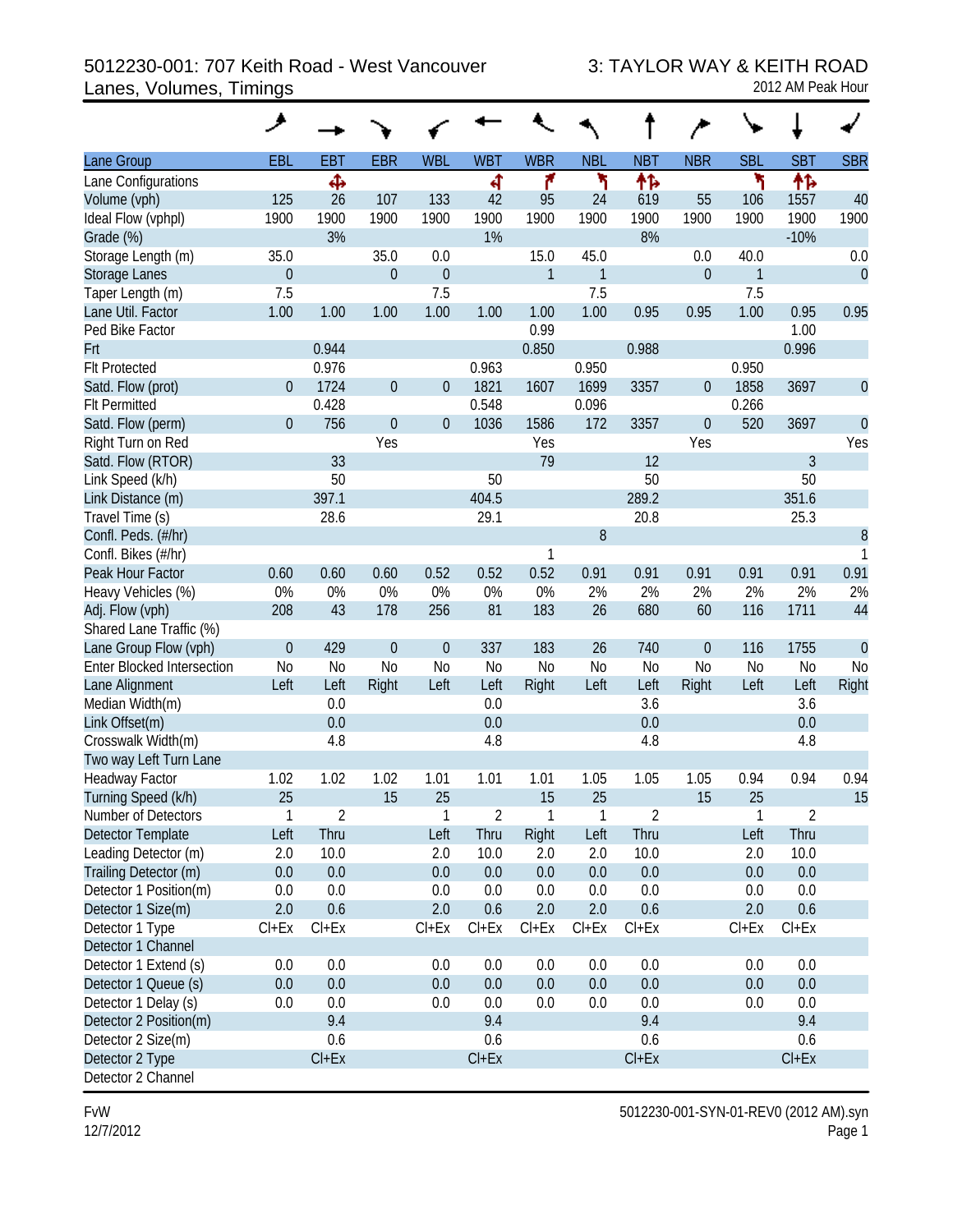## 5012230-001: 707 Keith Road - West Vancouver 3: TAYLOR WAY & KEITH ROAD Lanes, Volumes, Timings 2012 AM Peak Hour

|                                         | حر               |                |            |             |                        |                  |                |                  |            |              |                  |            |
|-----------------------------------------|------------------|----------------|------------|-------------|------------------------|------------------|----------------|------------------|------------|--------------|------------------|------------|
| Lane Group                              | <b>EBL</b>       | <b>EBT</b>     | <b>EBR</b> | <b>WBL</b>  | <b>WBT</b>             | <b>WBR</b>       | <b>NBL</b>     | <b>NBT</b>       | <b>NBR</b> | <b>SBL</b>   | <b>SBT</b>       | <b>SBR</b> |
| Detector 2 Extend (s)                   |                  | 0.0            |            |             | 0.0                    |                  |                | 0.0              |            |              | 0.0              |            |
| Turn Type                               | Perm             | <b>NA</b>      |            | Perm        | NA                     | Perm             | pm+pt          | NA               |            | pm+pt        | ΝA               |            |
| <b>Protected Phases</b>                 |                  | $\overline{4}$ |            |             | 8                      |                  | 5              | $\overline{2}$   |            | 1            | 6                |            |
| <b>Permitted Phases</b>                 | 4                |                |            | 8           |                        | 8                | $\overline{2}$ |                  |            | 6            |                  |            |
| <b>Detector Phase</b>                   | $\overline{4}$   | $\overline{4}$ |            | $\, 8$      | $8\,$                  | 8                | 5              | $\overline{2}$   |            | $\mathbf{1}$ | 6                |            |
| Switch Phase                            |                  |                |            |             |                        |                  |                |                  |            |              |                  |            |
| Minimum Initial (s)                     | 7.0              | 7.0            |            | 7.0         | 7.0                    | 7.0              | 6.0            | 10.0             |            | 6.0          | 10.0             |            |
| Minimum Split (s)                       | 29.5             | 29.5           |            | 31.5        | 31.5                   | 31.5             | 10.4           | 21.1             |            | 11.3         | 24.1             |            |
| Total Split (s)                         | 29.5             | 29.5           |            | 31.5        | 31.5                   | 31.5             | 14.4           | 57.4             |            | 15.3         | 57.4             |            |
| Total Split (%)                         | 28.3%            | 28.3%          |            | 30.2%       | 30.2%                  | 30.2%            | 13.8%          | 55.1%            |            | 14.7%        | 55.1%            |            |
| Maximum Green (s)                       | 24.0             | 24.0           |            | 26.0        | 26.0                   | 26.0             | 10.0           | 51.3             |            | 10.0         | 51.3             |            |
| Yellow Time (s)                         | 4.5              | 4.5            |            | 4.5         | 4.5                    | 4.5              | 3.5            | 4.6              |            | 4.3          | 4.6              |            |
| All-Red Time (s)                        | 1.0              | 1.0            |            | 1.0         | 1.0                    | 1.0              | 0.9            | 1.5              |            | 1.0          | 1.5              |            |
| Lost Time Adjust (s)                    |                  | 0.0            |            |             | 0.0                    | 0.0              | 0.0            | 0.0              |            | 0.0          | 0.0              |            |
| Total Lost Time (s)                     |                  | 5.5            |            |             | 5.5                    | 5.5              | 4.4            | 6.1              |            | 5.3          | 6.1              |            |
| Lead/Lag                                |                  |                |            |             |                        |                  | Lead           | Lag              |            | Lead         | Lag              |            |
| Lead-Lag Optimize?                      |                  |                |            |             |                        |                  |                |                  |            |              |                  |            |
| Vehicle Extension (s)                   | 3.0              | 3.0            |            | 3.0         | 3.0                    | 3.0              | 3.0            | 3.0              |            | 3.0          | 3.0              |            |
| <b>Recall Mode</b>                      | None             | None           |            | None        | None                   | None             | None           | Min              |            | None         | Min              |            |
| Walk Time (s)                           | 7.0              | 7.0            |            | 7.0         | 7.0                    | 7.0              |                | 7.0              |            |              | 7.0              |            |
| Flash Dont Walk (s)                     | 17.0             | 17.0           |            | 19.0        | 19.0                   | 19.0             |                | 8.0              |            |              | 11.0             |            |
| Pedestrian Calls (#/hr)                 | $\boldsymbol{0}$ | $\mathbf 0$    |            | $\mathbf 0$ | $\boldsymbol{0}$       | $\boldsymbol{0}$ |                | $\boldsymbol{0}$ |            |              | $\boldsymbol{0}$ |            |
| Act Effct Green (s)                     |                  | 26.3           |            |             | 26.3                   | 26.3             | 47.2           | 38.9             |            | 52.1         | 48.0             |            |
| Actuated g/C Ratio                      |                  | 0.29           |            |             | 0.29                   | 0.29             | 0.52           | 0.43             |            | 0.58         | 0.53             |            |
| v/c Ratio                               |                  | 1.77           |            |             | 1.12                   | 0.35             | 0.13           | 0.51             |            | 0.28         | 0.89             |            |
| Control Delay                           |                  | 383.7          |            |             | 121.6                  | 18.5             | 8.5            | 19.4             |            | 9.4          | 26.7             |            |
| Queue Delay                             |                  | 0.0            |            |             | 0.0                    | 0.0              | 0.0            | 0.0              |            | 0.0          | 0.0              |            |
| <b>Total Delay</b>                      |                  | 383.7          |            |             | 121.6                  | 18.5             | 8.5            | 19.4             |            | 9.4          | 26.7             |            |
| <b>LOS</b>                              |                  | F              |            |             | F                      | $\sf B$          | $\mathsf A$    | B                |            | $\mathsf A$  | $\mathsf C$      |            |
| Approach Delay                          |                  | 383.7          |            |             | 85.3                   |                  |                | 19.0             |            |              | 25.6             |            |
| Approach LOS                            |                  | F              |            |             | F                      |                  |                | B                |            |              | $\mathsf C$      |            |
| <b>Intersection Summary</b>             |                  |                |            |             |                        |                  |                |                  |            |              |                  |            |
| Area Type:                              | Other            |                |            |             |                        |                  |                |                  |            |              |                  |            |
| Cycle Length: 104.2                     |                  |                |            |             |                        |                  |                |                  |            |              |                  |            |
| Actuated Cycle Length: 90.2             |                  |                |            |             |                        |                  |                |                  |            |              |                  |            |
| Natural Cycle: 150                      |                  |                |            |             |                        |                  |                |                  |            |              |                  |            |
| Control Type: Semi Act-Uncoord          |                  |                |            |             |                        |                  |                |                  |            |              |                  |            |
| Maximum v/c Ratio: 1.77                 |                  |                |            |             |                        |                  |                |                  |            |              |                  |            |
| Intersection Signal Delay: 75.7         |                  |                |            |             | Intersection LOS: E    |                  |                |                  |            |              |                  |            |
| Intersection Capacity Utilization 84.2% |                  |                |            |             | ICU Level of Service E |                  |                |                  |            |              |                  |            |
| Analysis Period (min) 15                |                  |                |            |             |                        |                  |                |                  |            |              |                  |            |
|                                         |                  |                |            |             |                        |                  |                |                  |            |              |                  |            |

Splits and Phases: 3: TAYLOR WAY & KEITH ROAD

| וס־    | ø2  | — ∂4 |
|--------|-----|------|
| 15.3 s |     | .    |
| ነ ወ5   | 'ø6 | ø8   |
| 14.4 s |     |      |

FvW 5012230-001-SYN-01-REV0 (2012 AM).syn 12/7/2012 Page 2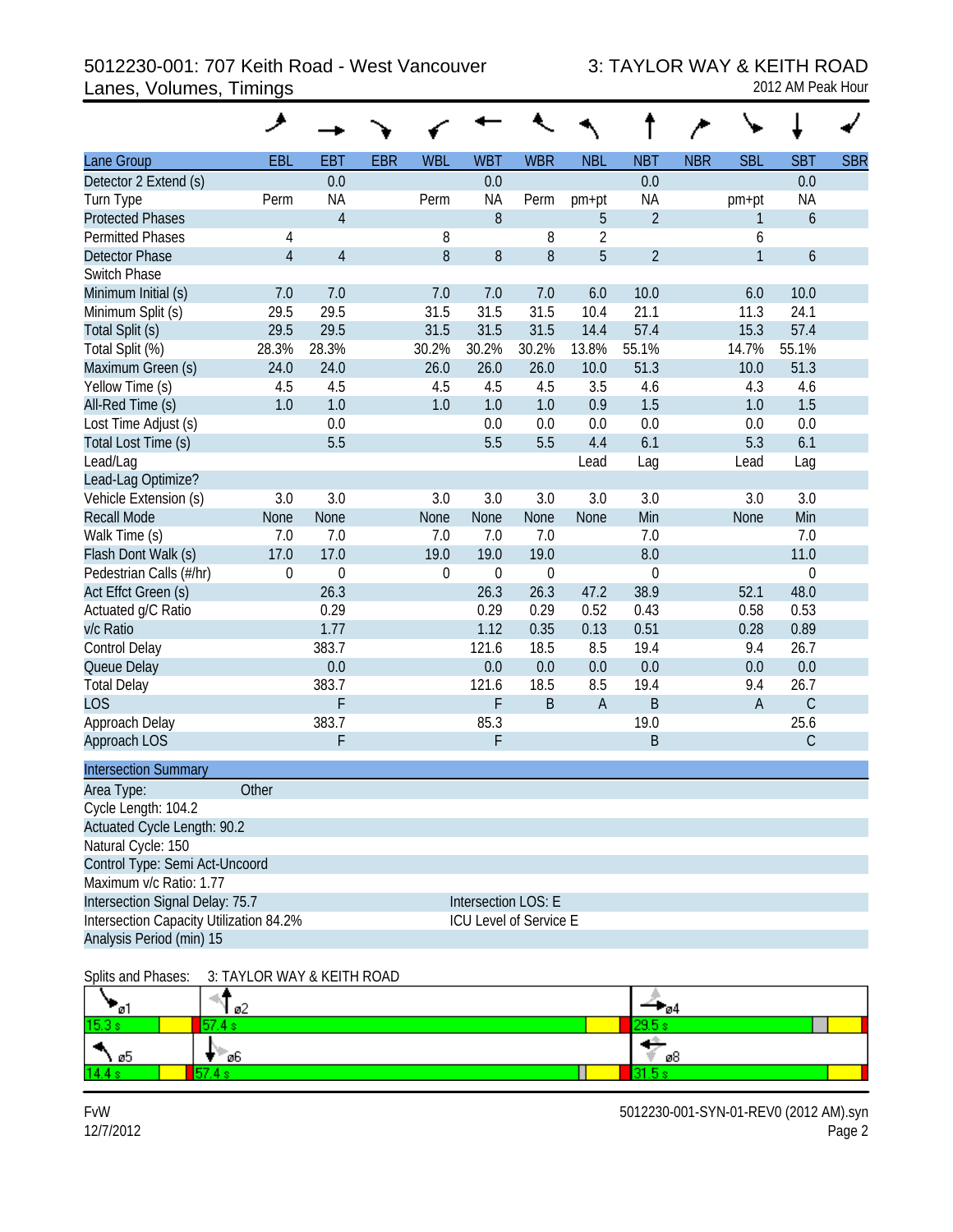# 5012230-001: 707 Keith Rd - West Vancouver, BC 3: TAYLOR WAY & KEITH ROAD<br>2022 Background AM Lanes, Volumes, Timings

| Lane Group                        | EBL            | <b>EBT</b>     | <b>EBR</b>     | <b>WBL</b>     | <b>WBT</b>     | <b>WBR</b>     | <b>NBL</b>     | <b>NBT</b>     | <b>NBR</b>     | <b>SBL</b>   | <b>SBT</b>     | <b>SBR</b>     |
|-----------------------------------|----------------|----------------|----------------|----------------|----------------|----------------|----------------|----------------|----------------|--------------|----------------|----------------|
| Lane Configurations               | ۲              | ٠              | ۴              |                | 4              | ۴              | ۲              | 怍              |                | ۲            | ቶኈ             |                |
| Volume (vph)                      | 165            | 26             | 172            | 133            | 42             | 95             | 41             | 684            | 55             | 106          | 1720           | 50             |
| Ideal Flow (vphpl)                | 1900           | 1900           | 1900           | 1900           | 1900           | 1900           | 1900           | 1900           | 1900           | 1900         | 1900           | 1900           |
| Grade (%)                         |                | 3%             |                |                | 1%             |                |                | 8%             |                |              | $-10%$         |                |
| Storage Length (m)                | 35.0           |                | 35.0           | 0.0            |                | 15.0           | 45.0           |                | 0.0            | 40.0         |                | 0.0            |
| <b>Storage Lanes</b>              | $\mathbf{1}$   |                | $\mathbf{1}$   | $\theta$       |                | $\mathbf{1}$   | $\mathbf{1}$   |                | $\theta$       | $\mathbf{1}$ |                | $\mathbf{0}$   |
| Taper Length (m)                  | 7.5            |                |                | 7.5            |                |                | 7.5            |                |                | 7.5          |                |                |
| Lane Util. Factor                 | 1.00           | 1.00           | 1.00           | 1.00           | 1.00           | 1.00           | 1.00           | 0.95           | 0.95           | 1.00         | 0.95           | 0.95           |
| Ped Bike Factor                   |                |                |                |                |                | 0.99           |                |                |                |              | 1.00           |                |
| Frt                               |                |                | 0.850          |                |                | 0.850          |                | 0.989          |                |              | 0.996          |                |
| <b>Flt Protected</b>              | 0.950          |                |                |                | 0.963          |                | 0.950          |                |                | 0.950        |                |                |
| Satd. Flow (prot)                 | 1778           | 1872           | 1591           | $\theta$       | 1821           | 1607           | 1699           | 3360           | $\theta$       | 1858         | 3697           | $\mathbf 0$    |
| <b>Flt Permitted</b>              | 0.317          |                |                |                | 0.749          |                | 0.085          |                |                | 0.252        |                |                |
| Satd. Flow (perm)                 | 593            | 1872           | 1591           | $\theta$       | 1416           | 1586           | 152            | 3360           | $\overline{0}$ | 493          | 3697           | $\mathbf 0$    |
| Right Turn on Red                 |                |                | Yes            |                |                | Yes            |                |                | Yes            |              |                | Yes            |
| Satd. Flow (RTOR)                 |                |                | 214            |                |                | 79             |                | 11             |                |              | $\sqrt{4}$     |                |
| Link Speed (k/h)                  |                | 50             |                |                | 50             |                |                | 50             |                |              | 50             |                |
| Link Distance (m)                 |                | 397.1          |                |                | 404.5          |                |                | 289.2          |                |              | 351.6          |                |
| Travel Time (s)                   |                | 28.6           |                |                | 29.1           |                |                | 20.8           |                |              | 25.3           |                |
| Confl. Peds. (#/hr)               |                |                |                |                |                |                | 8              |                |                |              |                | 8              |
| Confl. Bikes (#/hr)               |                |                |                |                |                | 1              |                |                |                |              |                | 1              |
| Peak Hour Factor                  | 0.60           | 0.60           | 0.60           | 0.52           | 0.52           | 0.52           | 0.91           | 0.91           | 0.91           | 0.91         | 0.91           | 0.91           |
| Heavy Vehicles (%)                | 0%             | 0%             | 0%             | 0%             | 0%             | 0%             | 2%             | 2%             | 2%             | 2%           | 2%             | 2%             |
| Adj. Flow (vph)                   | 275            | 43             | 287            | 256            | 81             | 183            | 45             | 752            | 60             | 116          | 1890           | 55             |
| Shared Lane Traffic (%)           |                |                |                |                |                |                |                |                |                |              |                |                |
| Lane Group Flow (vph)             | 275            | 43             | 287            | $\theta$       | 337            | 183            | 45             | 812            | $\theta$       | 116          | 1945           | $\mathbf 0$    |
| <b>Enter Blocked Intersection</b> | N <sub>o</sub> | N <sub>0</sub> | N <sub>0</sub> | N <sub>0</sub> | N <sub>o</sub> | N <sub>o</sub> | N <sub>0</sub> | N <sub>o</sub> | N <sub>0</sub> | <b>No</b>    | N <sub>0</sub> | N <sub>0</sub> |
| Lane Alignment                    | Left           | Left           | Right          | Left           | Left           | Right          | Left           | Left           | Right          | Left         | Left           | Right          |
| Median Width(m)                   |                | 3.6            |                |                | 3.6            |                |                | 3.6            |                |              | 3.6            |                |
| Link Offset(m)                    |                | 0.0            |                |                | 0.0            |                |                | 0.0            |                |              | 0.0            |                |
| Crosswalk Width(m)                |                | 4.8            |                |                | 4.8            |                |                | 4.8            |                |              | 4.8            |                |
| Two way Left Turn Lane            |                |                |                |                |                |                |                |                |                |              |                |                |
| Headway Factor                    | 1.02           | 1.02           | 1.02           | 1.01           | 1.01           | 1.01           | 1.05           | 1.05           | 1.05           | 0.94         | 0.94           | 0.94           |
| Turning Speed (k/h)               | 25             |                | 15             | 25             |                | 15             | 25             |                | 15             | 25           |                | 15             |
| Number of Detectors               | 1              | 2              |                | 1              | 2              | 1              | 1              | 2              |                | 1            | 2              |                |
| <b>Detector Template</b>          | Left           | Thru           | Right          | Left           | Thru           | Right          | Left           | Thru           |                | Left         | Thru           |                |
| Leading Detector (m)              | 2.0            | 10.0           | 2.0            | 2.0            | 10.0           | 2.0            | 2.0            | 10.0           |                | 2.0          | 10.0           |                |
| Trailing Detector (m)             | 0.0            | 0.0            | 0.0            | 0.0            | 0.0            | 0.0            | 0.0            | 0.0            |                | 0.0          | 0.0            |                |
| Detector 1 Position(m)            | 0.0            | 0.0            | 0.0            | 0.0            | 0.0            | 0.0            | 0.0            | 0.0            |                | 0.0          | 0.0            |                |
| Detector 1 Size(m)                | 2.0            | 0.6            | 2.0            | 2.0            | 0.6            | 2.0            | 2.0            | 0.6            |                | 2.0          | 0.6            |                |
| Detector 1 Type                   | $Cl + Ex$      | $Cl + Ex$      | $Cl + Ex$      | $Cl + Ex$      | $Cl + Ex$      | $Cl + Ex$      | $Cl + Ex$      | $Cl + Ex$      |                | $Cl + Ex$    | $Cl + Ex$      |                |
| Detector 1 Channel                |                |                |                |                |                |                |                |                |                |              |                |                |
| Detector 1 Extend (s)             | 0.0            | 0.0            | 0.0            | 0.0            | 0.0            | 0.0            | 0.0            | 0.0            |                | 0.0          | 0.0            |                |
| Detector 1 Queue (s)              | 0.0            | 0.0            | 0.0            | 0.0            | 0.0            | 0.0            | 0.0            | 0.0            |                | 0.0          | 0.0            |                |
| Detector 1 Delay (s)              | 0.0            | 0.0            | 0.0            | 0.0            | 0.0            | 0.0            | 0.0            | 0.0            |                | 0.0          | 0.0            |                |
| Detector 2 Position(m)            |                | 9.4            |                |                | 9.4            |                |                | 9.4            |                |              | 9.4            |                |
| Detector 2 Size(m)                |                | 0.6            |                |                | 0.6            |                |                | 0.6            |                |              | 0.6            |                |
| Detector 2 Type                   |                | $Cl + Ex$      |                |                | $Cl + Ex$      |                |                | $Cl + Ex$      |                |              | $Cl + Ex$      |                |
| Detector 2 Channel                |                |                |                |                |                |                |                |                |                |              |                |                |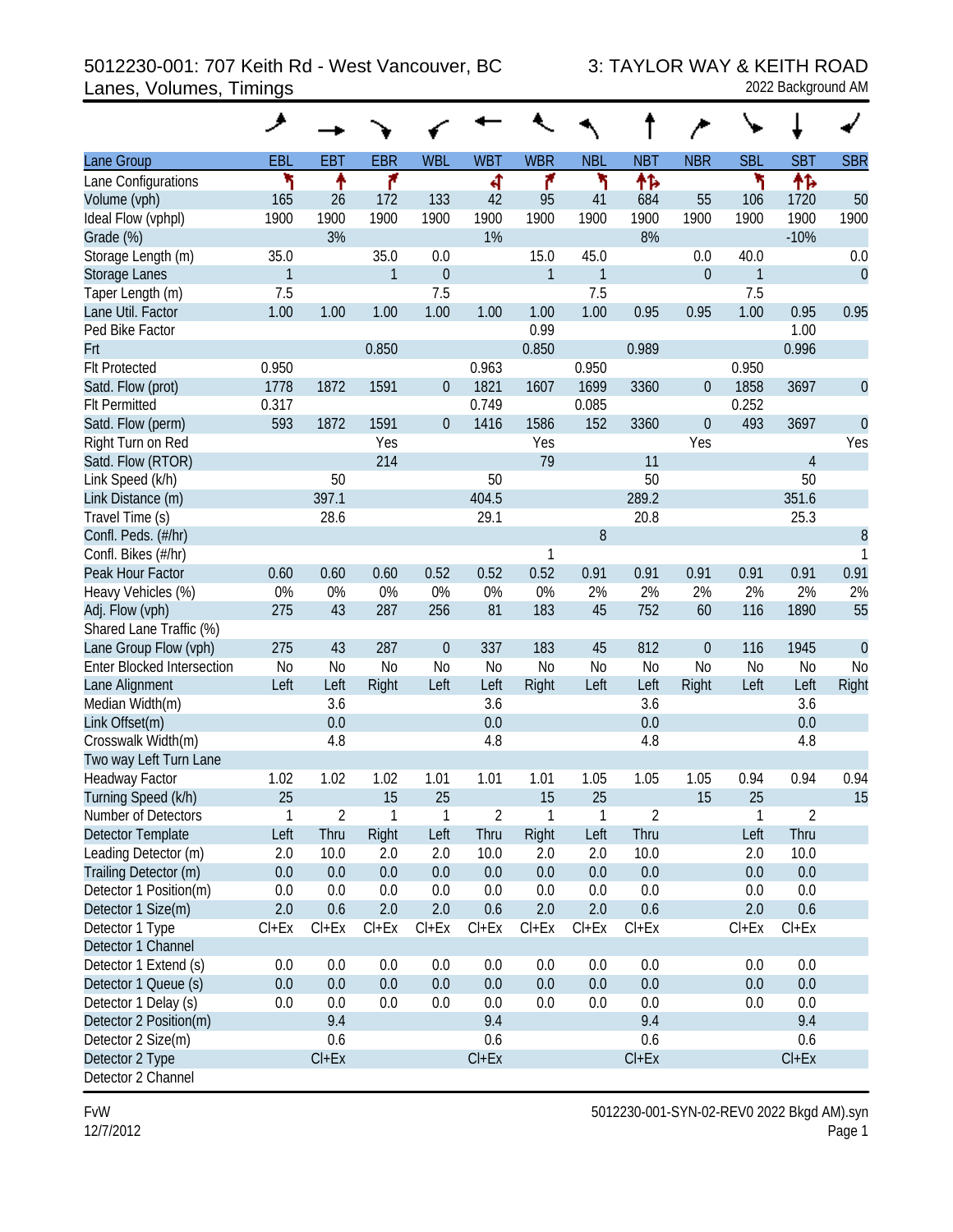# 5012230-001: 707 Keith Rd - West Vancouver, BC 3: TAYLOR WAY & KEITH ROAD Lanes, Volumes, Timings 2022 Background AM

|                                         | حر               |                |            |             |                        |                  |                |                  |            |             |                  |            |
|-----------------------------------------|------------------|----------------|------------|-------------|------------------------|------------------|----------------|------------------|------------|-------------|------------------|------------|
| Lane Group                              | EBL              | <b>EBT</b>     | <b>EBR</b> | <b>WBL</b>  | <b>WBT</b>             | <b>WBR</b>       | <b>NBL</b>     | <b>NBT</b>       | <b>NBR</b> | <b>SBL</b>  | <b>SBT</b>       | <b>SBR</b> |
| Detector 2 Extend (s)                   |                  | 0.0            |            |             | 0.0                    |                  |                | 0.0              |            |             | 0.0              |            |
| Turn Type                               | Perm             | ΝA             | ΝA         | Perm        | NA                     | Perm             | pm+pt          | ΝA               |            | pm+pt       | ΝA               |            |
| <b>Protected Phases</b>                 |                  | $\overline{4}$ |            |             | 8                      |                  | 5              | $\overline{2}$   |            | 1           | 6                |            |
| <b>Permitted Phases</b>                 | 4                |                |            | 8           |                        | 8                | $\overline{2}$ |                  |            | 6           |                  |            |
| <b>Detector Phase</b>                   | $\overline{4}$   | $\overline{4}$ |            | $\, 8$      | $8\,$                  | 8                | 5              | $\overline{2}$   |            | 1           | 6                |            |
| Switch Phase                            |                  |                |            |             |                        |                  |                |                  |            |             |                  |            |
| Minimum Initial (s)                     | 7.0              | 7.0            |            | 7.0         | 7.0                    | 7.0              | 6.0            | 10.0             |            | 6.0         | 10.0             |            |
| Minimum Split (s)                       | 29.5             | 29.5           |            | 31.5        | 31.5                   | 31.5             | 10.4           | 21.1             |            | 11.3        | 24.1             |            |
| Total Split (s)                         | 29.5             | 29.5           |            | 31.5        | 31.5                   | 31.5             | 14.4           | 57.4             |            | 15.3        | 57.4             |            |
| Total Split (%)                         | 28.3%            | 28.3%          |            | 30.2%       | 30.2%                  | 30.2%            | 13.8%          | 55.1%            |            | 14.7%       | 55.1%            |            |
| Maximum Green (s)                       | 24.0             | 24.0           |            | 26.0        | 26.0                   | 26.0             | 10.0           | 51.3             |            | 10.0        | 51.3             |            |
| Yellow Time (s)                         | 4.5              | 4.5            |            | 4.5         | 4.5                    | 4.5              | 3.5            | 4.6              |            | 4.3         | 4.6              |            |
| All-Red Time (s)                        | 1.0              | 1.0            |            | 1.0         | 1.0                    | 1.0              | 0.9            | 1.5              |            | 1.0         | 1.5              |            |
| Lost Time Adjust (s)                    | 0.0              | 0.0            |            |             | 0.0                    | 0.0              | 0.0            | 0.0              |            | 0.0         | 0.0              |            |
| Total Lost Time (s)                     | 5.5              | 5.5            |            |             | 5.5                    | 5.5              | 4.4            | 6.1              |            | 5.3         | 6.1              |            |
| Lead/Lag                                |                  |                |            |             |                        |                  | Lead           | Lag              |            | Lead        | Lag              |            |
| Lead-Lag Optimize?                      |                  |                |            |             |                        |                  |                |                  |            |             |                  |            |
| Vehicle Extension (s)                   | 3.0              | 3.0            |            | 3.0         | 3.0                    | 3.0              | 3.0            | 3.0              |            | 3.0         | 3.0              |            |
| <b>Recall Mode</b>                      | None             | None           |            | None        | None                   | None             | None           | Min              |            | None        | Min              |            |
| Walk Time (s)                           | 7.0              | 7.0            |            | 7.0         | 7.0                    | 7.0              |                | 7.0              |            |             | 7.0              |            |
| Flash Dont Walk (s)                     | 17.0             | 17.0           |            | 19.0        | 19.0                   | 19.0             |                | 8.0              |            |             | 11.0             |            |
| Pedestrian Calls (#/hr)                 | $\boldsymbol{0}$ | $\mathbf 0$    |            | $\mathbf 0$ | 0                      | $\boldsymbol{0}$ |                | $\boldsymbol{0}$ |            |             | $\boldsymbol{0}$ |            |
| Act Effct Green (s)                     | 25.7             | 25.7           | 0.0        |             | 25.7                   | 25.7             | 54.1           | 45.3             |            | 57.3        | 51.5             |            |
| Actuated g/C Ratio                      | 0.27             | 0.27           | 0.00       |             | 0.27                   | 0.27             | 0.56           | 0.47             |            | 0.60        | 0.54             |            |
| v/c Ratio                               | 1.74             | 0.09           | 1.34       |             | 0.89                   | 0.38             | 0.23           | 0.51             |            | 0.29        | 0.98             |            |
| Control Delay                           | 382.5            | 28.8           | 194.6      |             | 61.6                   | 19.7             | 9.7            | 18.7             |            | 9.2         | 39.1             |            |
| Queue Delay                             | 0.0              | 0.0            | 0.0        |             | 0.0                    | 0.0              | 0.0            | 0.0              |            | 0.0         | 0.0              |            |
| <b>Total Delay</b>                      | 382.5            | 28.8           | 194.6      |             | 61.6                   | 19.7             | 9.7            | 18.7             |            | 9.2         | 39.1             |            |
| <b>LOS</b>                              | F                | $\mathsf C$    | F          |             | E                      | $\sf B$          | $\mathsf A$    | B                |            | $\mathsf A$ | D                |            |
| Approach Delay                          |                  | 268.2          |            |             | 46.9                   |                  |                | 18.2             |            |             | 37.4             |            |
| Approach LOS                            |                  | F              |            |             | $\mathsf{D}$           |                  |                | B                |            |             | D                |            |
| <b>Intersection Summary</b>             |                  |                |            |             |                        |                  |                |                  |            |             |                  |            |
| Area Type:                              | Other            |                |            |             |                        |                  |                |                  |            |             |                  |            |
| Cycle Length: 104.2                     |                  |                |            |             |                        |                  |                |                  |            |             |                  |            |
| Actuated Cycle Length: 95.8             |                  |                |            |             |                        |                  |                |                  |            |             |                  |            |
| Natural Cycle: 150                      |                  |                |            |             |                        |                  |                |                  |            |             |                  |            |
| Control Type: Semi Act-Uncoord          |                  |                |            |             |                        |                  |                |                  |            |             |                  |            |
| Maximum v/c Ratio: 1.74                 |                  |                |            |             |                        |                  |                |                  |            |             |                  |            |
| Intersection Signal Delay: 69.1         |                  |                |            |             | Intersection LOS: E    |                  |                |                  |            |             |                  |            |
| Intersection Capacity Utilization 83.7% |                  |                |            |             | ICU Level of Service E |                  |                |                  |            |             |                  |            |
| Analysis Period (min) 15                |                  |                |            |             |                        |                  |                |                  |            |             |                  |            |
|                                         |                  |                |            |             |                        |                  |                |                  |            |             |                  |            |

#### Splits and Phases: 3: TAYLOR WAY & KEITH ROAD

| . .    | ø2             | $-\sigma_0$ 4 |
|--------|----------------|---------------|
| 15.3 s |                | ----          |
| 1 O.J  | ø6.<br>. т. е. | ø8            |
| 14.4 s |                |               |

FvW 5012230-001-SYN-02-REV0 2022 Bkgd AM).syn 12/7/2012 Page 2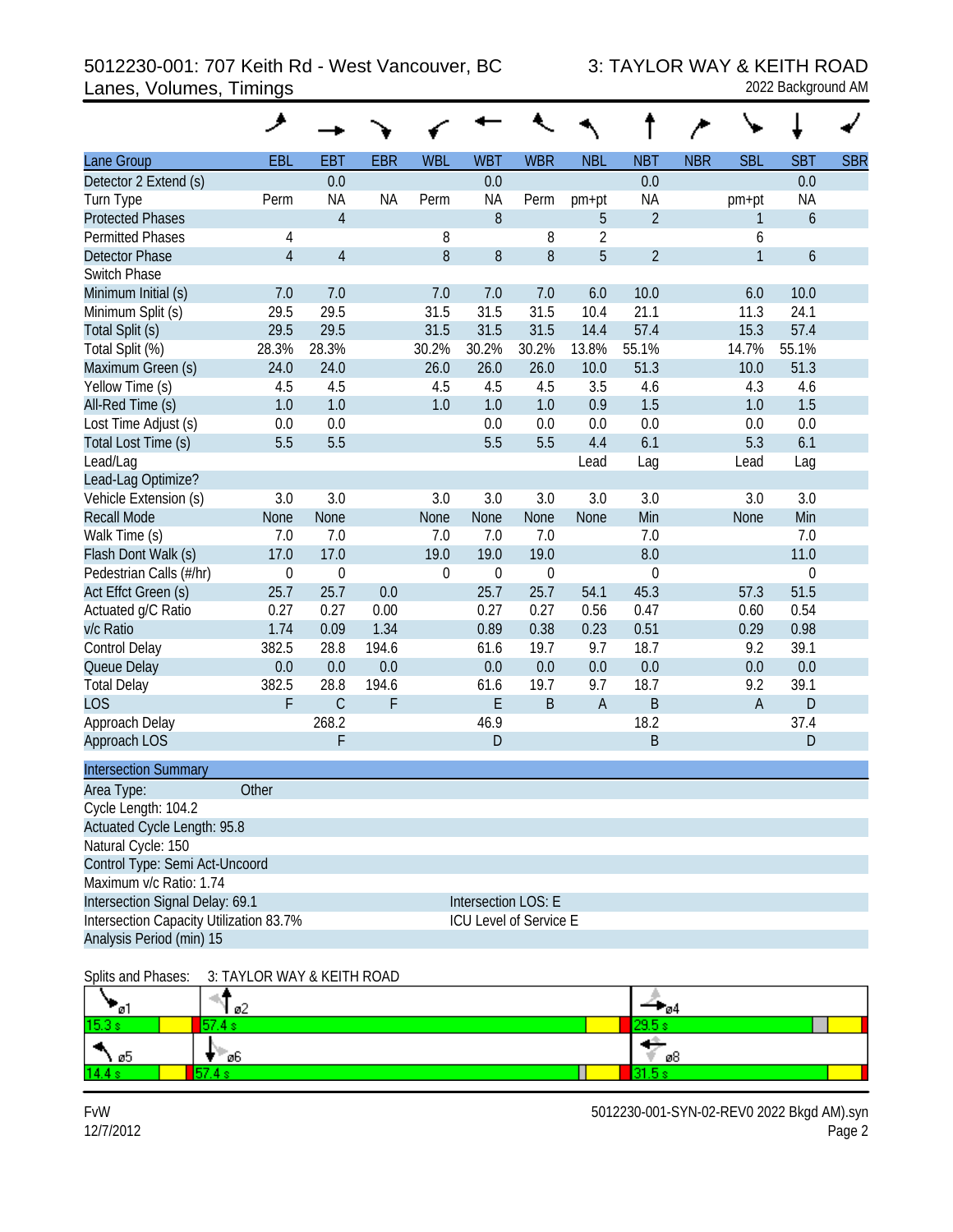# 5012230-001: 707 Keith Rd - West Vancouver, BC 3: TAYLOR WAY & KEITH ROAD Lanes, Volumes, Timings 2022 Total AM

|                                   | ◢         |                |                |                |            |                |                |                |                  |                |                |                |
|-----------------------------------|-----------|----------------|----------------|----------------|------------|----------------|----------------|----------------|------------------|----------------|----------------|----------------|
| Lane Group                        | EBL       | <b>EBT</b>     | <b>EBR</b>     | <b>WBL</b>     | <b>WBT</b> | <b>WBR</b>     | <b>NBL</b>     | <b>NBT</b>     | <b>NBR</b>       | <b>SBL</b>     | <b>SBT</b>     | <b>SBR</b>     |
| Lane Configurations               | ۲         | ↟              | ۴              |                | 4          | ۴              | ۲              | 怍              |                  | ۲              | 怍              |                |
| Volume (vph)                      | 167       | 26             | 175            | 133            | 42         | 95             | 54             | 684            | 55               | 106            | 1720           | 55             |
| Ideal Flow (vphpl)                | 1900      | 1900           | 1900           | 1900           | 1900       | 1900           | 1900           | 1900           | 1900             | 1900           | 1900           | 1900           |
| Grade (%)                         |           | 3%             |                |                | 1%         |                |                | 8%             |                  |                | $-10%$         |                |
| Storage Length (m)                | 35.0      |                | 35.0           | 0.0            |            | 15.0           | 45.0           |                | 0.0              | 40.0           |                | $0.0\,$        |
| Storage Lanes                     | 1         |                | $\mathbf{1}$   | $\theta$       |            | 1              | $\mathbf{1}$   |                | $\mathbf 0$      | 1              |                | $\overline{0}$ |
| Taper Length (m)                  | 7.5       |                |                | 7.5            |            |                | 7.5            |                |                  | 7.5            |                |                |
| Lane Util. Factor                 | 1.00      | 1.00           | 1.00           | 1.00           | 1.00       | 1.00           | 1.00           | 0.95           | 0.95             | 1.00           | 0.95           | 0.95           |
| Ped Bike Factor                   |           |                |                |                |            | 0.99           |                |                |                  |                | 1.00           |                |
| Frt                               |           |                | 0.850          |                |            | 0.850          |                | 0.989          |                  |                | 0.995          |                |
| <b>Flt Protected</b>              | 0.950     |                |                |                | 0.963      |                | 0.950          |                |                  | 0.950          |                |                |
| Satd. Flow (prot)                 | 1778      | 1872           | 1591           | $\mathbf 0$    | 1821       | 1607           | 1699           | 3360           | $\boldsymbol{0}$ | 1858           | 3693           | $\mathbf 0$    |
| <b>Flt Permitted</b>              | 0.307     |                |                |                | 0.749      |                | 0.082          |                |                  | 0.264          |                |                |
| Satd. Flow (perm)                 | 575       | 1872           | 1591           | $\theta$       | 1416       | 1586           | 147            | 3360           | $\boldsymbol{0}$ | 516            | 3693           | $\overline{0}$ |
| Right Turn on Red                 |           |                | Yes            |                |            | Yes            |                |                | Yes              |                |                | Yes            |
| Satd. Flow (RTOR)                 |           |                | 214            |                |            | 79             |                | 11             |                  |                | $\overline{4}$ |                |
| Link Speed (k/h)                  |           | 50             |                |                | 50         |                |                | 50             |                  |                | 50             |                |
| Link Distance (m)                 |           | 66.0           |                |                | 404.5      |                |                | 289.2          |                  |                | 351.6          |                |
| Travel Time (s)                   |           | 4.8            |                |                | 29.1       |                |                | 20.8           |                  |                | 25.3           |                |
| Confl. Peds. (#/hr)               |           |                |                |                |            |                | 8              |                |                  |                |                | $\, 8$         |
| Confl. Bikes (#/hr)               |           |                |                |                |            | 1              |                |                |                  |                |                | 1              |
| Peak Hour Factor                  | 0.60      | 0.60           | 0.60           | 0.52           | 0.52       | 0.52           | 0.91           | 0.91           | 0.91             | 0.91           | 0.91           | 0.91           |
| Heavy Vehicles (%)                | 0%        | 0%             | 0%             | 0%             | 0%         | 0%             | 2%             | 2%             | 2%               | 2%             | 2%             | 2%             |
| Adj. Flow (vph)                   | 278       | 43             | 292            | 256            | 81         | 183            | 59             | 752            | 60               | 116            | 1890           | 60             |
| Shared Lane Traffic (%)           |           |                |                |                |            |                |                |                |                  |                |                |                |
| Lane Group Flow (vph)             | 278       | 43             | 292            | $\theta$       | 337        | 183            | 59             | 812            | $\boldsymbol{0}$ | 116            | 1950           | $\overline{0}$ |
| <b>Enter Blocked Intersection</b> | No        | N <sub>o</sub> | N <sub>0</sub> | N <sub>o</sub> | <b>No</b>  | N <sub>o</sub> | N <sub>o</sub> | <b>No</b>      | N <sub>0</sub>   | N <sub>0</sub> | N <sub>0</sub> | No             |
| Lane Alignment                    | Left      | Left           | Right          | Left           | Left       | Right          | Left           | Left           | Right            | Left           | Left           | Right          |
| Median Width(m)                   |           | 3.6            |                |                | 3.6        |                |                | 3.6            |                  |                | 3.6            |                |
| Link Offset(m)                    |           | 0.0            |                |                | 0.0        |                |                | 0.0            |                  |                | 0.0            |                |
| Crosswalk Width(m)                |           | 4.8            |                |                | 4.8        |                |                | 4.8            |                  |                | 4.8            |                |
| Two way Left Turn Lane            |           |                |                |                |            |                |                |                |                  |                |                |                |
| <b>Headway Factor</b>             | 1.02      | 1.02           | 1.02           | 1.01           | 1.01       | 1.01           | 1.05           | 1.05           | 1.05             | 0.94           | 0.94           | 0.94           |
| Turning Speed (k/h)               | 25        |                | 15             | 25             |            | 15             | 25             |                | 15               | 25             |                | 15             |
| Number of Detectors               | 1         | $\overline{2}$ | 1              | 1              | 2          | 1              | 1              | $\overline{2}$ |                  | 1              | $\overline{2}$ |                |
| Detector Template                 | Left      | Thru           | Right          | Left           | Thru       | Right          | Left           | Thru           |                  | Left           | Thru           |                |
| Leading Detector (m)              | 2.0       | 10.0           | 2.0            | 2.0            | 10.0       | 2.0            | 2.0            | 10.0           |                  | 2.0            | 10.0           |                |
| Trailing Detector (m)             | 0.0       | 0.0            | 0.0            | 0.0            | 0.0        | 0.0            | 0.0            | 0.0            |                  | 0.0            | 0.0            |                |
| Detector 1 Position(m)            | 0.0       | 0.0            | 0.0            | 0.0            | 0.0        | 0.0            | 0.0            | 0.0            |                  | 0.0            | 0.0            |                |
| Detector 1 Size(m)                | 2.0       | 0.6            | 2.0            | 2.0            | 0.6        | 2.0            | 2.0            | 0.6            |                  | 2.0            | 0.6            |                |
| Detector 1 Type                   | $Cl + Ex$ | $Cl + Ex$      | $Cl + Ex$      | $Cl + Ex$      | $Cl + Ex$  | $Cl + Ex$      | $Cl + Ex$      | $Cl + Ex$      |                  | $Cl + Ex$      | $Cl + Ex$      |                |
| Detector 1 Channel                |           |                |                |                |            |                |                |                |                  |                |                |                |
| Detector 1 Extend (s)             | 0.0       | 0.0            | 0.0            | 0.0            | 0.0        | 0.0            | 0.0            | 0.0            |                  | 0.0            | 0.0            |                |
| Detector 1 Queue (s)              | 0.0       | 0.0            | 0.0            | 0.0            | 0.0        | 0.0            | 0.0            | 0.0            |                  | 0.0            | 0.0            |                |
| Detector 1 Delay (s)              | 0.0       | 0.0            | 0.0            | 0.0            | 0.0        | 0.0            | 0.0            | 0.0            |                  | 0.0            | 0.0            |                |
| Detector 2 Position(m)            |           | 9.4            |                |                | 9.4        |                |                | 9.4            |                  |                | 9.4            |                |
| Detector 2 Size(m)                |           | 0.6            |                |                | 0.6        |                |                | 0.6            |                  |                | 0.6            |                |
| Detector 2 Type                   |           | $Cl + Ex$      |                |                | $Cl + Ex$  |                |                | $Cl + Ex$      |                  |                | $Cl + Ex$      |                |
| Detector 2 Channel                |           |                |                |                |            |                |                |                |                  |                |                |                |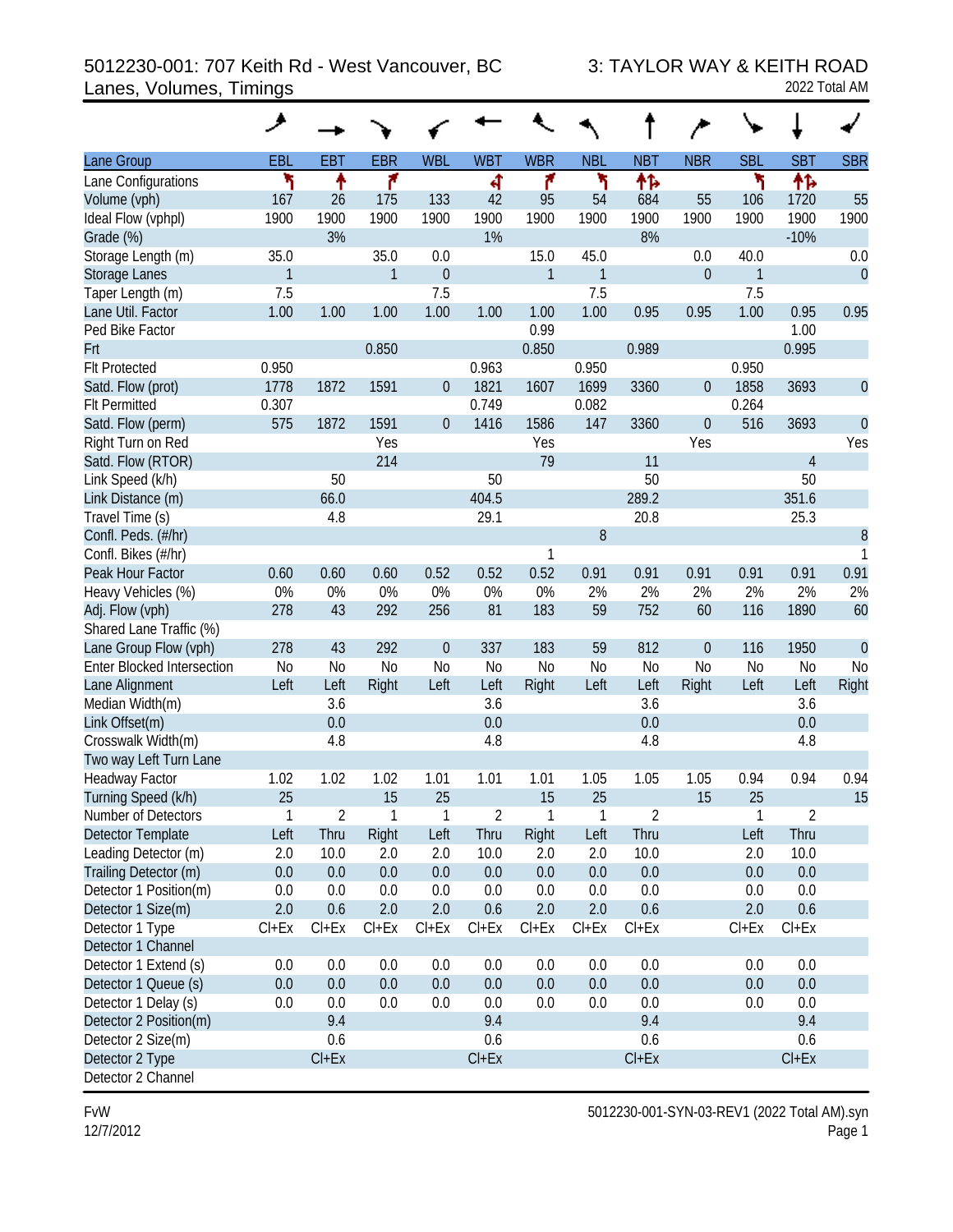# 5012230-001: 707 Keith Rd - West Vancouver, BC 3: TAYLOR WAY & KEITH ROAD Lanes, Volumes, Timings 2022 Total AM

| Lane Group                              | <b>EBL</b>       | <b>EBT</b>     | <b>EBR</b> | <b>WBL</b>       | <b>WBT</b>             | <b>WBR</b>  | <b>NBL</b>     | <b>NBT</b>     | <b>NBR</b> | <b>SBL</b>     | <b>SBT</b> | <b>SBR</b> |
|-----------------------------------------|------------------|----------------|------------|------------------|------------------------|-------------|----------------|----------------|------------|----------------|------------|------------|
| Detector 2 Extend (s)                   |                  | 0.0            |            |                  | 0.0                    |             |                | 0.0            |            |                | 0.0        |            |
| Turn Type                               | Perm             | <b>NA</b>      | <b>NA</b>  | Perm             | <b>NA</b>              | Perm        | pm+pt          | <b>NA</b>      |            | pm+pt          | <b>NA</b>  |            |
| <b>Protected Phases</b>                 |                  | $\overline{4}$ |            |                  | 8                      |             | 5              | $\overline{2}$ |            | 1              | 6          |            |
| <b>Permitted Phases</b>                 | 4                |                |            | 8                |                        | 8           | $\overline{2}$ |                |            | 6              |            |            |
| <b>Detector Phase</b>                   | $\overline{4}$   | $\overline{4}$ |            | 8                | 8                      | 8           | 5              | $\overline{2}$ |            | $\mathbf{1}$   | 6          |            |
| Switch Phase                            |                  |                |            |                  |                        |             |                |                |            |                |            |            |
| Minimum Initial (s)                     | 7.0              | 7.0            |            | 7.0              | 7.0                    | 7.0         | 6.0            | 10.0           |            | 6.0            | 10.0       |            |
| Minimum Split (s)                       | 29.5             | 29.5           |            | 31.5             | 31.5                   | 31.5        | 10.4           | 21.1           |            | 11.3           | 24.1       |            |
| Total Split (s)                         | 29.5             | 29.5           |            | 31.5             | 31.5                   | 31.5        | 14.4           | 57.4           |            | 15.3           | 57.4       |            |
| Total Split (%)                         | 28.3%            | 28.3%          |            | 30.2%            | 30.2%                  | 30.2%       | 13.8%          | 55.1%          |            | 14.7%          | 55.1%      |            |
| Maximum Green (s)                       | 24.0             | 24.0           |            | 26.0             | 26.0                   | 26.0        | 10.0           | 51.3           |            | 10.0           | 51.3       |            |
| Yellow Time (s)                         | 4.5              | 4.5            |            | 4.5              | 4.5                    | 4.5         | 3.5            | 4.6            |            | 4.3            | 4.6        |            |
| All-Red Time (s)                        | 1.0              | 1.0            |            | 1.0              | 1.0                    | 1.0         | 0.9            | 1.5            |            | 1.0            | 1.5        |            |
| Lost Time Adjust (s)                    | 0.0              | 0.0            |            |                  | 0.0                    | 0.0         | 0.0            | 0.0            |            | 0.0            | 0.0        |            |
| Total Lost Time (s)                     | 5.5              | 5.5            |            |                  | 5.5                    | 5.5         | 4.4            | 6.1            |            | 5.3            | 6.1        |            |
| Lead/Lag                                |                  |                |            |                  |                        |             | Lead           | Lag            |            | Lead           | Lag        |            |
| Lead-Lag Optimize?                      |                  |                |            |                  |                        |             |                |                |            |                |            |            |
| Vehicle Extension (s)                   | 3.0              | 3.0            |            | 3.0              | 3.0                    | 3.0         | 3.0            | 3.0            |            | 3.0            | 3.0        |            |
| <b>Recall Mode</b>                      | None             | None           |            | None             | None                   | None        | None           | Min            |            | None           | Min        |            |
| Walk Time (s)                           | 7.0              | 7.0            |            | 7.0              | 7.0                    | 7.0         |                | 7.0            |            |                | 7.0        |            |
| Flash Dont Walk (s)                     | 17.0             | 17.0           |            | 19.0             | 19.0                   | 19.0        |                | 8.0            |            |                | 11.0       |            |
| Pedestrian Calls (#/hr)                 | $\boldsymbol{0}$ | $\mathbf 0$    |            | $\boldsymbol{0}$ | 0                      | $\mathbf 0$ |                | $\mathbf 0$    |            |                | 0          |            |
| Act Effct Green (s)                     | 25.6             | 25.6           | 0.0        |                  | 25.6                   | 25.6        | 57.4           | 48.0           |            | 58.8           | 51.5       |            |
| Actuated g/C Ratio                      | 0.26             | 0.26           | 0.00       |                  | 0.26                   | 0.26        | 0.58           | 0.49           |            | 0.60           | 0.52       |            |
| v/c Ratio                               | 1.87             | 0.09           | 1.36       |                  | 0.92                   | 0.39        | 0.29           | 0.49           |            | 0.28           | 1.01       |            |
| Control Delay                           | 438.4            | 29.7           | 204.4      |                  | 67.6                   | 20.4        | 10.6           | 18.1           |            | 9.0            | 48.1       |            |
| Queue Delay                             | 0.0              | 0.0            | 0.0        |                  | 0.0                    | 0.0         | 0.0            | 0.0            |            | 0.0            | 0.0        |            |
| <b>Total Delay</b>                      | 438.4            | 29.7           | 204.4      |                  | 67.6                   | 20.4        | 10.6           | 18.1           |            | 9.0            | 48.1       |            |
| <b>LOS</b>                              | F                | $\mathsf C$    | F          |                  | E                      | $\mathsf C$ | B              | B              |            | $\overline{A}$ | D          |            |
| Approach Delay                          |                  | 298.3          |            |                  | 51.0                   |             |                | 17.6           |            |                | 45.9       |            |
| Approach LOS                            |                  | F              |            |                  | $\mathsf D$            |             |                | B              |            |                | D          |            |
| <b>Intersection Summary</b>             |                  |                |            |                  |                        |             |                |                |            |                |            |            |
| Area Type:                              | Other            |                |            |                  |                        |             |                |                |            |                |            |            |
| Cycle Length: 104.2                     |                  |                |            |                  |                        |             |                |                |            |                |            |            |
| Actuated Cycle Length: 98.5             |                  |                |            |                  |                        |             |                |                |            |                |            |            |
| Natural Cycle: 150                      |                  |                |            |                  |                        |             |                |                |            |                |            |            |
| Control Type: Semi Act-Uncoord          |                  |                |            |                  |                        |             |                |                |            |                |            |            |
| Maximum v/c Ratio: 1.87                 |                  |                |            |                  |                        |             |                |                |            |                |            |            |
| Intersection Signal Delay: 78.5         |                  |                |            |                  | Intersection LOS: E    |             |                |                |            |                |            |            |
| Intersection Capacity Utilization 83.9% |                  |                |            |                  | ICU Level of Service E |             |                |                |            |                |            |            |
| Analysis Period (min) 15                |                  |                |            |                  |                        |             |                |                |            |                |            |            |

Splits and Phases: 3: TAYLOR WAY & KEITH ROAD

| . .<br>‴øï. | ø2  | ‴ø4                           |
|-------------|-----|-------------------------------|
| 15.3 s      | --  | $\overline{\phantom{0}}$<br>. |
| ×<br>ነ ወ5   | "ø6 | ø8                            |
| 14.4 s      |     |                               |

FvW 5012230-001-SYN-03-REV1 (2022 Total AM).syn 12/7/2012 Page 2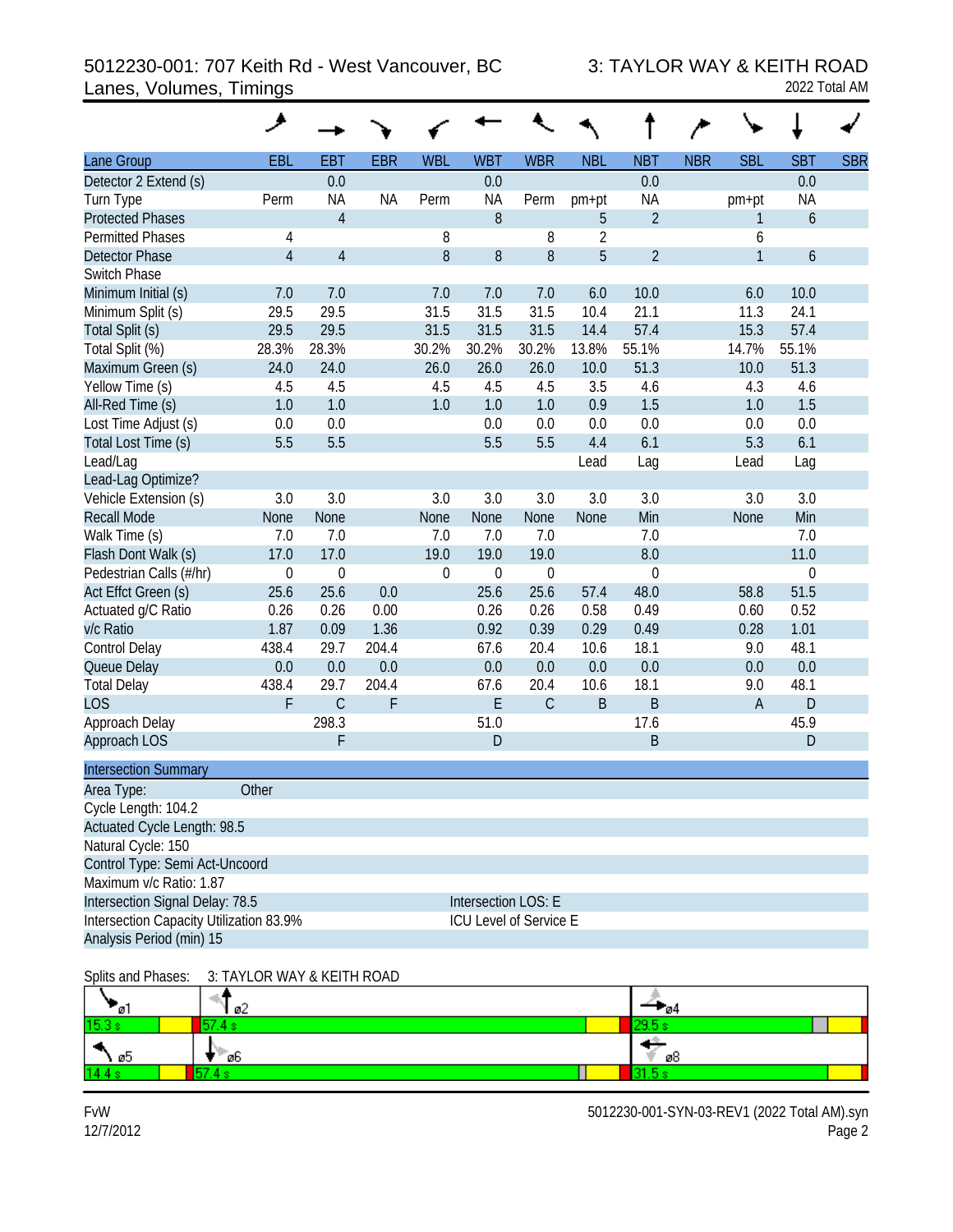| Lane Group                              | <b>EBL</b>     | EBT       | <b>WBT</b> | <b>WBR</b>   | <b>SBL</b>     | <b>SBR</b>                    |
|-----------------------------------------|----------------|-----------|------------|--------------|----------------|-------------------------------|
| Lane Configurations                     |                | ↟         | ħ          |              |                | ۴                             |
| Volume (vph)                            | $\theta$       | 363       | 133        | 20           | $\Omega$       | 7                             |
| Ideal Flow (vphpl)                      | 1900           | 1900      | 1900       | 1900         | 1900           | 1900                          |
| Grade (%)                               |                | 3%        | 0%         |              | 0%             |                               |
| Lane Util. Factor                       | 1.00           | 1.00      | 1.00       | 1.00         | 1.00           | 1.00                          |
| Frt                                     |                |           | 0.982      |              |                | 0.865                         |
| <b>Flt Protected</b>                    |                |           |            |              |                |                               |
| Satd. Flow (prot)                       | $\mathbf{0}$   | 1835      | 1829       | $\theta$     | $\theta$       | 1611                          |
| <b>Flt Permitted</b>                    |                |           |            |              |                |                               |
| Satd. Flow (perm)                       | $\mathbf{0}$   | 1835      | 1829       | $\mathbf{0}$ | $\theta$       | 1611                          |
| Link Speed (k/h)                        |                | 50        | 50         |              | 50             |                               |
| Link Distance (m)                       |                | 284.5     | 66.0       |              | 54.2           |                               |
| Travel Time (s)                         |                | 20.5      | 4.8        |              | 3.9            |                               |
| Peak Hour Factor                        | 0.92           | 0.92      | 0.92       | 0.92         | 0.92           | 0.92                          |
| Adj. Flow (vph)                         | 0              | 395       | 145        | 22           | $\mathbf 0$    | 8                             |
| Shared Lane Traffic (%)                 |                |           |            |              |                |                               |
| Lane Group Flow (vph)                   | 0              | 395       | 167        | $\mathbf 0$  | $\mathbf 0$    | 8                             |
| <b>Enter Blocked Intersection</b>       | N <sub>o</sub> | <b>No</b> | <b>No</b>  | <b>No</b>    | N <sub>o</sub> | N <sub>o</sub>                |
| Lane Alignment                          | Left           | Left      | Left       | Right        | Left           | Right                         |
| Median Width(m)                         |                | 3.6       | 3.6        |              | 0.0            |                               |
| Link Offset(m)                          |                | 0.0       | 0.0        |              | 0.0            |                               |
| Crosswalk Width(m)                      |                | 4.8       | 4.8        |              | 4.8            |                               |
| Two way Left Turn Lane                  |                |           |            |              |                |                               |
| <b>Headway Factor</b>                   | 1.02           | 1.02      | 1.00       | 1.00         | 1.00           | 1.00                          |
| Turning Speed (k/h)                     | 25             |           |            | 15           | 25             | 15                            |
| Sign Control                            |                | Free      | Free       |              | Stop           |                               |
| <b>Intersection Summary</b>             |                |           |            |              |                |                               |
| Area Type:                              | Other          |           |            |              |                |                               |
| Control Type: Unsignalized              |                |           |            |              |                |                               |
| Intersection Capacity Utilization 22.4% |                |           |            |              |                | <b>ICU Level of Service A</b> |

Analysis Period (min) 15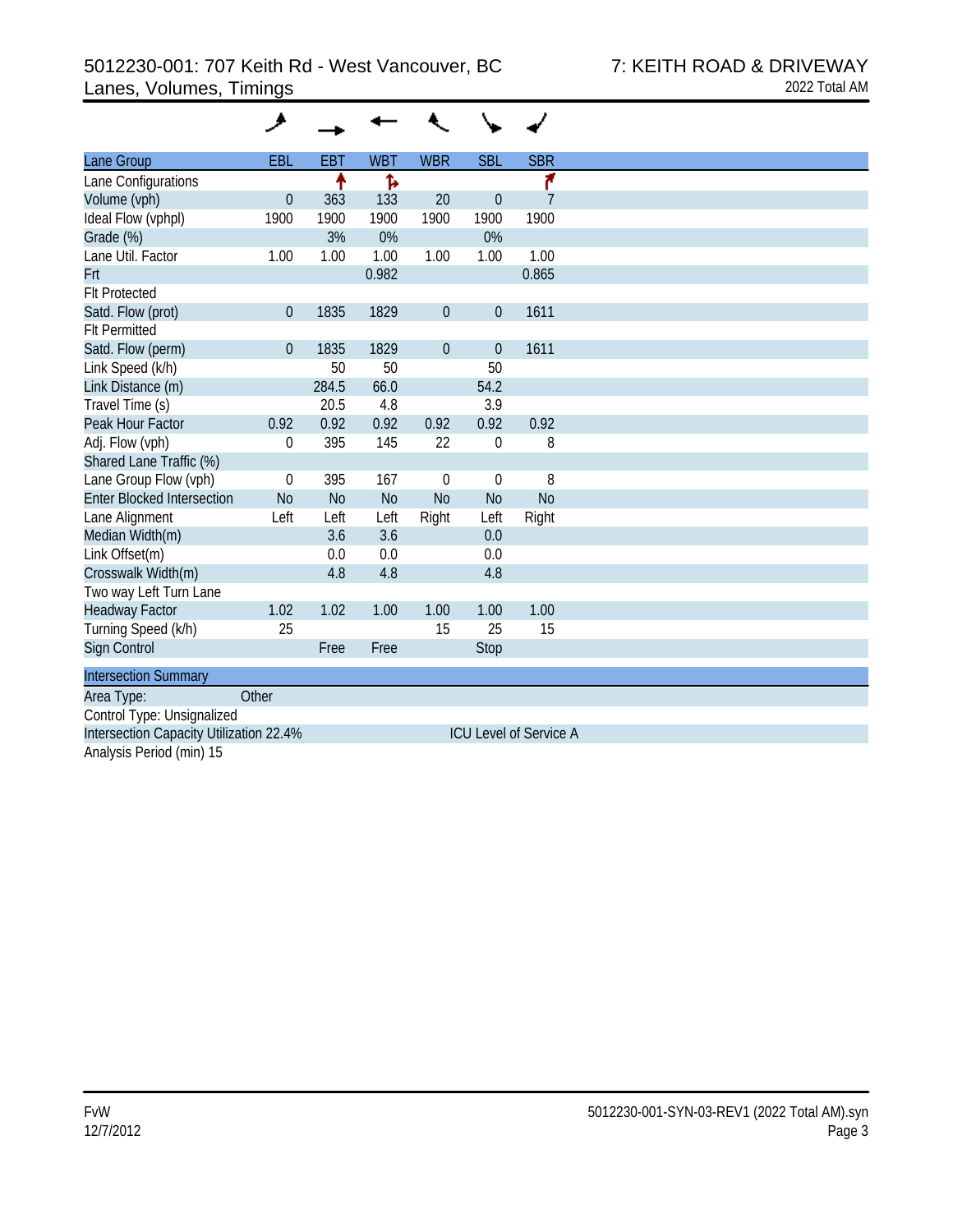# 5012230-001: 707 Keith Rd - West Vancouver, BC 3: TAYLOR WAY & KEITH ROAD Lanes, Volumes, Timings

| 2012 Existing PM |
|------------------|
|------------------|

|                                                  | ◢                |                |                  |                |                      |                |              |                |                  |                |                |                  |
|--------------------------------------------------|------------------|----------------|------------------|----------------|----------------------|----------------|--------------|----------------|------------------|----------------|----------------|------------------|
| Lane Group                                       | EBL              | <b>EBT</b>     | <b>EBR</b>       | <b>WBL</b>     | <b>WBT</b>           | <b>WBR</b>     | <b>NBL</b>   | <b>NBT</b>     | <b>NBR</b>       | <b>SBL</b>     | <b>SBT</b>     | <b>SBR</b>       |
| Lane Configurations                              |                  | Ф              |                  |                | 4                    | ۴              | ۲            | ቶኈ             |                  | ۲              | ተኈ             |                  |
| Volume (vph)                                     | 87               | 19             | 49               | 27             | 20                   | 30             | 55           | 1587           | 38               | 22             | 801            | 28               |
| Ideal Flow (vphpl)                               | 1900             | 1900           | 1900             | 1900           | 1900                 | 1900           | 1900         | 1900           | 1900             | 1900           | 1000           | 1900             |
| Grade (%)                                        |                  | 3%             |                  |                | 1%                   |                |              | 8%             |                  |                | $-10%$         |                  |
| Storage Length (m)                               | 35.0             |                | 35.0             | 0.0            |                      | 15.0           | 45.0         |                | 0.0              | 40.0           |                | 0.0              |
| <b>Storage Lanes</b>                             | $\boldsymbol{0}$ |                | $\theta$         | $\mathbf{0}$   |                      | 1              | 1            |                | $\theta$         | 1              |                | $\theta$         |
| Taper Length (m)                                 | 7.5              |                |                  | 7.5            |                      |                | 7.5          |                |                  | 7.5            |                |                  |
| Lane Util. Factor                                | 1.00             | 1.00           | 1.00             | 1.00           | 1.00                 | 1.00           | 1.00         | 0.95           | 0.95             | 1.00           | 0.95           | 0.95             |
| Ped Bike Factor                                  |                  | 0.99           |                  |                | 1.00                 |                | 1.00         | 1.00           |                  |                | 1.00           |                  |
| Frt                                              |                  | 0.958          |                  |                |                      | 0.850          |              | 0.997          |                  |                | 0.995          |                  |
| <b>Flt Protected</b>                             |                  | 0.973          |                  |                | 0.972                |                | 0.950        |                |                  | 0.950          |                |                  |
| Satd. Flow (prot)                                | $\overline{0}$   | 1562           | $\boldsymbol{0}$ | $\overline{0}$ | 1654                 | 1446           | 1529         | 3047           | $\boldsymbol{0}$ | 1672           | 1749           | $\boldsymbol{0}$ |
| <b>FIt Permitted</b>                             |                  | 0.789          |                  |                | 0.750                |                | 0.255        |                |                  | 0.071          |                |                  |
| Satd. Flow (perm)                                | $\overline{0}$   | 1266           | $\boldsymbol{0}$ | $\theta$       | 1274                 | 1446           | 409          | 3047           | $\theta$         | 125            | 1749           | $\mathbf{0}$     |
| Right Turn on Red                                |                  |                | Yes              |                |                      | Yes            |              |                | Yes              |                |                | Yes              |
| Satd. Flow (RTOR)                                |                  | 21             |                  |                |                      | 79             |              | 3              |                  |                | 5              |                  |
| Link Speed (k/h)                                 |                  | 50             |                  |                | 50                   |                |              | 50             |                  |                | 50             |                  |
| Link Distance (m)                                |                  | 397.1          |                  |                | 404.5                |                |              | 289.2          |                  |                | 351.6          |                  |
| Travel Time (s)                                  |                  | 28.6           |                  |                | 29.1                 |                |              | 20.8           |                  |                | 25.3           |                  |
| Confl. Peds. (#/hr)                              |                  |                | $\overline{4}$   | 4              |                      |                | 5            |                | $\overline{2}$   | $\overline{2}$ |                | 5                |
| Peak Hour Factor                                 | 0.84             | 0.84           | 0.84             | 0.71           | 0.71                 | 0.71           | 0.92         | 0.92           | 0.92             | 0.90           | 0.90           | 0.90             |
| Heavy Vehicles (%)                               | 0%               | 0%             | 0%               | 0%             | 0%                   | 0%             | 2%           | 2%             | 2%               | 2%             | 2%             | 2%               |
| Adj. Flow (vph)                                  | 104              | 23             | 58               | 38             | 28                   | 42             | 60           | 1725           | 41               | 24             | 890            | 31               |
| Shared Lane Traffic (%)<br>Lane Group Flow (vph) | $\mathbf 0$      | 185            | $\theta$         | $\theta$       |                      | 42             | 60           | 1766           | $\mathbf 0$      | 24             | 921            | $\mathbf 0$      |
| <b>Enter Blocked Intersection</b>                | N <sub>o</sub>   | N <sub>o</sub> | <b>No</b>        | <b>No</b>      | 66<br>N <sub>o</sub> | N <sub>o</sub> | <b>No</b>    | <b>No</b>      | N <sub>o</sub>   | N <sub>o</sub> | N <sub>o</sub> | <b>No</b>        |
| Lane Alignment                                   | Left             | Left           | Right            | Left           | Left                 | Right          | Left         | Left           |                  | Left           | Left           | Right            |
| Median Width(m)                                  |                  | 0.0            |                  |                | 0.0                  |                |              | 3.6            | Right            |                | 3.6            |                  |
| Link Offset(m)                                   |                  | 0.0            |                  |                | 0.0                  |                |              | 0.0            |                  |                | 0.0            |                  |
| Crosswalk Width(m)                               |                  | 4.8            |                  |                | 4.8                  |                |              | 4.8            |                  |                | 4.8            |                  |
| Two way Left Turn Lane                           |                  |                |                  |                |                      |                |              |                |                  |                |                |                  |
| <b>Headway Factor</b>                            | 1.17             | 1.17           | 1.17             | 1.15           | 1.15                 | 1.15           | 1.20         | 1.20           | 1.20             | 1.08           | 2.31           | 1.08             |
| Turning Speed (k/h)                              | 25               |                | 15               | 25             |                      | 15             | 25           |                | 15               | 25             |                | 15               |
| Number of Detectors                              | $\mathbf{1}$     | $\overline{2}$ |                  | 1              | $\overline{2}$       | 1              | $\mathbf{1}$ | $\overline{2}$ |                  | $\mathbf{1}$   | $\overline{2}$ |                  |
| Detector Template                                | Left             | Thru           |                  | Left           | Thru                 | Right          | Left         | Thru           |                  | Left           | Thru           |                  |
| Leading Detector (m)                             | 2.0              | 10.0           |                  | 2.0            | 10.0                 | 2.0            | 2.0          | 10.0           |                  | 2.0            | 10.0           |                  |
| Trailing Detector (m)                            | 0.0              | 0.0            |                  | 0.0            | 0.0                  | 0.0            | 0.0          | 0.0            |                  | 0.0            | 0.0            |                  |
| Detector 1 Position(m)                           | 0.0              | 0.0            |                  | 0.0            | 0.0                  | 0.0            | 0.0          | 0.0            |                  | 0.0            | 0.0            |                  |
| Detector 1 Size(m)                               | 2.0              | 0.6            |                  | 2.0            | 0.6                  | 2.0            | 2.0          | 0.6            |                  | 2.0            | 0.6            |                  |
| Detector 1 Type                                  | $Cl + Ex$        | $Cl + Ex$      |                  | $Cl + Ex$      | $Cl + Ex$            | $Cl + Ex$      | $Cl + Ex$    | $Cl + Ex$      |                  | $Cl + Ex$      | $Cl + Ex$      |                  |
| Detector 1 Channel                               |                  |                |                  |                |                      |                |              |                |                  |                |                |                  |
| Detector 1 Extend (s)                            | 0.0              | 0.0            |                  | 0.0            | 0.0                  | 0.0            | 0.0          | 0.0            |                  | 0.0            | 0.0            |                  |
| Detector 1 Queue (s)                             | 0.0              | 0.0            |                  | 0.0            | 0.0                  | 0.0            | 0.0          | 0.0            |                  | 0.0            | 0.0            |                  |
| Detector 1 Delay (s)                             | 0.0              | 0.0            |                  | 0.0            | 0.0                  | 0.0            | 0.0          | 0.0            |                  | 0.0            | 0.0            |                  |
| Detector 2 Position(m)                           |                  | 9.4            |                  |                | 9.4                  |                |              | 9.4            |                  |                | 9.4            |                  |
| Detector 2 Size(m)                               |                  | 0.6            |                  |                | 0.6                  |                |              | 0.6            |                  |                | 0.6            |                  |
| Detector 2 Type                                  |                  | $Cl + Ex$      |                  |                | $Cl + Ex$            |                |              | $Cl + Ex$      |                  |                | $Cl + Ex$      |                  |
| Detector 2 Channel                               |                  |                |                  |                |                      |                |              |                |                  |                |                |                  |
| Detector 2 Extend (s)                            |                  | 0.0            |                  |                | 0.0                  |                |              | 0.0            |                  |                | 0.0            |                  |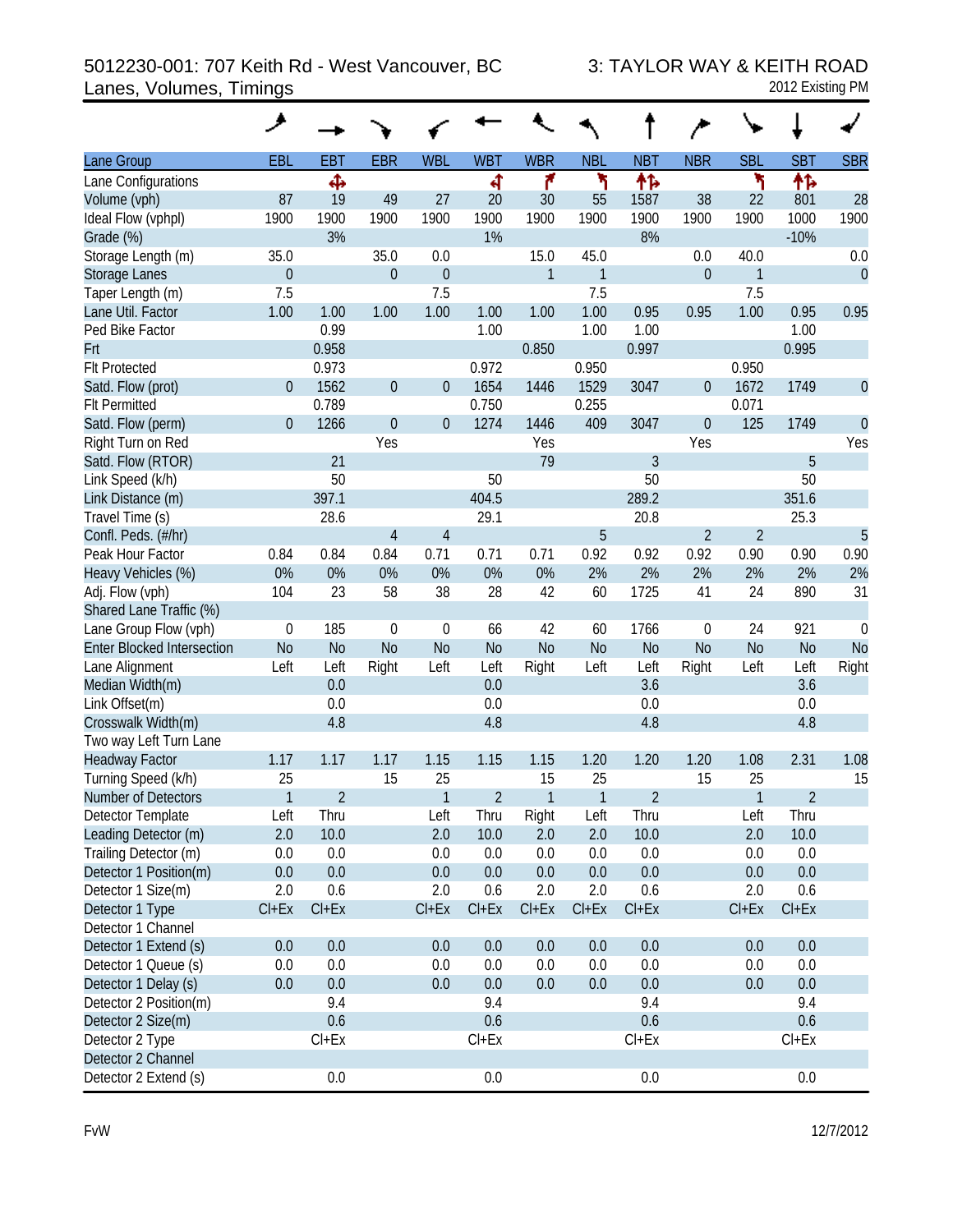# 5012230-001: 707 Keith Rd - West Vancouver, BC 3: TAYLOR WAY & KEITH ROAD<br>2012 Existing PM 3012 Existing PM Lanes, Volumes, Timings

|                                         | ◢                          |                  |            |                  |                               |                  |                |                  |            |            |                |            |
|-----------------------------------------|----------------------------|------------------|------------|------------------|-------------------------------|------------------|----------------|------------------|------------|------------|----------------|------------|
| Lane Group                              | <b>EBL</b>                 | <b>EBT</b>       | <b>EBR</b> | <b>WBL</b>       | <b>WBT</b>                    | <b>WBR</b>       | <b>NBL</b>     | <b>NBT</b>       | <b>NBR</b> | <b>SBL</b> | <b>SBT</b>     | <b>SBR</b> |
| <b>Turn Type</b>                        | Perm                       | <b>NA</b>        |            | Perm             | <b>NA</b>                     | Perm             | $pm+pt$        | <b>NA</b>        |            | pm+pt      | <b>NA</b>      |            |
| <b>Protected Phases</b>                 |                            | 4                |            |                  | 8                             |                  | 5              | $\overline{2}$   |            | 1          | 6              |            |
| <b>Permitted Phases</b>                 | $\overline{4}$             |                  |            | $8\,$            |                               | $8\,$            | $\overline{2}$ |                  |            | 6          |                |            |
| Detector Phase                          | $\overline{4}$             | $\overline{4}$   |            | 8                | 8                             | 8                | 5              | $\overline{2}$   |            | 1          | 6              |            |
| <b>Switch Phase</b>                     |                            |                  |            |                  |                               |                  |                |                  |            |            |                |            |
| Minimum Initial (s)                     | 7.0                        | 7.0              |            | 7.0              | 7.0                           | 7.0              | 6.0            | 10.0             |            | 6.0        | 10.0           |            |
| Minimum Split (s)                       | 29.5                       | 29.5             |            | 31.5             | 31.5                          | 31.5             | 10.4           | 21.1             |            | 11.3       | 24.1           |            |
| Total Split (s)                         | 29.5                       | 29.5             |            | 31.5             | 31.5                          | 31.5             | 14.4           | 57.4             |            | 15.3       | 57.4           |            |
| Total Split (%)                         | 28.3%                      | 28.3%            |            | 30.2%            | 30.2%                         | 30.2%            | 13.8%          | 55.1%            |            | 14.7%      | 55.1%          |            |
| Maximum Green (s)                       | 24.0                       | 24.0             |            | 26.0             | 26.0                          | 26.0             | 10.0           | 51.3             |            | 10.0       | 51.3           |            |
| Yellow Time (s)                         | 4.5                        | 4.5              |            | 4.5              | 4.5                           | 4.5              | 3.5            | 4.6              |            | 4.3        | 4.6            |            |
| All-Red Time (s)                        | 1.0                        | 1.0              |            | 1.0              | 1.0                           | 1.0              | 0.9            | 1.5              |            | 1.0        | 1.5            |            |
| Lost Time Adjust (s)                    |                            | 0.0              |            |                  | 0.0                           | 0.0              | 0.0            | 0.0              |            | 0.0        | 0.0            |            |
| Total Lost Time (s)                     |                            | 5.5              |            |                  | 5.5                           | 5.5              | 4.4            | 6.1              |            | 5.3        | 6.1            |            |
| Lead/Lag                                |                            |                  |            |                  |                               |                  | Lead           | Lag              |            | Lead       | Lag            |            |
| Lead-Lag Optimize?                      |                            |                  |            |                  |                               |                  |                |                  |            |            |                |            |
| Vehicle Extension (s)                   | 3.0                        | 3.0              |            | 3.0              | 3.0                           | 3.0              | 3.0            | 3.0              |            | 3.0        | 3.0            |            |
| Recall Mode                             | None                       | None             |            | None             | None                          | None             | None           | Min              |            | None       | Min            |            |
| Walk Time (s)                           | 7.0                        | 7.0              |            | 7.0              | 7.0                           | 7.0              |                | 7.0              |            |            | 7.0            |            |
| Flash Dont Walk (s)                     | 17.0                       | 17.0             |            | 19.0             | 19.0                          | 19.0             |                | 8.0              |            |            | 11.0           |            |
| Pedestrian Calls (#/hr)                 | $\overline{0}$             | $\boldsymbol{0}$ |            | $\boldsymbol{0}$ | $\boldsymbol{0}$              | $\boldsymbol{0}$ |                | $\boldsymbol{0}$ |            |            | $\overline{0}$ |            |
| Act Effct Green (s)                     |                            | 16.8             |            |                  | 16.8                          | 16.8             | 63.4           | 58.7             |            | 59.7       | 54.0           |            |
| Actuated g/C Ratio                      |                            | 0.18             |            |                  | 0.18                          | 0.18             | 0.69           | 0.64             |            | 0.65       | 0.59           |            |
| v/c Ratio                               |                            | 0.75             |            |                  | 0.28                          | 0.13             | 0.16           | 0.90             |            | 0.13       | 0.89           |            |
| <b>Control Delay</b>                    |                            | 49.5             |            |                  | 34.8                          | 2.5              | 6.2            | 25.3             |            | 7.2        | 32.0           |            |
| Queue Delay                             |                            | 0.0              |            |                  | 0.0                           | 0.0              | 0.0            | 0.0              |            | 0.0        | 0.0            |            |
| <b>Total Delay</b>                      |                            | 49.5             |            |                  | 34.8                          | 2.5              | 6.2            | 25.3             |            | 7.2        | 32.0           |            |
| LOS                                     |                            | D                |            |                  | $\mathsf C$                   | A                | $\mathsf A$    | $\mathsf C$      |            | A          | $\mathbb C$    |            |
| Approach Delay                          |                            | 49.5             |            |                  | 22.3                          |                  |                | 24.7             |            |            | 31.3           |            |
| Approach LOS                            |                            | D                |            |                  | $\mathsf C$                   |                  |                | $\mathsf C$      |            |            | $\mathsf C$    |            |
| <b>Intersection Summary</b>             |                            |                  |            |                  |                               |                  |                |                  |            |            |                |            |
| Area Type:                              | CBD                        |                  |            |                  |                               |                  |                |                  |            |            |                |            |
| Cycle Length: 104.2                     |                            |                  |            |                  |                               |                  |                |                  |            |            |                |            |
| Actuated Cycle Length: 91.6             |                            |                  |            |                  |                               |                  |                |                  |            |            |                |            |
| Natural Cycle: 110                      |                            |                  |            |                  |                               |                  |                |                  |            |            |                |            |
| Control Type: Semi Act-Uncoord          |                            |                  |            |                  |                               |                  |                |                  |            |            |                |            |
| Maximum v/c Ratio: 0.90                 |                            |                  |            |                  |                               |                  |                |                  |            |            |                |            |
| Intersection Signal Delay: 28.1         |                            |                  |            |                  | Intersection LOS: C           |                  |                |                  |            |            |                |            |
| Intersection Capacity Utilization 81.4% |                            |                  |            |                  | <b>ICU Level of Service D</b> |                  |                |                  |            |            |                |            |
| Analysis Period (min) 15                |                            |                  |            |                  |                               |                  |                |                  |            |            |                |            |
| Splits and Phases:                      | 3: TAYLOR WAY & KEITH ROAD |                  |            |                  |                               |                  |                |                  |            |            |                |            |
|                                         |                            |                  |            |                  |                               |                  |                |                  |            |            |                |            |

| øΙ     | -<br>øZ | ‴ø4 |
|--------|---------|-----|
| 15.3 s | --      | . . |
| ነ ወጋ   | "ø6     | ø8  |
| 14.4   |         |     |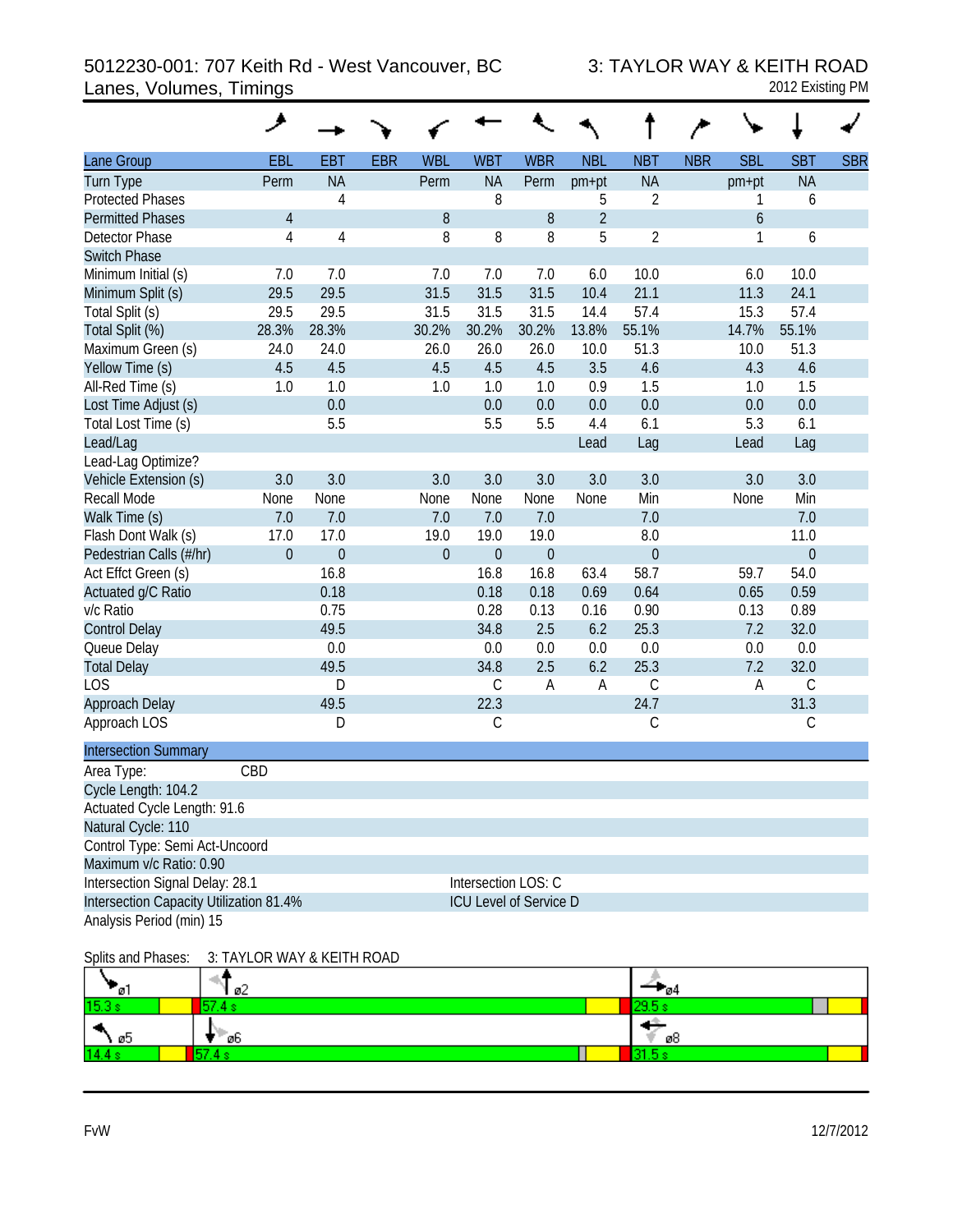# 5012230-001: 707 Keith Rd - West Vancouver, BC 3: TAYLOR WAY & KEITH ROAD<br>2022 Background PM Lanes, Volumes, Timings

| Lane Group                                                 | EBL            | <b>EBT</b>     | <b>EBR</b>            | <b>WBL</b>                    | <b>WBT</b>     | <b>WBR</b>     | <b>NBL</b>       | <b>NBT</b>     | <b>NBR</b>       | <b>SBL</b>     | <b>SBT</b>             | <b>SBR</b>     |
|------------------------------------------------------------|----------------|----------------|-----------------------|-------------------------------|----------------|----------------|------------------|----------------|------------------|----------------|------------------------|----------------|
| Lane Configurations                                        | ۲              | ↟              | ۴                     |                               | बी             | ۴              | ۲                | 怍              |                  | ۲              | ቶኈ                     |                |
| Volume (vph)                                               | 110            | 19             | 87                    | 27                            | 20             | 30             | 126              | 1753           | 38               | 22             | 885                    | 71             |
| Ideal Flow (vphpl)                                         | 1900           | 1900           | 1900                  | 1900                          | 1900           | 1900           | 1900             | 1900           | 1900             | 1900           | 1000                   | 1900           |
| Grade (%)                                                  |                | 3%             |                       |                               | 1%             |                |                  | 8%             |                  |                | $-10%$                 |                |
| Storage Length (m)                                         | 35.0           |                | 35.0                  | 0.0                           |                | 15.0           | 45.0             |                | 0.0              | 40.0           |                        | 0.0            |
| <b>Storage Lanes</b>                                       | $\mathbf{1}$   |                | $\mathbf{1}$          | $\theta$                      |                | $\mathbf{1}$   | $\mathbf{1}$     |                | $\mathbf{0}$     | $\mathbf{1}$   |                        | $\overline{0}$ |
| Taper Length (m)                                           | 7.5            |                |                       | 7.5                           |                |                | 7.5              |                |                  | 7.5            |                        |                |
| Lane Util. Factor                                          | 1.00           | 1.00           | 1.00                  | 1.00                          | 1.00           | 1.00           | 1.00             | 0.95           | 0.95             | 1.00           | 0.95                   | 0.95           |
| Ped Bike Factor                                            |                |                | 0.98                  |                               | 1.00           |                | 1.00             | 1.00           |                  |                | 1.00                   |                |
| Frt                                                        |                |                | 0.850                 |                               |                | 0.850          |                  | 0.997          |                  |                | 0.989                  |                |
| <b>Flt Protected</b>                                       | 0.950          |                |                       |                               | 0.972          |                | 0.950            |                |                  | 0.950          |                        |                |
| Satd. Flow (prot)                                          | 1600           | 1684           | 1432                  | $\theta$                      | 1654           | 1446           | 1529             | 3047           | $\boldsymbol{0}$ | 1672           | 1737                   | $\overline{0}$ |
| <b>Flt Permitted</b>                                       | 0.714          |                |                       |                               | 0.821          |                | 0.196            |                |                  | 0.073          |                        |                |
| Satd. Flow (perm)                                          | 1203           | 1684           | 1407                  | $\theta$                      | 1393           | 1446           | 315              | 3047           | $\mathbf 0$      | 129            | 1737                   | $\overline{0}$ |
| Right Turn on Red                                          |                |                | Yes                   |                               |                | Yes            |                  |                | Yes              |                |                        | Yes            |
| Satd. Flow (RTOR)                                          |                |                | 104                   |                               |                | 79             |                  | 3              |                  |                | 11                     |                |
| Link Speed (k/h)                                           |                | 50             |                       |                               | 50             |                |                  | 50             |                  |                | 50                     |                |
| Link Distance (m)                                          |                | 397.1          |                       |                               | 404.5          |                |                  | 289.2          |                  |                | 351.6                  |                |
| Travel Time (s)                                            |                | 28.6           |                       |                               | 29.1           |                |                  | 20.8           |                  |                | 25.3                   |                |
| Confl. Peds. (#/hr)                                        |                |                | $\overline{4}$        | $\overline{4}$                |                |                | 5                |                | $\overline{2}$   | $\overline{2}$ |                        | 5              |
| Peak Hour Factor                                           | 0.84           | 0.84           | 0.84                  | 0.71                          | 0.71           | 0.71           | 0.92             | 0.92           | 0.92             | 0.90           | 0.90                   | 0.90           |
| Heavy Vehicles (%)                                         | 0%             | 0%             | 0%                    | 0%                            | 0%             | 0%             | 2%               | 2%             | 2%               | 2%             | 2%                     | 2%             |
| Adj. Flow (vph)                                            | 131            | 23             | 104                   | 38                            | 28             | 42             | 137              | 1905           | 41               | 24             | 983                    | 79             |
| Shared Lane Traffic (%)                                    | 131            | 23             |                       |                               | 66             | 42             |                  | 1946           |                  | 24             |                        |                |
| Lane Group Flow (vph)<br><b>Enter Blocked Intersection</b> | N <sub>o</sub> | N <sub>o</sub> | 104<br>N <sub>o</sub> | $\mathbf 0$<br>N <sub>o</sub> | N <sub>o</sub> | N <sub>o</sub> | 137<br><b>No</b> | N <sub>o</sub> | 0<br><b>No</b>   | <b>No</b>      | 1062<br>N <sub>o</sub> | $\mathbf 0$    |
|                                                            | Left           | Left           |                       | Left                          | Left           |                | Left             | Left           |                  | Left           | Left                   | N <sub>o</sub> |
| Lane Alignment<br>Median Width(m)                          |                | 3.6            | Right                 |                               | 3.6            | Right          |                  | 3.6            | Right            |                | 3.6                    | Right          |
| Link Offset(m)                                             |                | 0.0            |                       |                               | 0.0            |                |                  | 0.0            |                  |                | 0.0                    |                |
| Crosswalk Width(m)                                         |                | 4.8            |                       |                               | 4.8            |                |                  | 4.8            |                  |                | 4.8                    |                |
| Two way Left Turn Lane                                     |                |                |                       |                               |                |                |                  |                |                  |                |                        |                |
| <b>Headway Factor</b>                                      | 1.17           | 1.17           | 1.17                  | 1.15                          | 1.15           | 1.15           | 1.20             | 1.20           | 1.20             | 1.08           | 2.31                   | 1.08           |
| Turning Speed (k/h)                                        | 25             |                | 15                    | 25                            |                | 15             | 25               |                | 15               | 25             |                        | 15             |
| <b>Number of Detectors</b>                                 | $\mathbf{1}$   | $\overline{2}$ | $\mathbf{1}$          | $\mathbf{1}$                  | $\overline{2}$ | $\mathbf{1}$   | $\mathbf{1}$     | $\overline{2}$ |                  | $\mathbf{1}$   | $\overline{2}$         |                |
| Detector Template                                          | Left           | Thru           | Right                 | Left                          | Thru           | Right          | Left             | Thru           |                  | Left           | Thru                   |                |
| Leading Detector (m)                                       | 2.0            | 10.0           | 2.0                   | 2.0                           | 10.0           | 2.0            | 2.0              | 10.0           |                  | 2.0            | 10.0                   |                |
| Trailing Detector (m)                                      | 0.0            | 0.0            | 0.0                   | 0.0                           | 0.0            | 0.0            | 0.0              | 0.0            |                  | 0.0            | 0.0                    |                |
| Detector 1 Position(m)                                     | 0.0            | 0.0            | 0.0                   | 0.0                           | 0.0            | 0.0            | 0.0              | 0.0            |                  | 0.0            | 0.0                    |                |
| Detector 1 Size(m)                                         | 2.0            | 0.6            | 2.0                   | 2.0                           | 0.6            | 2.0            | 2.0              | 0.6            |                  | 2.0            | 0.6                    |                |
| Detector 1 Type                                            | $Cl + Ex$      | $Cl + Ex$      | $Cl + Ex$             | $Cl + Ex$                     | $Cl + Ex$      | $Cl + Ex$      | $Cl + Ex$        | $Cl + Ex$      |                  | $Cl + Ex$      | $Cl + Ex$              |                |
| Detector 1 Channel                                         |                |                |                       |                               |                |                |                  |                |                  |                |                        |                |
| Detector 1 Extend (s)                                      | 0.0            | 0.0            | 0.0                   | 0.0                           | 0.0            | 0.0            | 0.0              | 0.0            |                  | 0.0            | 0.0                    |                |
| Detector 1 Queue (s)                                       | 0.0            | 0.0            | 0.0                   | 0.0                           | 0.0            | 0.0            | 0.0              | 0.0            |                  | 0.0            | 0.0                    |                |
| Detector 1 Delay (s)                                       | 0.0            | 0.0            | 0.0                   | 0.0                           | 0.0            | 0.0            | 0.0              | 0.0            |                  | 0.0            | 0.0                    |                |
| Detector 2 Position(m)                                     |                | 9.4            |                       |                               | 9.4            |                |                  | 9.4            |                  |                | 9.4                    |                |
| Detector 2 Size(m)                                         |                | 0.6            |                       |                               | 0.6            |                |                  | 0.6            |                  |                | 0.6                    |                |
| Detector 2 Type                                            |                | $Cl + Ex$      |                       |                               | $Cl + Ex$      |                |                  | $Cl + Ex$      |                  |                | $Cl + Ex$              |                |
| Detector 2 Channel                                         |                |                |                       |                               |                |                |                  |                |                  |                |                        |                |
| Detector 2 Extend (s)                                      |                | 0.0            |                       |                               | 0.0            |                |                  | 0.0            |                  |                | 0.0                    |                |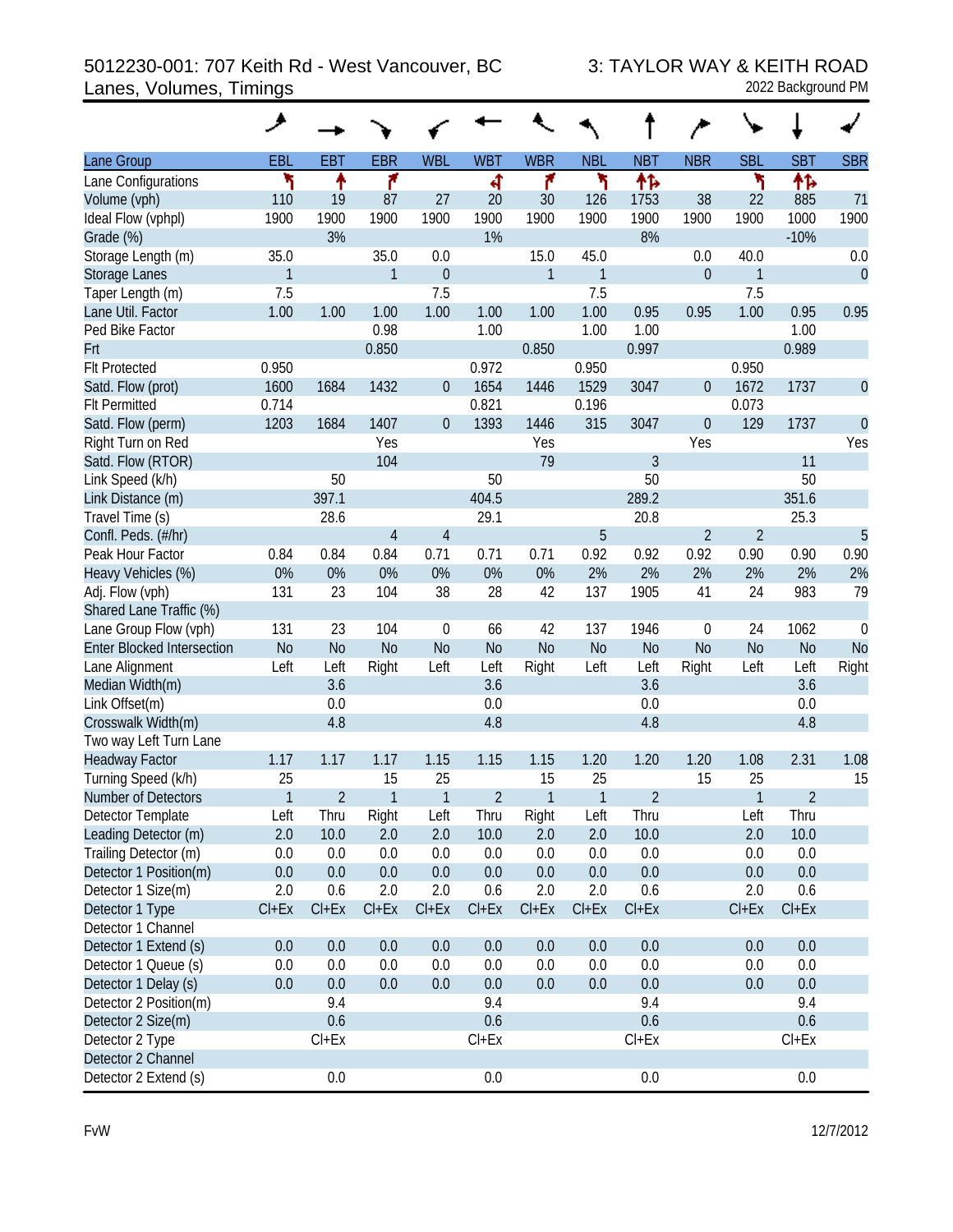# 5012230-001: 707 Keith Rd - West Vancouver, BC 3: TAYLOR WAY & KEITH ROAD<br>2022 Background PM Lanes, Volumes, Timings

| Lane Group                              | EBL                        | <b>EBT</b>       | <b>EBR</b>     | <b>WBL</b>       | <b>WBT</b>             | <b>WBR</b>       | <b>NBL</b>     | <b>NBT</b>       | <b>NBR</b> | <b>SBL</b>   | <b>SBT</b>       | <b>SBR</b> |
|-----------------------------------------|----------------------------|------------------|----------------|------------------|------------------------|------------------|----------------|------------------|------------|--------------|------------------|------------|
| Turn Type                               | Perm                       | <b>NA</b>        | Perm           | Perm             | <b>NA</b>              | Perm             | pm+pt          | <b>NA</b>        |            | pm+pt        | <b>NA</b>        |            |
| <b>Protected Phases</b>                 |                            | 4                |                |                  | 8                      |                  | 5              | $\overline{2}$   |            | 1            | 6                |            |
| <b>Permitted Phases</b>                 | $\overline{4}$             |                  | $\overline{4}$ | $\, 8$           |                        | 8                | $\overline{2}$ |                  |            | 6            |                  |            |
| Detector Phase                          | $\overline{4}$             | 4                | $\overline{4}$ | 8                | 8                      | 8                | 5              | $\sqrt{2}$       |            | $\mathbf{1}$ | 6                |            |
| <b>Switch Phase</b>                     |                            |                  |                |                  |                        |                  |                |                  |            |              |                  |            |
| Minimum Initial (s)                     | 7.0                        | 7.0              | 7.0            | 7.0              | 7.0                    | 7.0              | 6.0            | 10.0             |            | 6.0          | 10.0             |            |
| Minimum Split (s)                       | 29.5                       | 29.5             | 29.5           | 31.5             | 31.5                   | 31.5             | 10.4           | 21.1             |            | 11.3         | 24.1             |            |
| Total Split (s)                         | 29.5                       | 29.5             | 29.5           | 31.5             | 31.5                   | 31.5             | 14.4           | 57.4             |            | 15.3         | 57.4             |            |
| Total Split (%)                         | 28.3%                      | 28.3%            | 28.3%          | 30.2%            | 30.2%                  | 30.2%            | 13.8%          | 55.1%            |            | 14.7%        | 55.1%            |            |
| Maximum Green (s)                       | 24.0                       | 24.0             | 24.0           | 26.0             | 26.0                   | 26.0             | 10.0           | 51.3             |            | 10.0         | 51.3             |            |
| Yellow Time (s)                         | 4.5                        | 4.5              | 4.5            | 4.5              | 4.5                    | 4.5              | 3.5            | 4.6              |            | 4.3          | 4.6              |            |
| All-Red Time (s)                        | 1.0                        | 1.0              | 1.0            | 1.0              | 1.0                    | 1.0              | 0.9            | 1.5              |            | 1.0          | 1.5              |            |
| Lost Time Adjust (s)                    | 0.0                        | 0.0              | 0.0            |                  | 0.0                    | 0.0              | 0.0            | 0.0              |            | 0.0          | 0.0              |            |
| Total Lost Time (s)                     | 5.5                        | 5.5              | 5.5            |                  | 5.5                    | 5.5              | 4.4            | 6.1              |            | 5.3          | 6.1              |            |
| Lead/Lag                                |                            |                  |                |                  |                        |                  | Lead           | Lag              |            | Lead         | Lag              |            |
| Lead-Lag Optimize?                      |                            |                  |                |                  |                        |                  |                |                  |            |              |                  |            |
| Vehicle Extension (s)                   | 3.0                        | 3.0              | 3.0            | 3.0              | 3.0                    | 3.0              | 3.0            | 3.0              |            | 3.0          | 3.0              |            |
| Recall Mode                             | None                       | None             | None           | None             | None                   | None             | None           | Min              |            | None         | Min              |            |
| Walk Time (s)                           | 7.0                        | 7.0              | 7.0            | 7.0              | 7.0                    | 7.0              |                | 7.0              |            |              | 7.0              |            |
| Flash Dont Walk (s)                     | 17.0                       | 17.0             | 17.0           | 19.0             | 19.0                   | 19.0             |                | 8.0              |            |              | 11.0             |            |
| Pedestrian Calls (#/hr)                 | $\boldsymbol{0}$           | $\boldsymbol{0}$ | $\theta$       | $\boldsymbol{0}$ | $\boldsymbol{0}$       | $\boldsymbol{0}$ |                | $\boldsymbol{0}$ |            |              | $\boldsymbol{0}$ |            |
| Act Effct Green (s)                     | 15.1                       | 15.1             | 15.1           |                  | 15.1                   | 15.1             | 65.5           | 60.1             |            | 58.6         | 51.5             |            |
| Actuated g/C Ratio                      | 0.17                       | 0.17             | 0.17           |                  | 0.17                   | 0.17             | 0.72           | 0.66             |            | 0.64         | 0.56             |            |
| v/c Ratio                               | 0.66                       | 0.08             | 0.33           |                  | 0.29                   | 0.14             | 0.40           | 0.97             |            | 0.13         | 1.08             |            |
| <b>Control Delay</b>                    | 51.8                       | 32.1             | 9.6            |                  | 36.3                   | 2.7              | 8.2            | 32.4             |            | 6.8          | 74.8             |            |
| Queue Delay                             | $0.0\,$                    | 0.0              | 0.0            |                  | $0.0\,$                | 0.0              | 0.0            | 0.0              |            | 0.0          | 0.0              |            |
| <b>Total Delay</b>                      | 51.8                       | 32.1             | 9.6            |                  | 36.3                   | 2.7              | 8.2            | 32.4             |            | 6.8          | 74.8             |            |
| <b>LOS</b>                              | D                          | $\mathsf C$      | A              |                  | D                      | $\overline{A}$   | $\mathsf A$    | $\mathcal{C}$    |            | A            | E                |            |
| Approach Delay                          |                            | 33.0             |                |                  | 23.2                   |                  |                | 30.8             |            |              | 73.3             |            |
| Approach LOS                            |                            | $\mathsf C$      |                |                  | $\mathsf C$            |                  |                | $\mathsf C$      |            |              | Е                |            |
| <b>Intersection Summary</b>             |                            |                  |                |                  |                        |                  |                |                  |            |              |                  |            |
| Area Type:                              | CBD                        |                  |                |                  |                        |                  |                |                  |            |              |                  |            |
| Cycle Length: 104.2                     |                            |                  |                |                  |                        |                  |                |                  |            |              |                  |            |
| Actuated Cycle Length: 91.3             |                            |                  |                |                  |                        |                  |                |                  |            |              |                  |            |
| Natural Cycle: 130                      |                            |                  |                |                  |                        |                  |                |                  |            |              |                  |            |
| Control Type: Semi Act-Uncoord          |                            |                  |                |                  |                        |                  |                |                  |            |              |                  |            |
| Maximum v/c Ratio: 1.08                 |                            |                  |                |                  |                        |                  |                |                  |            |              |                  |            |
| Intersection Signal Delay: 43.8         |                            |                  |                |                  | Intersection LOS: D    |                  |                |                  |            |              |                  |            |
| Intersection Capacity Utilization 91.8% |                            |                  |                |                  | ICU Level of Service F |                  |                |                  |            |              |                  |            |
| Analysis Period (min) 15                |                            |                  |                |                  |                        |                  |                |                  |            |              |                  |            |
| Splits and Phases:                      | 3: TAYLOR WAY & KEITH ROAD |                  |                |                  |                        |                  |                |                  |            |              |                  |            |
|                                         |                            |                  |                |                  |                        |                  |                |                  |            |              |                  |            |

| ו ש               | ø۷  | - 04 |
|-------------------|-----|------|
| 15.3 <sub>k</sub> |     |      |
| N 05.             | Γø6 | ø8   |
| 14.4              |     |      |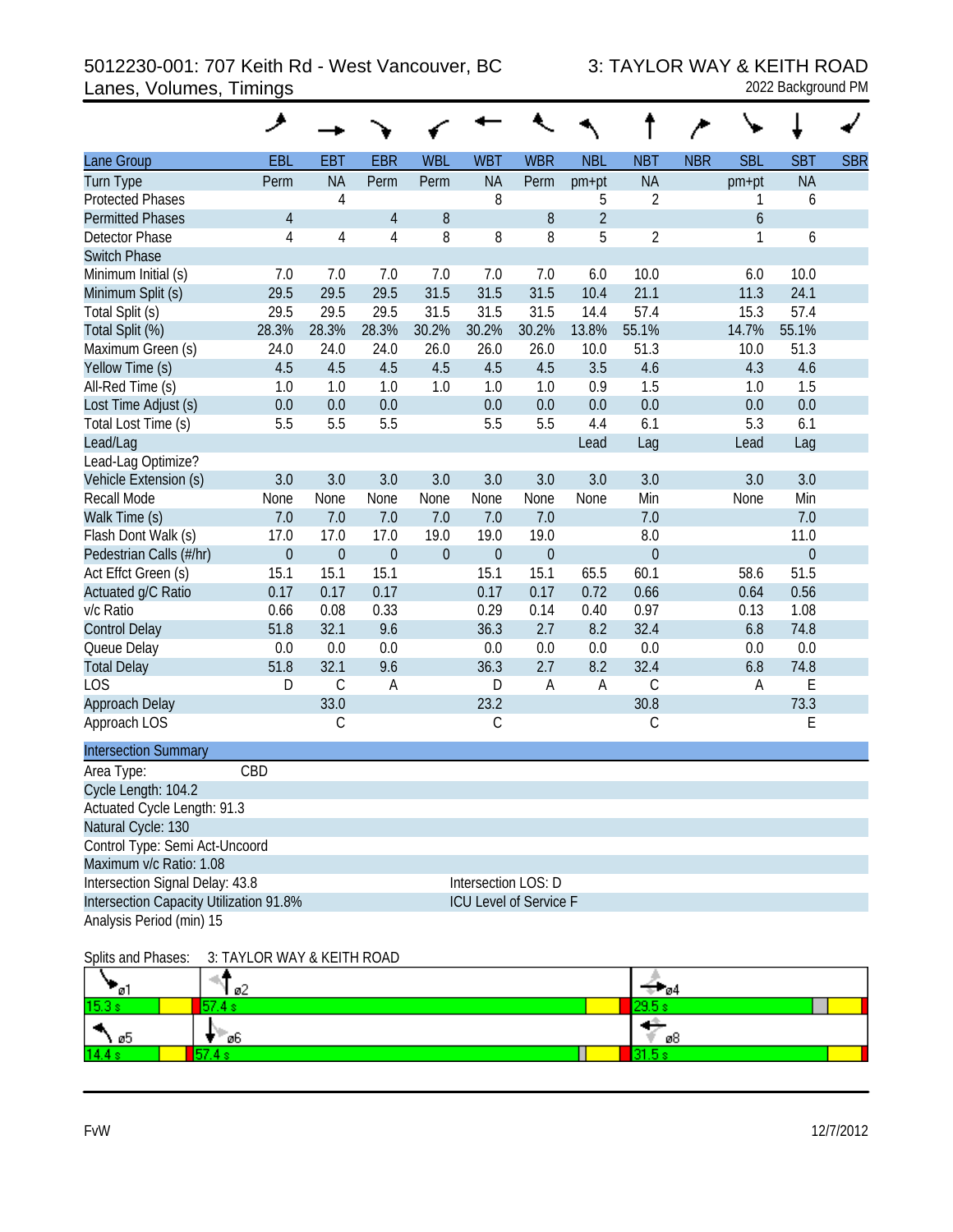# 5012230-001: 707 Keith Rd - West Vancouver, BC 3: TAYLOR WAY & KEITH ROAD Lanes, Volumes, Timings

|  | 2022 Total PM |
|--|---------------|
|--|---------------|

| Lane Group                        | <b>EBL</b>     | <b>EBT</b>     | <b>EBR</b>     | <b>WBL</b>     | <b>WBT</b>     | <b>WBR</b>   | <b>NBL</b>     | <b>NBT</b>     | <b>NBR</b>     | <b>SBL</b>     | <b>SBT</b>     | <b>SBR</b>     |
|-----------------------------------|----------------|----------------|----------------|----------------|----------------|--------------|----------------|----------------|----------------|----------------|----------------|----------------|
| Lane Configurations               | ۲              | ↟              | ۴              |                | 4              | ۴            | ۲              | 怍              |                | ۲              | ተኈ             |                |
| Volume (vph)                      | 115            | 19             | 97             | 27             | 20             | 30           | 134            | 1753           | 38             | 22             | 885            | 75             |
| Ideal Flow (vphpl)                | 1900           | 1900           | 1900           | 1900           | 1900           | 1900         | 1900           | 1900           | 1900           | 1900           | 1000           | 1900           |
| Grade (%)                         |                | 3%             |                |                | 1%             |              |                | 8%             |                |                | $-10%$         |                |
| Storage Length (m)                | 35.0           |                | 35.0           | 0.0            |                | 15.0         | 45.0           |                | 0.0            | 40.0           |                | 0.0            |
| <b>Storage Lanes</b>              | 1              |                | 1              | $\theta$       |                | $\mathbf{1}$ | 1              |                | $\mathbf{0}$   | 1              |                | $\mathbf{0}$   |
| Taper Length (m)                  | 7.5            |                |                | 7.5            |                |              | 7.5            |                |                | 7.5            |                |                |
| Lane Util. Factor                 | 1.00           | 1.00           | 1.00           | 1.00           | 1.00           | 1.00         | 1.00           | 0.95           | 0.95           | 1.00           | 0.95           | 0.95           |
| Ped Bike Factor                   |                |                | 0.98           |                | 1.00           |              | 1.00           | 1.00           |                |                | 1.00           |                |
| Frt                               |                |                | 0.850          |                |                | 0.850        |                | 0.997          |                |                | 0.988          |                |
| <b>Flt Protected</b>              | 0.950          |                |                |                | 0.972          |              | 0.950          |                |                | 0.950          |                |                |
| Satd. Flow (prot)                 | 1600           | 1684           | 1432           | $\theta$       | 1654           | 1446         | 1529           | 3047           | $\mathbf 0$    | 1672           | 1735           | $\overline{0}$ |
| <b>Flt Permitted</b>              | 0.714          |                |                |                | 0.822          |              | 0.193          |                |                | 0.073          |                |                |
| Satd. Flow (perm)                 | 1203           | 1684           | 1407           | $\theta$       | 1395           | 1446         | 310            | 3047           | $\mathbf 0$    | 129            | 1735           | $\overline{0}$ |
| Right Turn on Red                 |                |                | Yes            |                |                | Yes          |                |                | Yes            |                |                | Yes            |
| Satd. Flow (RTOR)                 |                |                | 115            |                |                | 79           |                | 3              |                |                | 12             |                |
| Link Speed (k/h)                  |                | 50             |                |                | 50             |              |                | 50             |                |                | 50             |                |
| Link Distance (m)                 |                | 43.4           |                |                | 404.5          |              |                | 289.2          |                |                | 351.6          |                |
| Travel Time (s)                   |                | 3.1            |                |                | 29.1           |              |                | 20.8           |                |                | 25.3           |                |
| Confl. Peds. (#/hr)               |                |                | $\overline{4}$ | $\overline{4}$ |                |              | 5              |                | $\overline{2}$ | $\overline{2}$ |                | 5              |
| Peak Hour Factor                  | 0.84           | 0.84           | 0.84           | 0.71           | 0.71           | 0.71         | 0.92           | 0.92           | 0.92           | 0.90           | 0.90           | 0.90           |
| Heavy Vehicles (%)                | 0%             | 0%             | 0%             | 0%             | 0%             | 0%           | 2%             | 2%             | 2%             | 2%             | 2%             | 2%             |
| Adj. Flow (vph)                   | 137            | 23             | 115            | 38             | 28             | 42           | 146            | 1905           | 41             | 24             | 983            | 83             |
| Shared Lane Traffic (%)           |                |                |                |                |                |              |                |                |                |                |                |                |
| Lane Group Flow (vph)             | 137            | 23             | 115            | $\mathbf 0$    | 66             | 42           | 146            | 1946           | $\mathbf 0$    | 24             | 1066           | $\mathbf 0$    |
| <b>Enter Blocked Intersection</b> | N <sub>o</sub> | N <sub>o</sub> | N <sub>0</sub> | N <sub>o</sub> | N <sub>o</sub> | <b>No</b>    | N <sub>o</sub> | N <sub>o</sub> | N <sub>o</sub> | N <sub>o</sub> | N <sub>o</sub> | <b>No</b>      |
| Lane Alignment                    | Left           | Left           | Right          | Left           | Left           | Right        | Left           | Left           | Right          | Left           | Left           | Right          |
| Median Width(m)                   |                | 3.6            |                |                | 3.6            |              |                | 3.6            |                |                | 3.6            |                |
| Link Offset(m)                    |                | 0.0            |                |                | 0.0            |              |                | 0.0            |                |                | 0.0            |                |
| Crosswalk Width(m)                |                | 4.8            |                |                | 4.8            |              |                | 4.8            |                |                | 4.8            |                |
| Two way Left Turn Lane            |                |                |                |                |                |              |                |                |                |                |                |                |
| <b>Headway Factor</b>             | 1.17           | 1.17           | 1.17           | 1.15           | 1.15           | 1.15         | 1.20           | 1.20           | 1.20           | 1.08           | 2.31           | 1.08           |
| Turning Speed (k/h)               | 25             |                | 15             | 25             |                | 15           | 25             |                | 15             | 25             |                | 15             |
| Number of Detectors               | $\mathbf{1}$   | $\overline{2}$ | $\mathbf{1}$   | $\mathbf{1}$   | $\overline{2}$ | $\mathbf{1}$ | $\mathbf{1}$   | $\overline{2}$ |                | $\mathbf{1}$   | $\overline{2}$ |                |
| Detector Template                 | Left           | Thru           | Right          | Left           | Thru           | Right        | Left           | Thru           |                | Left           | Thru           |                |
| Leading Detector (m)              | 2.0            | 10.0           | 2.0            | 2.0            | 10.0           | 2.0          | 2.0            | 10.0           |                | 2.0            | 10.0           |                |
| Trailing Detector (m)             | 0.0            | 0.0            | 0.0            | 0.0            | 0.0            | 0.0          | 0.0            | 0.0            |                | 0.0            | 0.0            |                |
| Detector 1 Position(m)            | 0.0            | 0.0            | 0.0            | 0.0            | 0.0            | 0.0          | 0.0            | 0.0            |                | 0.0            | 0.0            |                |
| Detector 1 Size(m)                | 2.0            | 0.6            | 2.0            | 2.0            | 0.6            | 2.0          | 2.0            | 0.6            |                | 2.0            | 0.6            |                |
| Detector 1 Type                   | $Cl + Ex$      | $Cl + Ex$      | $Cl + Ex$      | $Cl + Ex$      | $Cl + Ex$      | $Cl + Ex$    | $Cl + Ex$      | $Cl + Ex$      |                | $Cl + Ex$      | $Cl + Ex$      |                |
| Detector 1 Channel                |                |                |                |                |                |              |                |                |                |                |                |                |
| Detector 1 Extend (s)             | 0.0            | 0.0            | 0.0            | 0.0            | 0.0            | 0.0          | 0.0            | 0.0            |                | 0.0            | 0.0            |                |
| Detector 1 Queue (s)              | 0.0            | 0.0            | 0.0            | 0.0            | 0.0            | 0.0          | 0.0            | 0.0            |                | 0.0            | 0.0            |                |
| Detector 1 Delay (s)              | 0.0            | 0.0            | 0.0            | 0.0            | 0.0            | 0.0          | 0.0            | 0.0            |                | 0.0            | 0.0            |                |
| Detector 2 Position(m)            |                | 9.4            |                |                | 9.4            |              |                | 9.4            |                |                | 9.4            |                |
| Detector 2 Size(m)                |                | 0.6            |                |                | 0.6            |              |                | 0.6            |                |                | 0.6            |                |
| Detector 2 Type                   |                | $Cl + Ex$      |                |                | $Cl + Ex$      |              |                | $Cl + Ex$      |                |                | $Cl + Ex$      |                |
| Detector 2 Channel                |                |                |                |                |                |              |                |                |                |                |                |                |
| Detector 2 Extend (s)             |                | 0.0            |                |                | 0.0            |              |                | 0.0            |                |                | 0.0            |                |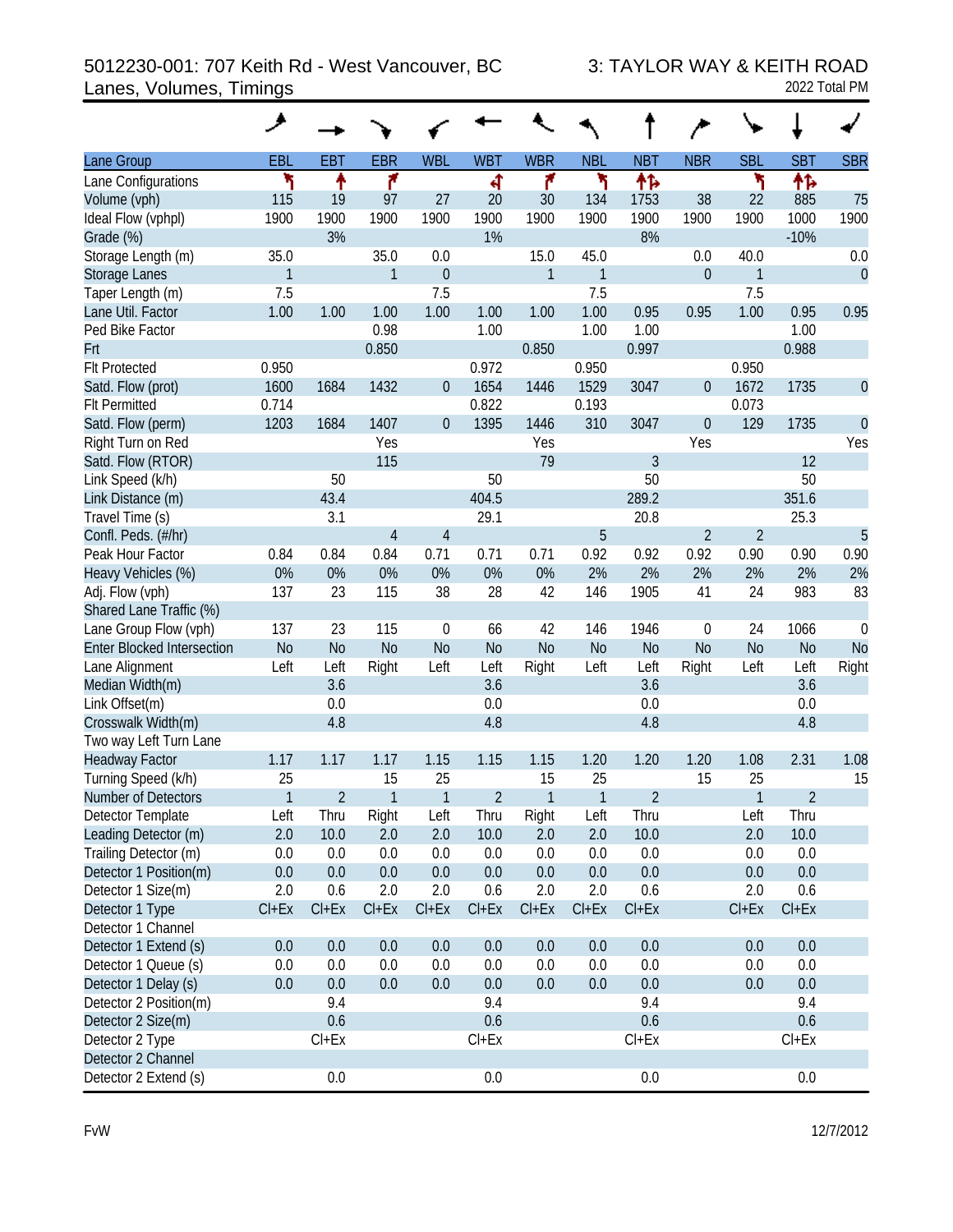# 5012230-001: 707 Keith Rd - West Vancouver, BC 3: TAYLOR WAY & KEITH ROAD Lanes, Volumes, Timings 2022 Total PM

|                                         | حر                         |                  |            |                  |            |                        |                |                  |            |            |                  |            |
|-----------------------------------------|----------------------------|------------------|------------|------------------|------------|------------------------|----------------|------------------|------------|------------|------------------|------------|
| Lane Group                              | EBL                        | <b>EBT</b>       | <b>EBR</b> | <b>WBL</b>       | <b>WBT</b> | <b>WBR</b>             | <b>NBL</b>     | <b>NBT</b>       | <b>NBR</b> | <b>SBL</b> | <b>SBT</b>       | <b>SBR</b> |
| <b>Turn Type</b>                        | Perm                       | <b>NA</b>        | Perm       | Perm             | <b>NA</b>  | Perm                   | pm+pt          | <b>NA</b>        |            | pm+pt      | <b>NA</b>        |            |
| <b>Protected Phases</b>                 |                            | 4                |            |                  | 8          |                        | 5              | 2                |            | 1          | 6                |            |
| <b>Permitted Phases</b>                 | 4                          |                  | 4          | $8\,$            |            | $8\,$                  | $\overline{2}$ |                  |            | 6          |                  |            |
| Detector Phase                          | 4                          | 4                | 4          | 8                | 8          | 8                      | 5              | $\overline{2}$   |            | 1          | 6                |            |
| <b>Switch Phase</b>                     |                            |                  |            |                  |            |                        |                |                  |            |            |                  |            |
| Minimum Initial (s)                     | 7.0                        | 7.0              | 7.0        | 7.0              | 7.0        | 7.0                    | 6.0            | 10.0             |            | 6.0        | 10.0             |            |
| Minimum Split (s)                       | 29.5                       | 29.5             | 29.5       | 31.5             | 31.5       | 31.5                   | 10.4           | 21.1             |            | 11.3       | 24.1             |            |
| Total Split (s)                         | 29.5                       | 29.5             | 29.5       | 31.5             | 31.5       | 31.5                   | 14.4           | 57.4             |            | 15.3       | 57.4             |            |
| Total Split (%)                         | 28.3%                      | 28.3%            | 28.3%      | 30.2%            | 30.2%      | 30.2%                  | 13.8%          | 55.1%            |            | 14.7%      | 55.1%            |            |
| Maximum Green (s)                       | 24.0                       | 24.0             | 24.0       | 26.0             | 26.0       | 26.0                   | 10.0           | 51.3             |            | 10.0       | 51.3             |            |
| Yellow Time (s)                         | 4.5                        | 4.5              | 4.5        | 4.5              | 4.5        | 4.5                    | 3.5            | 4.6              |            | 4.3        | 4.6              |            |
| All-Red Time (s)                        | 1.0                        | 1.0              | 1.0        | 1.0              | 1.0        | 1.0                    | 0.9            | 1.5              |            | 1.0        | 1.5              |            |
| Lost Time Adjust (s)                    | 0.0                        | 0.0              | 0.0        |                  | 0.0        | 0.0                    | 0.0            | 0.0              |            | 0.0        | 0.0              |            |
| Total Lost Time (s)                     | 5.5                        | 5.5              | 5.5        |                  | 5.5        | 5.5                    | 4.4            | 6.1              |            | 5.3        | 6.1              |            |
| Lead/Lag                                |                            |                  |            |                  |            |                        | Lead           | Lag              |            | Lead       | Lag              |            |
| Lead-Lag Optimize?                      |                            |                  |            |                  |            |                        |                |                  |            |            |                  |            |
| Vehicle Extension (s)                   | 3.0                        | 3.0              | 3.0        | 3.0              | 3.0        | 3.0                    | 3.0            | 3.0              |            | 3.0        | 3.0              |            |
| Recall Mode                             | None                       | None             | None       | None             | None       | None                   | None           | Min              |            | None       | Min              |            |
| Walk Time (s)                           | 7.0                        | 7.0              | 7.0        | 7.0              | 7.0        | 7.0                    |                | 7.0              |            |            | 7.0              |            |
| Flash Dont Walk (s)                     | 17.0                       | 17.0             | 17.0       | 19.0             | 19.0       | 19.0                   |                | 8.0              |            |            | 11.0             |            |
| Pedestrian Calls (#/hr)                 | $\theta$                   | $\boldsymbol{0}$ | $\theta$   | $\boldsymbol{0}$ | $\theta$   | $\theta$               |                | $\boldsymbol{0}$ |            |            | $\boldsymbol{0}$ |            |
| Act Effct Green (s)                     | 15.6                       | 15.6             | 15.6       |                  | 15.6       | 15.6                   | 65.8           | 60.4             |            | 58.6       | 51.6             |            |
| Actuated g/C Ratio                      | 0.17                       | 0.17             | 0.17       |                  | 0.17       | 0.17                   | 0.71           | 0.66             |            | 0.64       | 0.56             |            |
| v/c Ratio                               | 0.67                       | 0.08             | 0.34       |                  | 0.28       | 0.14                   | 0.43           | 0.97             |            | 0.13       | 1.09             |            |
| <b>Control Delay</b>                    | 52.3                       | 31.9             | 9.3        |                  | 35.9       | 2.7                    | 8.9            | 33.5             |            | 7.0        | 80.0             |            |
| Queue Delay                             | 0.0                        | 0.0              | 0.0        |                  | 0.0        | 0.0                    | 0.0            | 0.0              |            | 0.0        | 0.0              |            |
| <b>Total Delay</b>                      | 52.3                       | 31.9             | 9.3        |                  | 35.9       | 2.7                    | 8.9            | 33.5             |            | 7.0        | 80.0             |            |
| <b>LOS</b>                              | D                          | $\mathcal{C}$    | A          |                  | D          | A                      | A              | C                |            | А          | F                |            |
| Approach Delay                          |                            | 32.6             |            |                  | 23.0       |                        |                | 31.8             |            |            | 78.4             |            |
| Approach LOS                            |                            | C                |            |                  | С          |                        |                | С                |            |            | Ε                |            |
| <b>Intersection Summary</b>             |                            |                  |            |                  |            |                        |                |                  |            |            |                  |            |
| Area Type:                              | CBD                        |                  |            |                  |            |                        |                |                  |            |            |                  |            |
| Cycle Length: 104.2                     |                            |                  |            |                  |            |                        |                |                  |            |            |                  |            |
| Actuated Cycle Length: 92.1             |                            |                  |            |                  |            |                        |                |                  |            |            |                  |            |
| Natural Cycle: 130                      |                            |                  |            |                  |            |                        |                |                  |            |            |                  |            |
| Control Type: Semi Act-Uncoord          |                            |                  |            |                  |            |                        |                |                  |            |            |                  |            |
| Maximum v/c Ratio: 1.09                 |                            |                  |            |                  |            |                        |                |                  |            |            |                  |            |
| Intersection Signal Delay: 45.8         |                            |                  |            |                  |            | Intersection LOS: D    |                |                  |            |            |                  |            |
| Intersection Capacity Utilization 92.8% |                            |                  |            |                  |            | ICU Level of Service F |                |                  |            |            |                  |            |
| Analysis Period (min) 15                |                            |                  |            |                  |            |                        |                |                  |            |            |                  |            |
| Splits and Phases:                      | 3: TAYLOR WAY & KEITH ROAD |                  |            |                  |            |                        |                |                  |            |            |                  |            |

| ø      | -<br>øZ | ⊕ o4 |
|--------|---------|------|
| 15.3 s |         | ---  |
| 1 OO F | "ø6     | ø8   |
| 14.4   |         |      |